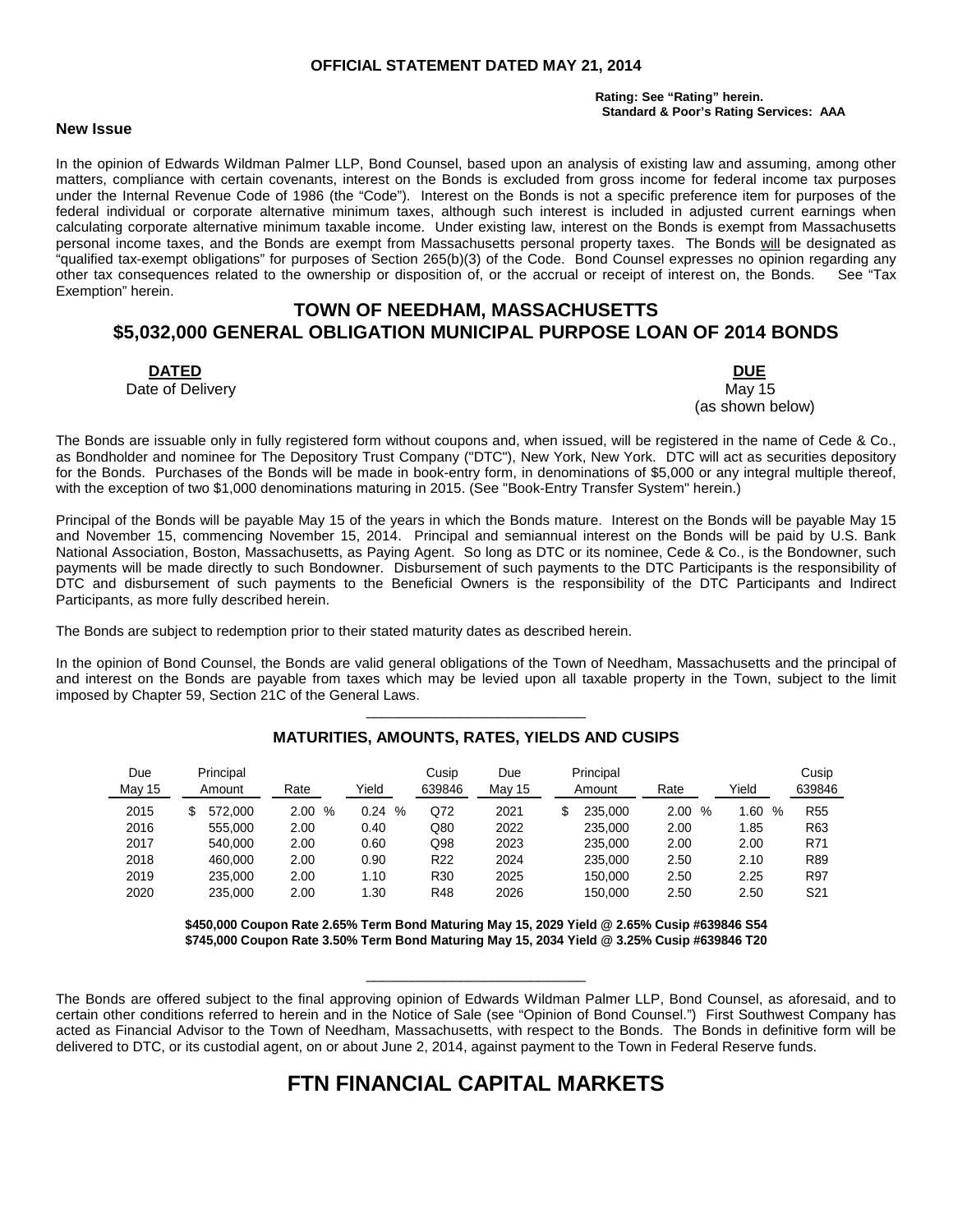#### **TABLE OF CONTENTS**

#### Page

## OFFICIAL STATEMENT:

| THE BONDS:                                     |    |
|------------------------------------------------|----|
|                                                |    |
|                                                |    |
|                                                | 8  |
|                                                | 8  |
| Authorization of the Bonds and Use of Proceeds | 9  |
|                                                | 10 |
|                                                | 10 |
|                                                | 11 |
|                                                | 13 |
|                                                | 13 |
| <b>Financial Advisory Services of First</b>    |    |
|                                                | 13 |
|                                                | 13 |

#### TOWN OF NEEDHAM, MASSACHUSETTS:

|                                          | 14 |
|------------------------------------------|----|
|                                          | 14 |
|                                          | 14 |
|                                          | 15 |
|                                          | 15 |
|                                          | 15 |
|                                          | 16 |
| Labor Force, Employment and Unemployment | 16 |
|                                          | 16 |
|                                          | 17 |
|                                          | 17 |
|                                          | 17 |
|                                          | 18 |

#### PROPERTY TAXATION:

|  | Overla             |
|--|--------------------|
|  | Contra             |
|  | Retirer            |
|  | Other I            |
|  | Emplo              |
|  | LITIG <sub>A</sub> |
|  |                    |
|  | APPEI              |
|  |                    |
|  | APPEI              |
|  |                    |
|  |                    |
|  | APPEI              |
|  |                    |
|  |                    |
|  |                    |

#### Page

#### TOWN FINANCES:

| Budget and Appropriation Process                  | 27 |
|---------------------------------------------------|----|
|                                                   | 27 |
|                                                   | 28 |
|                                                   | 28 |
| State School Building Assistance                  | 29 |
|                                                   | 29 |
|                                                   | 30 |
|                                                   | 30 |
| Governmental Funds Balance Sheet                  |    |
|                                                   | 31 |
| Governmental Funds Balance Sheet                  |    |
|                                                   | 32 |
| Governmental Funds Balance Sheet                  |    |
|                                                   | 33 |
| <b>Comparative Statement of Revenues</b>          |    |
| and Expenditures, General Fund                    |    |
|                                                   | 34 |
| Free Cash and Undesignated Fund Balances          | 38 |
|                                                   | 38 |
|                                                   | 38 |
|                                                   | 39 |
|                                                   | 39 |
| Tax Increment Financing for Development Districts | 39 |

# INDEBTEDNESS:

| Authorization Procedures and Limitations | 40 |
|------------------------------------------|----|
|                                          | 40 |
|                                          | 40 |
|                                          | 41 |
|                                          | 42 |
| Principal Payments by Purpose            | 42 |
|                                          | 43 |
| Authorized Unissued Debt                 |    |
|                                          | 44 |
|                                          | 44 |
|                                          | 45 |
|                                          | 46 |
|                                          | 47 |
|                                          | 48 |
|                                          | 48 |
|                                          |    |

APPENDIX A - Fiscal 2013 Audit

APPENDIX B - Proposed Form of Legal Opinion of Bond **Counsel** 

#### APPENDIX C - Proposed Form of Continuing Disclosure Certificate

The information and expressions of opinion in this Official Statement are subject to change without notice. Neither the delivery of this Official Statement nor any sale of the Bonds shall, under any circumstances, create any implication that there has been no material change in the affairs of the Town since the date of this Official Statement.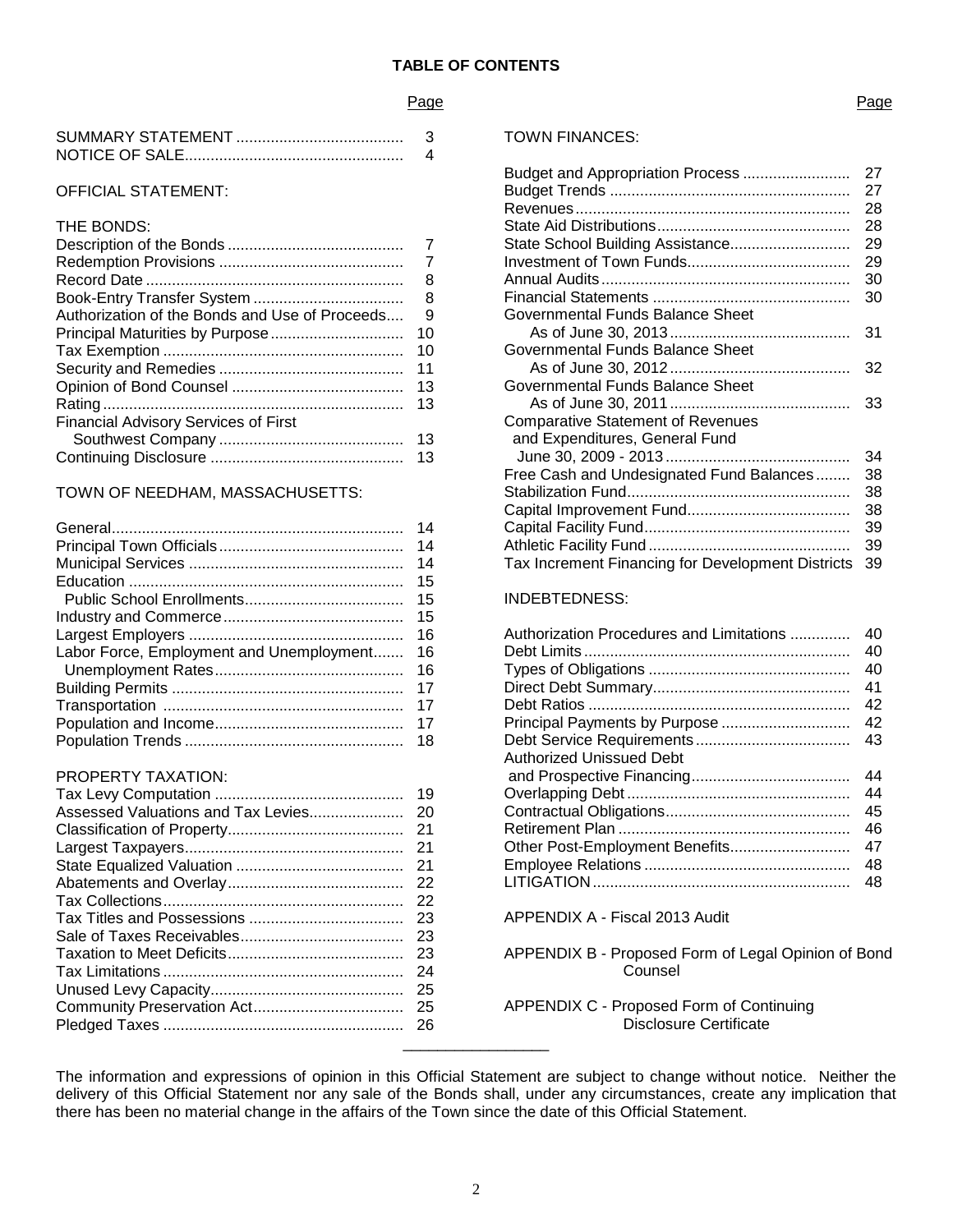## **SUMMARY STATEMENT**

The information set forth below is qualified in its entirety by the information and financial statements appearing elsewhere in the Official Statement.

| Date of Sale:                    | Wednesday, May 21, 2014, 11:00 a.m. (E.T).                                                                                                                                                                                                                                                                |
|----------------------------------|-----------------------------------------------------------------------------------------------------------------------------------------------------------------------------------------------------------------------------------------------------------------------------------------------------------|
| Location of Sale:                | First Southwest Company, 54 Canal Street, 3rd Floor, Boston, Massachusetts 02114.                                                                                                                                                                                                                         |
| Issuer:                          | Town of Needham, Massachusetts.                                                                                                                                                                                                                                                                           |
| Issue:                           | \$5,032,000 General Obligation Municipal Purpose Loan of 2014 Bonds, see "THE BONDS<br>- Book-Entry Transfer System" herein.                                                                                                                                                                              |
| <b>Official Statement Dated:</b> | May 21, 2014.                                                                                                                                                                                                                                                                                             |
| Dated Date of the Bonds:         | Date of Delivery.                                                                                                                                                                                                                                                                                         |
| Principal Due:                   | Serially on May 15, 2015 through May 15, 2026, Term Bonds maturing May 15, 2029 and<br>May 15, 2034, as detailed herein.                                                                                                                                                                                  |
| Purpose and Authority:           | Bond proceeds will finance various municipal projects as authorized by the Town under<br>provisions of Chapter 44 of the Massachusetts General Laws as detailed herein.                                                                                                                                   |
| Redemption:                      | The Bonds are subject to redemption prior to their stated maturity dates as described<br>herein.                                                                                                                                                                                                          |
| Security:                        | The Bonds will be valid general obligations of the Town of Needham, Massachusetts, and<br>the principal of and interest on the Bonds are payable from taxes which may be levied<br>upon all taxable property in the Town, subject to the limit imposed by Chapter 59, Section<br>21C of the General Laws. |
| Credit Rating:                   | Standard & Poor's Rating Services has assigned a rating of AAA to the Bonds.                                                                                                                                                                                                                              |
| Bond Insurance:                  | The Town has not contracted for the issuance of any policy of municipal bond insurance or<br>any other credit enhancement facility.                                                                                                                                                                       |
| Basis of Award:                  | Lowest True Interest Cost (TIC), as of the dated date.                                                                                                                                                                                                                                                    |
| Tax Exemption:                   | Refer to "THE BONDS - Tax Exemption" herein and Appendix B, "Proposed Form of Legal<br>Opinion of Bond Counsel".                                                                                                                                                                                          |
| <b>Continuing Disclosure:</b>    | Refer to "THE BONDS - Continuing Disclosure" herein and Appendix C, "Proposed Form<br>of Continuing Disclosure Certificate".                                                                                                                                                                              |
| <b>Bank Qualification:</b>       | The Bonds WILL BE designated by the Town as "qualified tax-exempt obligations" for<br>purposes of Section 265(b)(3) of the Internal Revenue Code of 1986, as amended.                                                                                                                                     |
| Paying Agent:                    | U.S. Bank National Association, Boston, Massachusetts                                                                                                                                                                                                                                                     |
| Legal Opinion:                   | Edwards Wildman Palmer LLP, Boston, Massachusetts. See "THE BONDS – Opinion of<br>Bond Counsel".                                                                                                                                                                                                          |
| Financial Advisor:               | First Southwest Company, Boston, Massachusetts.                                                                                                                                                                                                                                                           |
| Delivery and Payment:            | It is expected that delivery of the Bonds in book-entry only form will be made to the<br>Depository Trust Company, or to its custodial agent, on or about June 2, 2014, against<br>payment in Federal Funds.                                                                                              |
| <b>Issuer Official:</b>          | Questions concerning the Official Statement should be addressed to: Ms. Evelyn M.<br>Poness, Treasurer, Town of Needham, Massachusetts telephone (781) 455-7500 or Peter<br>Frazier, Senior Vice President, First Southwest Company, Boston, Massachusetts<br>Telephone (617) 619-4409.                   |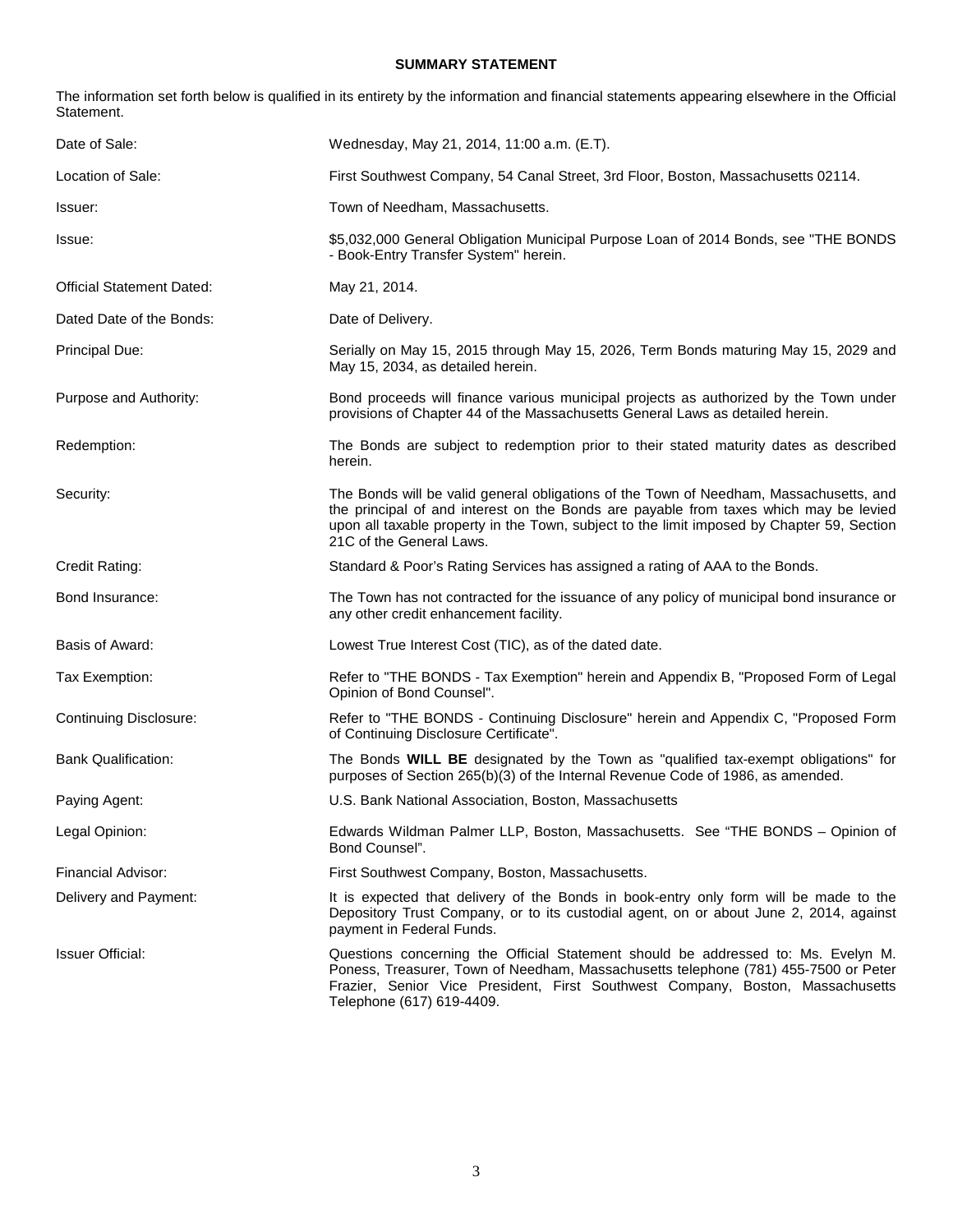#### **NOTICE OF SALE**

## **TOWN OF NEEDHAM, MASSACHUSETTS**

#### **\$5,032,000 GENERAL OBLIGATION MUNICIPAL PURPOSE LOAN OF 2014 BONDS**

The Town of Needham, Massachusetts (the "Town") will receive sealed and electronic (as described herein) proposals until 11:00 A.M., Eastern Time, Wednesday, May 21, 2014, for the purchase of the following described General Obligation Municipal Purpose Loan of 2014 Bonds of the Town (the "Bonds"):

\$5,032,000 General Obligation Municipal Purpose Loan of 2014 Bonds payable May 15 of the years and in the amounts as follows:

| Due<br><b>May 15</b> | Principal<br>Amount | Due<br>May 15 |      |          | Principal<br>Amount |
|----------------------|---------------------|---------------|------|----------|---------------------|
| 2015                 | \$<br>572,000       |               | 2025 | *        | \$<br>150,000       |
| 2016                 | 555,000             |               | 2026 | *        | 150,000             |
| 2017                 | 540,000             |               | 2027 | *        | 150,000             |
| 2018                 | 460,000             |               | 2028 | *        | 150,000             |
| 2019                 | 235,000             |               | 2029 | *        | 150,000             |
| 2020                 | 235,000             |               | 2030 | *        | 150,000             |
| 2021                 | 235,000             |               | 2031 | *        | 150,000             |
| 2022                 | 235,000             |               | 2032 | *        | 150,000             |
| 2023                 | 235,000             |               | 2033 | $^\star$ | 150,000             |
| 2024                 | 235,000             |               | 2034 | $^\star$ | 145,000             |

\* Callable maturities. May be combined into one or two Term Bonds, as provided herein.

The Bonds will be dated as of their date of delivery. Principal of the Bonds will be payable on May 15 of the years in which the Bonds mature. Interest will be payable on November 15, 2014 and semi-annually thereafter on May 15 and November 15.

The Bonds will be issued by means of a book-entry system with no physical distribution of Bond certificates made to the public. One Bond certificate for each maturity will be issued to the Depository Trust Company, New York, New York ("DTC"), and immobilized in its custody. Ownership of the Bonds in principal amounts of \$5,000 or integral multiples thereof, with the exception of two \$1,000 denominations maturing in 2015, will be evidenced by a book-entry system with transfers of ownership effected on the records of DTC and its Participants pursuant to rules and procedures established by DTC and its Participants. The winning bidder, as a condition to delivery of the Bonds, shall be required to deposit the Bonds with DTC, registered in the name of Cede & Co. Interest and principal on the Bonds will be payable to DTC or its Nominee as Registered Owner of the Bonds. Transfer of principal and interest payments to Participants of DTC will be the responsibility of DTC. Transfer of principal and interest payments to Beneficial Owners will be the responsibility of such Participants and other Nominees of Beneficial Owners. The Town will not be responsible or liable for maintaining, supervising or reviewing the records maintained by DTC, its Participants or persons acting through such Participants.

The Bonds maturing in the years 2015 through 2024 will not be subject to redemption prior to maturity. The Bonds maturing on and after May 15, 2025 shall be subject to redemption prior to maturity, at the option of the Town, on or after May 15, 2024, either in whole or in part at any time, and if in part, by lot within a maturity, at the par amount of the Bonds to be redeemed.

For Bonds maturing on May 15, 2025, and thereafter, bidders may specify that all of the principal amount of such Bonds in any two or more consecutive years may, in lieu of maturing in each such year, be combined to comprise one maturity of Term Bonds scheduled to mature in the latest of the combined years, and shall be subject to mandatory redemptions prior to maturity at par as described above, in each of the years and in the principal amounts specified in the foregoing maturity schedule. Each mandatory redemption shall be allocated to the payment of the term bond maturing in the nearest subsequent year. Bidders may specify no more than two Term Bonds.

Term Bonds, if any, shall be subject to mandatory redemption on May 15 of the year or years immediately prior to the stated maturity of such Term Bond (the particular Bonds of such maturity to be redeemed to be selected by lot) as indicated in the foregoing maturity schedule at the principal amount thereof, without premium.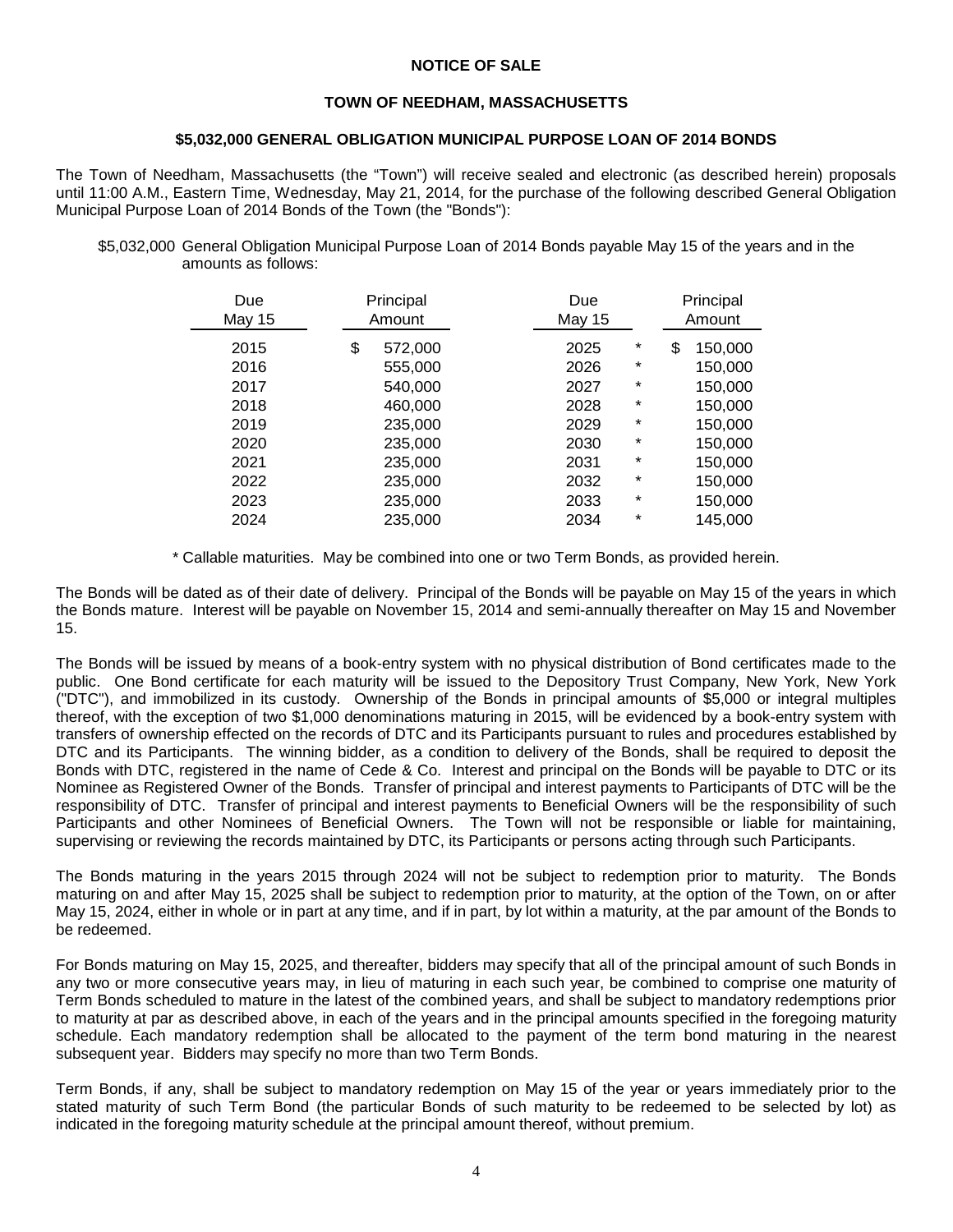Principal and semiannual interest on the Bonds will be paid by U.S. Bank National Association, Boston, Massachusetts as Paying Agent. So long as DTC or its nominee, Cede & Co., is the Bondowner, such payments will be made directly to DTC. Disbursement of such payments to the DTC Participants is the responsibility of DTC and disbursements of such payments to the Beneficial Owners is the responsibility of the DTC Participants and the Indirect Participants, as more fully described herein.

Bidders shall state the rate or rates of interest per annum which the Bonds are to bear in a multiple of 1/20 or 1/8 of one percent, but shall not state (a) more than one interest rate for any Bonds having a like maturity or (b) any interest rate which exceeds the interest rate stated for any other Bonds by more than 3 percent. No bid of less than par and accrued interest to date of delivery will be considered.

As between proposals which comply with this Notice, the award will be to the bidder who offers to purchase all the Bonds at the lowest net effective interest rate to the Town. Such interest rate shall be determined on a true interest cost (TIC) basis, which shall mean that rate which, as of June 2, 2014, discounts semiannually all future payments on account of principal and interest to the price bid. In the event there is more than one proposal specifying the lowest such rate, the Bonds will be awarded to the bidder whose proposal is selected by the Town Treasurer by lot among all such proposals.

Bids must be submitted either:

- (a) In a sealed envelope marked "Proposal for Bonds" and addressed to Ms. Evelyn M. Poness, Treasurer, Town of Needham, Massachusetts c/o First Southwest Company, 54 Canal Street, 3<sup>rd</sup> Floor, Boston, Massachusetts 02114. Proposals by telegram delivered as specified above will be accepted. Signed blank bid forms may be faxed to (617) 619-4411 prior to submitting bids, and actual bids may be telephoned to First Southwest Company, telephone (617) 619-4400 at least one-half hour prior to the 11:00 a.m. sale and after receipt of the faxed bid form by First Southwest Company. First Southwest Company will act as agent for the bidder, but neither the Town nor First Southwest Company shall be responsible for any errors in connection with bids submitted in this manner.
- (b) Electronically via Parity in accordance with this Notice of Sale. To the extent any instructions or directions set forth in Parity conflict with this Notice of Sale, the terms of this Notice of Sale shall control. For further information about Parity, potential bidders may contact the Financial Advisor to the Town or I-deal at 40 West 23rd Street, 5th Floor, New York, NY 10010 (212) 404-8102. An electronic bid made in accordance with this Notice of Sale shall be deemed an offer to purchase the Bonds in accordance with the terms provided in this Notice of Sale and shall be binding upon the bidder as if made by a signed and sealed written bid delivered to the Town.

The award of the Bonds to the winning bidder will not be effective until the bid has been approved by the Treasurer and Board of Selectmen.

The right is reserved to reject all bids and to reject any bid not complying with this Notice of Sale and, so far as permitted by law, to waive any irregularity with respect to any proposal.

The Town of Needham has not contracted for the issuance of any policy of municipal bond insurance for the Bonds. If the Bonds qualify for issuance of any such policy or commitment therefor, any purchase of such insurance or commitment shall be at the sole option and expense of the bidder. Proposals shall not be conditioned upon the issuance of any such policy or commitment. Any failure of the Bonds to be so insured or of any such policy or commitment to be issued shall not in any way relieve the purchaser of its contractual obligations arising from the acceptance of its proposal for the purchase of the Bonds. Should the bidder purchase municipal bond insurance, all expenses associated with such policy or commitment will be borne by the bidder, except for the fee paid to Standard and Poor's Rating Services for a rating on the Bonds. Any such fee paid to Standard and Poor's Rating Services would be borne by the Town.

It shall be a condition to the obligation of the successful bidder to accept delivery of and pay for the Bonds that he/she shall be furnished, without cost, with (a) the approving opinion of the firm of Edwards Wildman Palmer LLP, Boston, Massachusetts, substantially in the form appearing as Appendix B of the Preliminary Official Statement dated May 13, 2014 (see "THE BONDS – Opinion of Bond Counsel"), (b) a certificate in the form satisfactory to Bond Counsel dated as of the date of delivery of the Bonds and receipt of payment therefor to the effect that there is no litigation pending or, to the knowledge of the signers thereof, threatened which affects the validity of the Bonds or the power of the Town to levy and collect taxes to pay them, (c) a certificate of the Town Treasurer to the effect that, to the best of her knowledge and belief, as of the date of sale the Preliminary Official Statement did not, and as of the date of the delivery of the Bonds, the Final Official Statement does not, contain any untrue statement of a material fact and does not omit to state a material fact necessary to make the statements made therein, in the light of the circumstances under which they were made, not misleading, and (d) a Continuing Disclosure Certificate in the form appearing as Appendix C of the Preliminary Official Statement.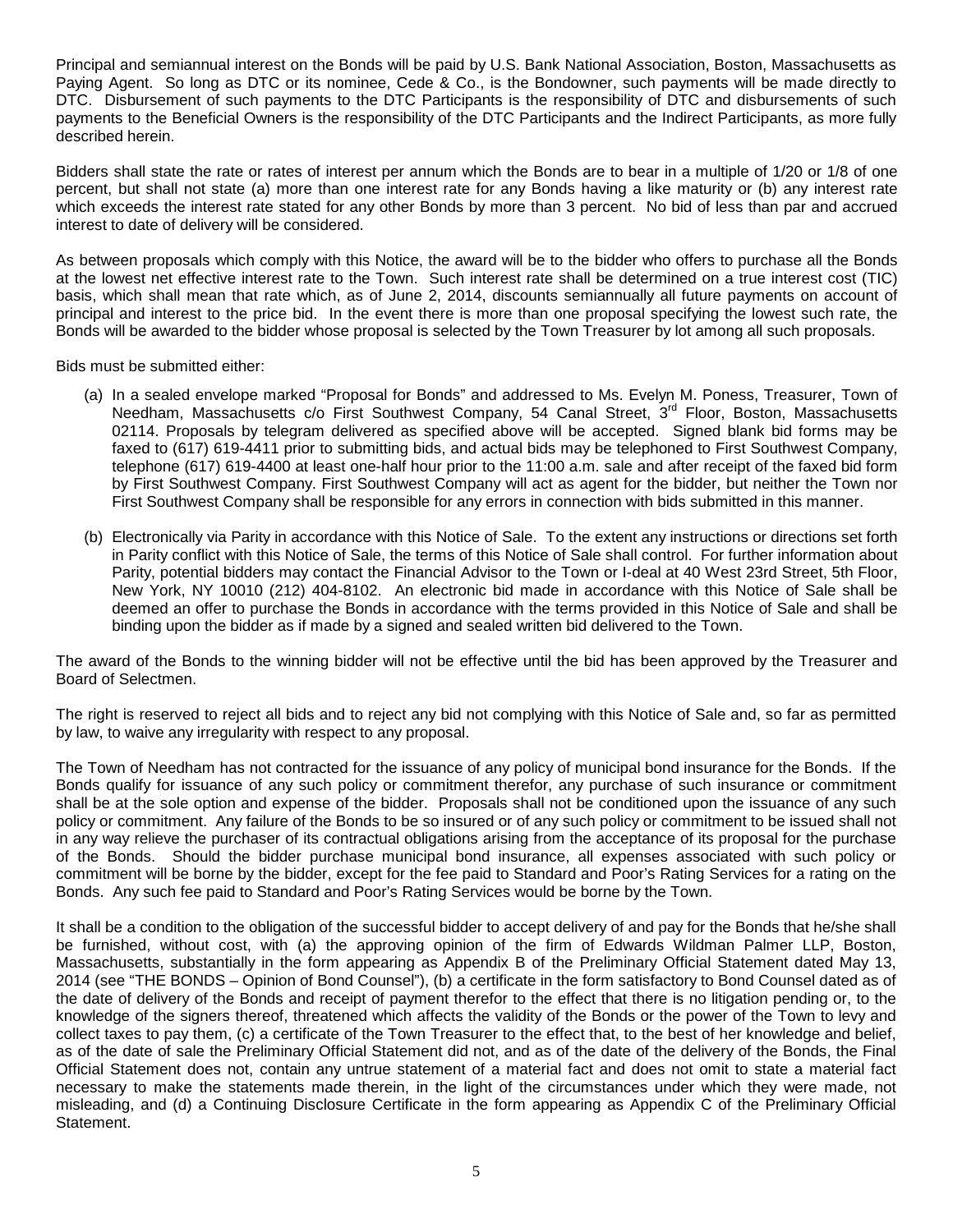In order to assist bidders in complying with Rule 15c2-12 (b)(5) promulgated by the Securities and Exchange Commission, the Town will undertake to provide annual reports and notices of certain significant events. A description of this undertaking is set forth in the Preliminary Official Statement.

#### The Bonds will be designated as "qualified tax-exempt obligations" for the purpose of Section 265(b)(3) of the Code.

Additional information concerning the Town of Needham and the Bonds is contained in the Preliminary Official Statement dated May 13, 2014, to which prospective bidders are directed. The Preliminary Official Statement is provided for informational purposes only and is not a part of this Notice of Sale. Said Preliminary Official Statement is deemed final by the Town except for the omission of the reoffering price(s), interest rate(s), the identity of the underwriter(s), and any other pertinent terms of the Bonds depending on such matters, but is subject to change without notice to completion or amendment in a Final Official Statement. Copies of the Preliminary Official Statement may be obtained from First Southwest Company, 54 Canal Street, Boston, Massachusetts 02114 (Telephone: 617-619-4409). Within seven (7) business days following the award of the Bonds in accordance herewith, 50 copies of the Final Official Statement will be available from the First Southwest Company to the successful bidder for use in reoffering the Bonds. Upon request, additional copies will be provided at the expense of the requester.

On or prior to the date of delivery of the Bonds, the successful bidder shall furnish to the Town a certificate acceptable to Bond Counsel generally to the effect that (i) as of May 21, 2014 (the "Sale Date"), the purchaser had offered or reasonably expected to offer all of the Bonds to the general public (excluding bond houses, brokers, or similar persons acting in the capacity of underwriters or wholesalers) in a bona fide public offering at the prices set forth in such certificate, plus accrued interest, if any, (ii) such prices represent fair market prices of the Bonds as of the Sale Date, and (iii) as of the date of such certificate, all of the Bonds have been offered to the general public in a bona fide offering at the prices set forth in such certificate, and at least 10% of each maturity of the Bonds actually has been sold to the general public at such prices. To the extent the certifications described in the preceding sentence are not factually accurate with respect to the reoffering of the Bonds, Bond Counsel should be consulted by the bidder as to alternative certifications that will be suitable to establish the "issue price" of the Bonds for federal tax law purposes. If a municipal bond insurance policy or similar credit enhancement is obtained with respect to the Bonds by the successful bidder, such bidder will also be required to certify as to the net present value savings on the Bonds resulting from payment of insurance premiums or other credit enhancement fees.

CUSIP identification numbers will be printed on the Bonds at the option of the purchaser, but neither the failure to print such numbers on any Bond, nor any error with respect thereto, shall constitute a cause for a failure or refusal by the purchaser thereof to accept delivery and pay for the Bonds. All expenses in relation to the printing of CUSIP numbers on said Bonds shall be paid for by the issuer. The Town no assumes responsibility for any CUSIP Service Bureau of other charge that may be imposed for the assignment of such numbers.

The Bonds in definitive form will be delivered to the Depository Trust Company, or its custodial agent, on or about June 2, 2014 for settlement in Federal Reserve Funds.

\_\_\_\_\_\_\_\_\_\_\_\_\_\_\_\_\_\_\_\_\_\_\_\_\_\_\_

May 13, 2014

/s/ Ms. Evelyn M. Poness, Treasurer Town of Needham, Massachusetts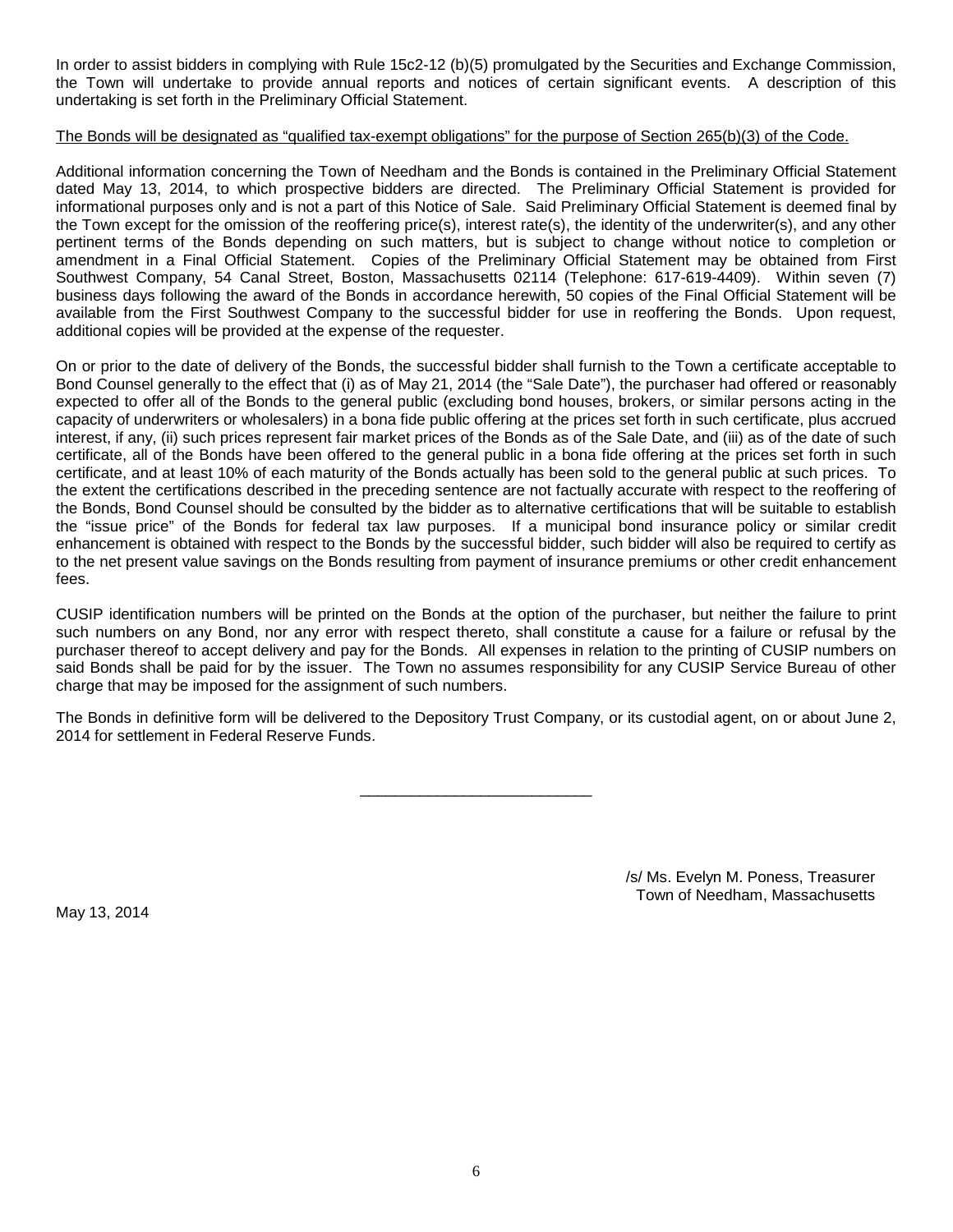#### **OFFICIAL STATEMENT**

## **TOWN OF NEEDHAM, MASSACHUSETTS**

#### **\$5,032,000 GENERAL OBLIGATION MUNICIPAL PURPOSE LOAN OF 2014 BONDS**

This Official Statement is provided for the purpose of presenting certain information relating to the Town of Needham, Massachusetts (the "Town") in connection with the sale of \$5,032,000 aggregate principal amount of its General Obligation Municipal Purpose Loan of 2014 Bonds (the "Bonds"). The information contained herein has been furnished by the Town, except information attributed to another governmental agency or official as the source.

# **THE BONDS**

#### **Description of the Bonds**

The Bonds will be dated as of their date of delivery and will bear interest payable semiannually on May 15 and November 15 commencing November 15, 2014. The Bonds shall mature on May 15 of the years and in the principal amounts as set forth on the first page of this Official Statement.

The Bonds are issuable only as fully registered Bonds without coupons, and, when issued, will be registered in the name of Cede & Co., as Bondowner and nominee for the Depository Trust Company ("DTC"), New York, New York. DTC will act as securities depository for the Bonds. Purchases of the Bonds will be made in book-entry form, in the denomination of \$5,000 or any integral multiple thereof, with the exception of two \$1,000 denomination maturing in 2015. Purchasers will not receive certificates representing their interest in Bonds purchased. So long as Cede & Co. is the Bondowner, as nominee of DTC, references herein to the Bondowners or registered owners shall mean Cede & Co., as aforesaid, and shall not mean the Beneficial Owners (as defined herein) of the Bonds. (See "Book-Entry Transfer System" herein.)

Principal and semiannual interest on the Bonds will be paid by U.S. Bank National Association, Boston, Massachusetts as Paying Agent. So long as DTC or its nominee, Cede & Co., is the Bondowner, such payments will be made directly to DTC. Disbursement of such payments to the DTC Participants is the responsibility of DTC and disbursements of such payments to the Beneficial Owners is the responsibility of the DTC Participants and the Indirect Participants, as more fully described herein.

#### **Redemption Provisions**

The Bonds are subject to redemption as described below.

#### **Optional Redemption**

The Bonds maturing in the years 2015 through 2024 will not be subject to redemption prior to maturity. The Bonds maturing on and after May 15, 2025 shall be subject to redemption prior to maturity, at the option of the Town, on or after May 15, 2024, either in whole or in part at any time, and if in part, by lot within a maturity, at the par amount of the Bonds to be redeemed, plus accrued interest to the date set for redemption.

#### **Mandatory Redemption**

The Bonds maturing May 15, 2029 and May 15, 2034 (the "Term Bonds") are subject to mandatory redemption or maturity on each of the dates and in each of the principal amounts set forth below (the particular portion of such Term Bonds to be redeemed or to mature on the final maturity date to be delivered by lot), at a redemption price of par, plus accrued interest, if any, to the redemption date.

|                  | \$450,000 Term Bond Maturing May 15, 2029 | \$745,000 Term Bond Maturing May 15, 2034 |                         |  |  |  |
|------------------|-------------------------------------------|-------------------------------------------|-------------------------|--|--|--|
| May 15           | <b>Principal Amount</b>                   | Mav 15                                    | <b>Principal Amount</b> |  |  |  |
| 2027             | \$150,000                                 | 2030                                      | \$150,000               |  |  |  |
| 2028             | 150.000                                   | 2031                                      | 150,000                 |  |  |  |
| $\ast$<br>2029   | 150.000                                   | 2032                                      | 150,000                 |  |  |  |
|                  |                                           | 2033                                      | 150,000                 |  |  |  |
| *Final maturity. |                                           | 2034 *                                    | 145,000                 |  |  |  |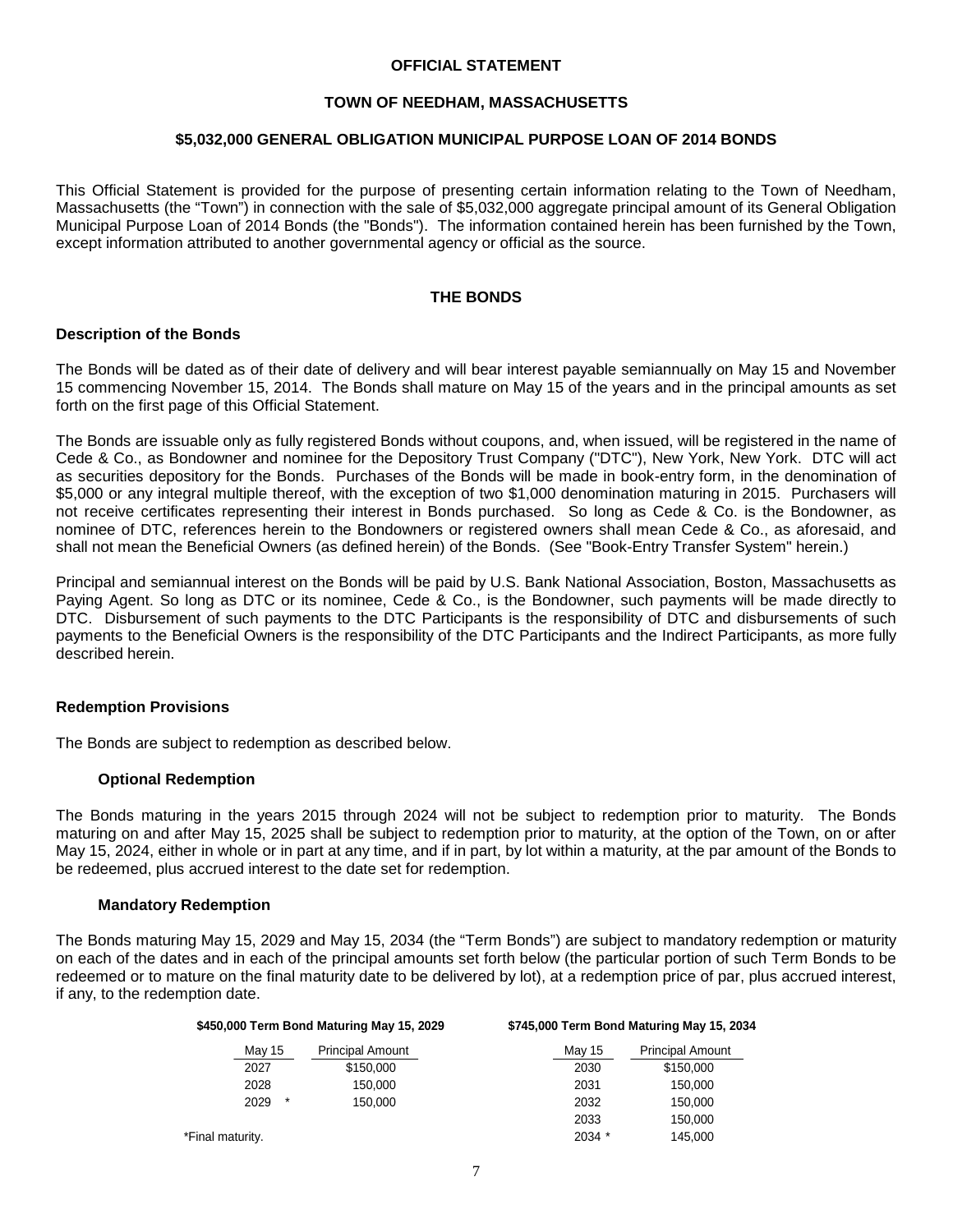#### **Notice of Redemption**

So long as DTC is the registered owner of the Bonds, notice of any redemption of Bonds prior to their maturities, specifying the Bonds (or the portion thereof) to be redeemed shall be mailed by registered mail to DTC not more than 60 days nor less than 30 days prior to the redemption date. Any failure on the part of DTC to notify the DTC Participants of the redemption or failure on the part of the DTC Participants, Indirect Participants, or of a nominee of a Beneficial Owner (having received notice from DTC Participant or otherwise) to notify the Beneficial Owner shall not affect the validity of the redemption.

# **Record Date**

The record date for each payment of interest is the last business day of the month preceding the interest payment date, provided that, with respect to overdue interest, the Paying Agent may establish a special record date. The special record date may not be more than twenty (20) days before the date set for payment. The Paying Agent will mail notice of a special record date to the Bondowners at least ten (10) days before the special record date.

# **Book-Entry Transfer System**

The Depository Trust Company ("DTC"), New York, NY, will act as securities depository for the Bonds. The Bonds will be issued in fully-registered form registered in the name of Cede & Co. (DTC's partnership nominee) or such other name as may be requested by an authorized representative of DTC. One-fully registered certificate will be issued for each maturity of the Bonds, each in the aggregate principal amount of such maturity, and will be deposited with DTC.

DTC, the world's largest depository, is a limited-purpose trust company organized under the New York Banking Law, a "banking organization" within the meaning of the New York Banking Law, a member of the Federal Reserve System, a "clearing corporation" within the meaning of the New York Uniform Commercial Code, and a "clearing agency" registered pursuant to the provisions of Section 17A of the Securities Exchange Act of 1934. DTC holds and provides asset servicing for over 3.5 million issues of U.S. and non-U.S. equity, corporate and municipal debt issues, and money market instruments from over 100 countries that DTC's participants ("Direct Participants") deposit with DTC. DTC also facilitates the post-trade settlement among Direct Participants of sales and other securities transactions in deposited securities, through electronic computerized book-entry transfers and pledges between Direct Participants' accounts. This eliminates the need for physical movement of securities certificates. Direct Participants include both U.S. and non-U.S. securities brokers and dealers, banks, trust companies, clearing corporations, and certain other organizations. DTC is a whollyowned subsidiary of the Depository Trust & Clearing Corporation ("DTCC"). DTCC, in turn, is owned by a number of Direct Participants of DTC and Members of the National Securities Clearing Corporation, Fixed Income Clearing Corporation, and Emerging Markets Clearing Corporation (NSCC, FICC and EMCC, also subsidiaries of DTCC), as well as by the New York Stock Exchange, Inc., the American Stock Exchange LLC, and the National Association of Securities Dealers, Inc. Access to the DTC system is also available to others such as both U.S. and non-U.S. securities brokers and dealers, banks, trust companies, and clearing corporations that clear through or maintain a custodial relationship with a Direct Participant, either directly or indirectly ("Indirect Participants"). DTC has a Standard & Poor's rating of AA+. The DTC Rules applicable to its Participants are on file with the Securities and Exchange Commission. More information about DTC can be found at **www.dtcc.com**.

Purchases of securities deposited with DTC must be made by or through Direct Participants, which will receive a credit for such securities on DTC's records. The ownership interest of each actual purchaser of each security deposited with DTC ("Beneficial Owner") is in turn to be recorded on the Direct and Indirect Participants' records. Beneficial Owners will not receive written confirmation from DTC of their purchase. Beneficial Owners are, however, expected to receive written confirmations providing details of the transaction, as well as periodic statements of their holdings, from the Direct or Indirect Participant through which the Beneficial Owner entered into the transaction. Transfers of ownership interests in securities deposited with DTC are to be accomplished by entries made on the books of Direct and Indirect Participants acting on behalf of Beneficial Owners. Beneficial Owners will not receive certificates representing their ownership interests in securities deposited with DTC, except in the event that use of the book-entry system for such securities is discontinued.

To facilitate subsequent transfers, all securities deposited by Direct Participants with DTC are registered in the name of DTC's partnership nominee, Cede & Co., or such other name as may be requested by an authorized representative of DTC. The deposit of securities with DTC and their registration in the name of Cede & Co. or such other nominee do not effect any change in beneficial ownership. DTC has no knowledge of the actual Beneficial Owners of the securities deposited with it, DTC's records reflect only the identity of the Direct Participants to whose accounts such securities are credited, which may or may not be the Beneficial Owners. The Direct and Indirect Participants will remain responsible for keeping account of their holdings on behalf of their customers.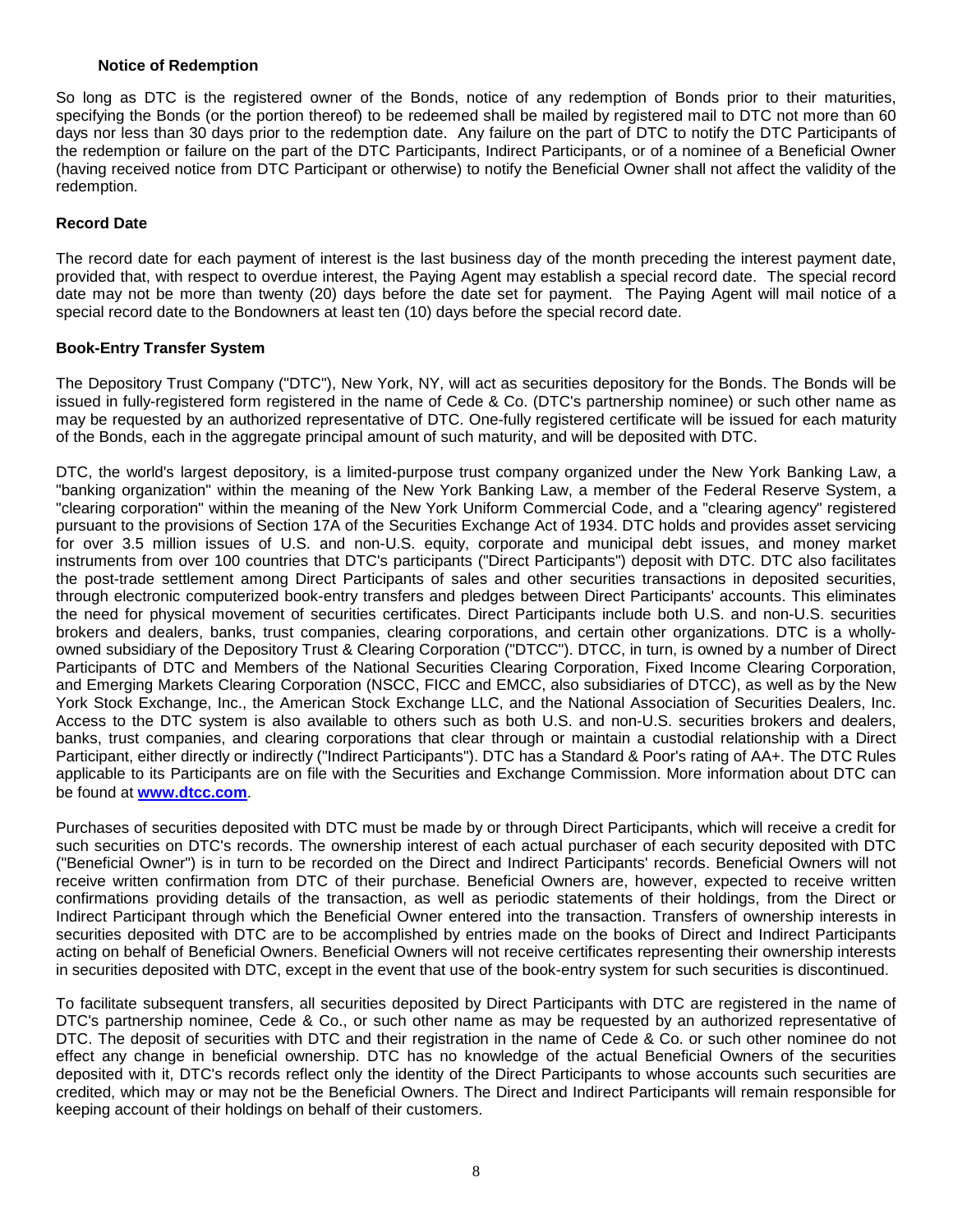Conveyance of notices and other communications by DTC to Direct Participants, by Direct Participants to Indirect Participants, and by Direct Participants and Indirect Participants to Beneficial Owners will be governed by arrangements among them, subject to any statutory or regulatory requirements as may be in effect from time to time.

Neither DTC nor Cede & Co. (nor such other DTC nominee) will consent or vote with respect to securities deposited with it unless authorized by a Direct Participant in accordance with DTC's Procedures. Under its usual procedures, DTC mails an Omnibus Proxy to the issuer of such securities or its paying agent as soon as possible after the record date. The Omnibus Proxy assigns Cede & Co.'s consenting or voting rights to those Direct Participants to whose accounts such securities are credited on the record date (identified in a listing attached to the Omnibus Proxy).

Principal and interest payments on securities deposited with DTC will be made to Cede & Co., or such other nominee as may be requested by an authorized representative of DTC. DTC's practice is to credit Direct Participants' accounts upon DTC's receipt of funds and corresponding detail information from the issuer of such securities or its paying agent, on the payable date in accordance with their respective holdings shown on DTC's records. Payments by Participants to Beneficial Owners will be governed by standing instructions and customary practices, as is the case with securities held for the accounts of customers in bearer form or registered in "street name," and will be the responsibility of such Participant and not of DTC (nor its nominee), the issuer of such securities or its paying agent, subject to any statutory or regulatory requirements as may be in effect from time to time. Payment of principal and interest to Cede & Co. (or such other nominee as may be requested by an authorized representative of DTC) is the responsibility of the issuer of such securities or its paying agent, disbursement of such payments to Direct Participants will be the responsibility of DTC, and disbursement of such payments to the Beneficial Owners will be the responsibility of Direct and Indirect Participants.

DTC may discontinue providing its services as depository with respect to securities held by it at any time by giving reasonable notice to the issuer of such securities or its paying agent. Under such circumstances, in the event that a successor depository is not obtained, physical certificates are required to be printed and delivered to Beneficial Owners.

The Town may decide to discontinue use of the system of book-entry-only transfers through DTC (or a successor securities depository). In that event, physical certificates will be printed and delivered to Beneficial Owners.

The information in this section concerning DTC and DTC's book-entry system has been obtained from sources that the Town believes to be reliable, but the Town takes no responsibility for the accuracy thereof.

# **Authorization of the Bonds and Use of Proceeds**

|            |             |                                        |    | Amount     |    | <b>Bond</b><br>Anticipation |     |               |                           |         |
|------------|-------------|----------------------------------------|----|------------|----|-----------------------------|-----|---------------|---------------------------|---------|
|            |             |                                        |    | Originally |    | <b>Notes</b>                |     | Date of       |                           |         |
| This Issue |             | Purpose                                |    | Authorized |    | Outstanding                 |     | Authorization | Law Cite (Ch. 44)         | Article |
| S          | 129,000     | Road, Bridges, Sidewalks               | \$ | ,236,300   | \$ | 800                         | (1) | 5/3/2010      | $7(5)$ , $7(6)$ or $7(1)$ | 36      |
|            | 150,000     | Road, Bridges, Sidewalks               |    | 1,100,000  |    |                             |     | 5/2/2011      |                           | 39      |
|            | 117,500     | <b>Land Acquisition</b>                |    | 1,175,000  |    |                             |     | 5/14/2012     | 7(3)                      | 8       |
|            | 25,000      | <b>Land Acquisition</b>                |    | 630,000    |    |                             |     | 5/16/2012     | 7(3)                      | 31      |
|            | 150,000     | <b>Land Acquisition</b>                |    | 1,100,000  |    |                             |     | 11/13/2012    | 7(1)                      | 17      |
|            | 100,000     | <b>Public Works Infrastructure</b>     |    | 600,000    |    |                             |     | 5/13/2013     | $7(6)$ or $7(1)$          | 41      |
|            | 210,000     | <b>Public Works Infrastructure</b>     |    | 600,000    |    |                             |     | 5/7/2012      | $7(5)$ , $7(6)$ or $7(7)$ | 33      |
|            | 800,000     | DPW Facility Remodeling                |    | 1,100,000  |    |                             |     | 5/13/2013     | 7(3A)                     | 42      |
|            | 1,050,500   | <b>Senior Center Construction</b>      |    | 8,051,808  |    |                             |     | 11/7/2011     | 7(3)                      | 14      |
|            | 95,000      | <b>Pollard School Boiler</b>           |    | 1,100,000  |    |                             |     | 5/13/2013     | 7(3A)                     | 40      |
|            | 1,995,000   | St. Mary's Pump Station                |    | 5,565,100  |    |                             |     | 5/13/2013     | 8(4)                      | 47      |
|            | 210,000     | Recycling & Transfer Station Equipment |    | 324,400    |    |                             |     | 5/6/2013      | 7(9)                      | 44      |
|            | \$5.032.000 |                                        |    |            |    | 800                         |     |               |                           |         |

 $\overline{\phantom{a}}$   $\overline{\phantom{a}}$   $\overline{\phantom{a}}$   $\overline{\phantom{a}}$   $\overline{\phantom{a}}$   $\overline{\phantom{a}}$   $\overline{\phantom{a}}$   $\overline{\phantom{a}}$   $\overline{\phantom{a}}$   $\overline{\phantom{a}}$   $\overline{\phantom{a}}$   $\overline{\phantom{a}}$   $\overline{\phantom{a}}$   $\overline{\phantom{a}}$   $\overline{\phantom{a}}$   $\overline{\phantom{a}}$   $\overline{\phantom{a}}$   $\overline{\phantom{a}}$   $\overline{\$ (1) On June 2, 2014, the Town will retire \$800 bond anticipation notes with revenue funds.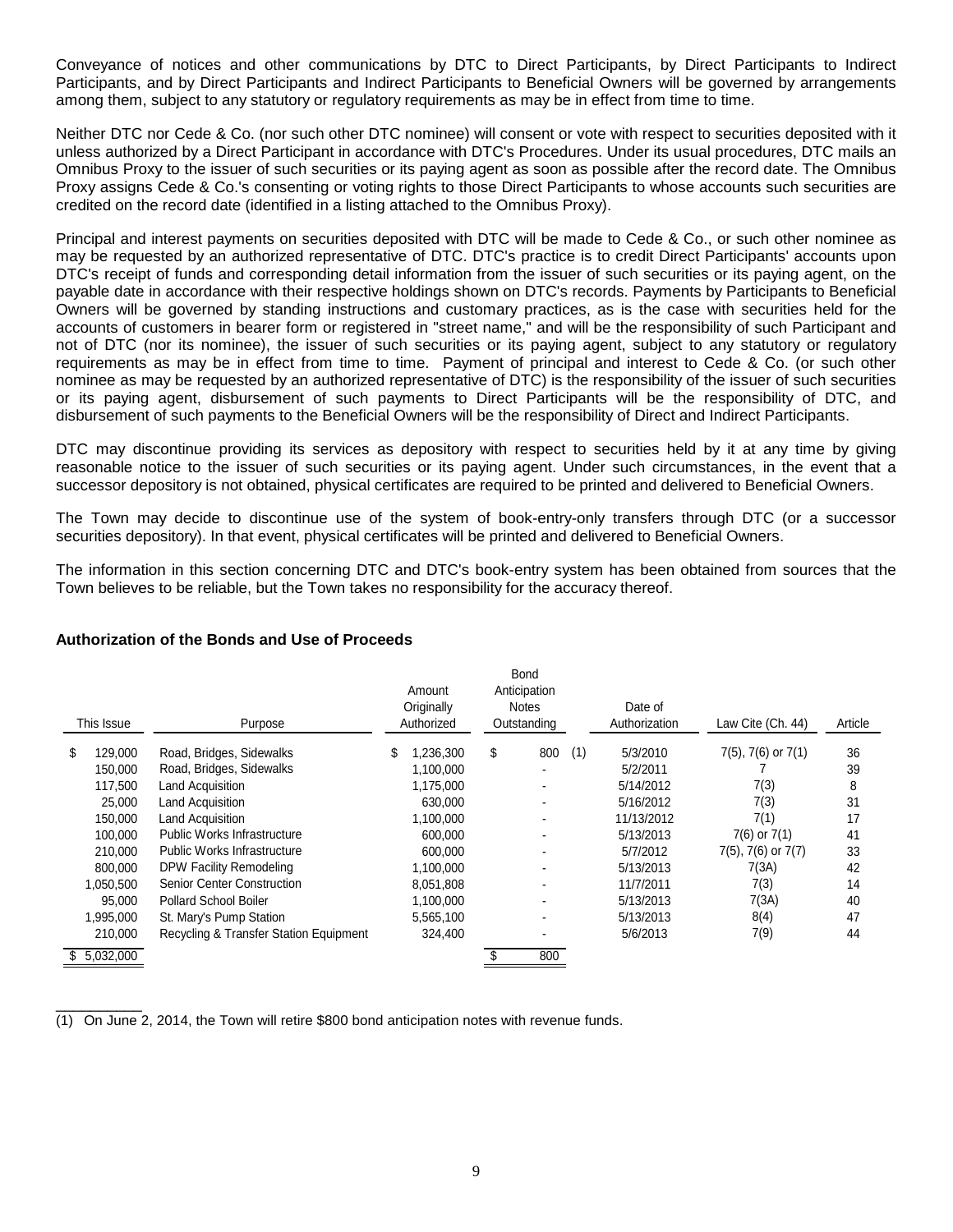|               |                 |              |    |           |         | Recycling &<br>Transfer |                 |
|---------------|-----------------|--------------|----|-----------|---------|-------------------------|-----------------|
| <b>May 15</b> | General         | School       |    | Water     | Station |                         | Total           |
| 2015          | \$<br>377,000   | \$<br>25,000 |    | 100,000   | \$      | 70,000                  | \$<br>572,000   |
| 2016          | 360,000         | 25,000       |    | 100,000   |         | 70,000                  | 555,000         |
| 2017          | 345,000         | 25,000       |    | 100,000   |         | 70,000                  | 540,000         |
| 2018          | 340,000         | 20,000       |    | 100,000   |         |                         | 460,000         |
| 2019          | 135,000         |              |    | 100,000   |         |                         | 235,000         |
| 2020          | 135,000         |              |    | 100,000   |         |                         | 235,000         |
| 2021          | 135,000         |              |    | 100,000   |         |                         | 235,000         |
| 2022          | 135,000         |              |    | 100,000   |         |                         | 235,000         |
| 2023          | 135,000         |              |    | 100,000   |         |                         | 235,000         |
| 2024          | 135,000         |              |    | 100,000   |         |                         | 235,000         |
| 2025          | 50,000          |              |    | 100,000   |         |                         | 150,000         |
| 2026          | 50,000          |              |    | 100,000   |         |                         | 150,000         |
| 2027          | 50,000          |              |    | 100,000   |         |                         | 150,000         |
| 2028          | 50,000          |              |    | 100,000   |         |                         | 150,000         |
| 2029          | 50,000          |              |    | 100,000   |         |                         | 150,000         |
| 2030          | 50,000          |              |    | 100,000   |         |                         | 150,000         |
| 2031          | 50,000          |              |    | 100,000   |         |                         | 150,000         |
| 2032          | 50,000          |              |    | 100,000   |         |                         | 150,000         |
| 2033          | 50,000          |              |    | 100,000   |         |                         | 150,000         |
| 2034          | 50,000          |              |    | 95,000    |         |                         | 145,000         |
| Total         | \$<br>2,632,000 | \$<br>95,000 | \$ | 1,700,000 | \$      | 210,000                 | \$<br>5,032,000 |

# **Tax Exemption**

In the opinion of Edwards Wildman Palmer LLP, Bond Counsel to the Town ("Bond Counsel"), based upon an analysis of existing laws, regulations, rulings, and court decisions, and assuming, among other matters, compliance with certain covenants, interest on the Bonds is excluded from gross income for federal income tax purposes under Section 103 of the Internal Revenue Code of 1986 (the "Code"). Bond Counsel is of the further opinion that interest on the Bonds is not a specific preference item for purposes of the federal individual or corporate alternative minimum taxes, although Bond Counsel observes that such interest is included in adjusted current earnings when calculating corporate alternative minimum taxable income. The Bonds will be designated as "qualified tax-exempt obligations" for purposes of Section 265(b)(3) of the Code. Bond Counsel expresses no opinion regarding any other federal tax consequences arising with respect to the ownership or disposition of, or the accrual or receipt of interest on, the Bonds.

The Code imposes various requirements relating to the exclusion from gross income for federal income tax purposes of interest on obligations such as the Bonds. Failure to comply with these requirements may result in interest on the Bonds being included in gross income for federal income tax purposes, possibly from the date of original issuance of the Bonds. The Town has covenanted to comply with such requirements to ensure that interest on the Bonds will not be included in federal gross income. The opinion of Bond Counsel assumes compliance with these requirements.

Bond Counsel is also of the opinion that, under existing law, interest on the Bonds is exempt from Massachusetts personal income taxes, and the Bonds are exempt from Massachusetts personal property taxes. Bond Counsel has not opined as to other Massachusetts tax consequences arising with respect to the Bonds. Prospective Bondholders should be aware, however, that the Bonds are included in the measure of Massachusetts estate and inheritance taxes, and the Bonds and the interest thereon are included in the measure of certain Massachusetts corporate excise and franchise taxes. Bond Counsel expresses no opinion as to the taxability of the Bonds or the income therefrom or any other tax consequences arising with respect to the Bonds under the laws of any state other than Massachusetts. A complete copy of the proposed form of opinion of Bond Counsel is set forth in Appendix B hereto.

To the extent the issue price of any maturity of the Bonds is less than the amount to be paid at maturity of such Bonds (excluding amounts stated to be interest and payable at least annually over the term of such Bonds), the difference constitutes "original issue discount," the accrual of which, to the extent properly allocable to each owner thereof, is treated as interest on the Bonds which is excluded from gross income for federal income tax purposes and is exempt from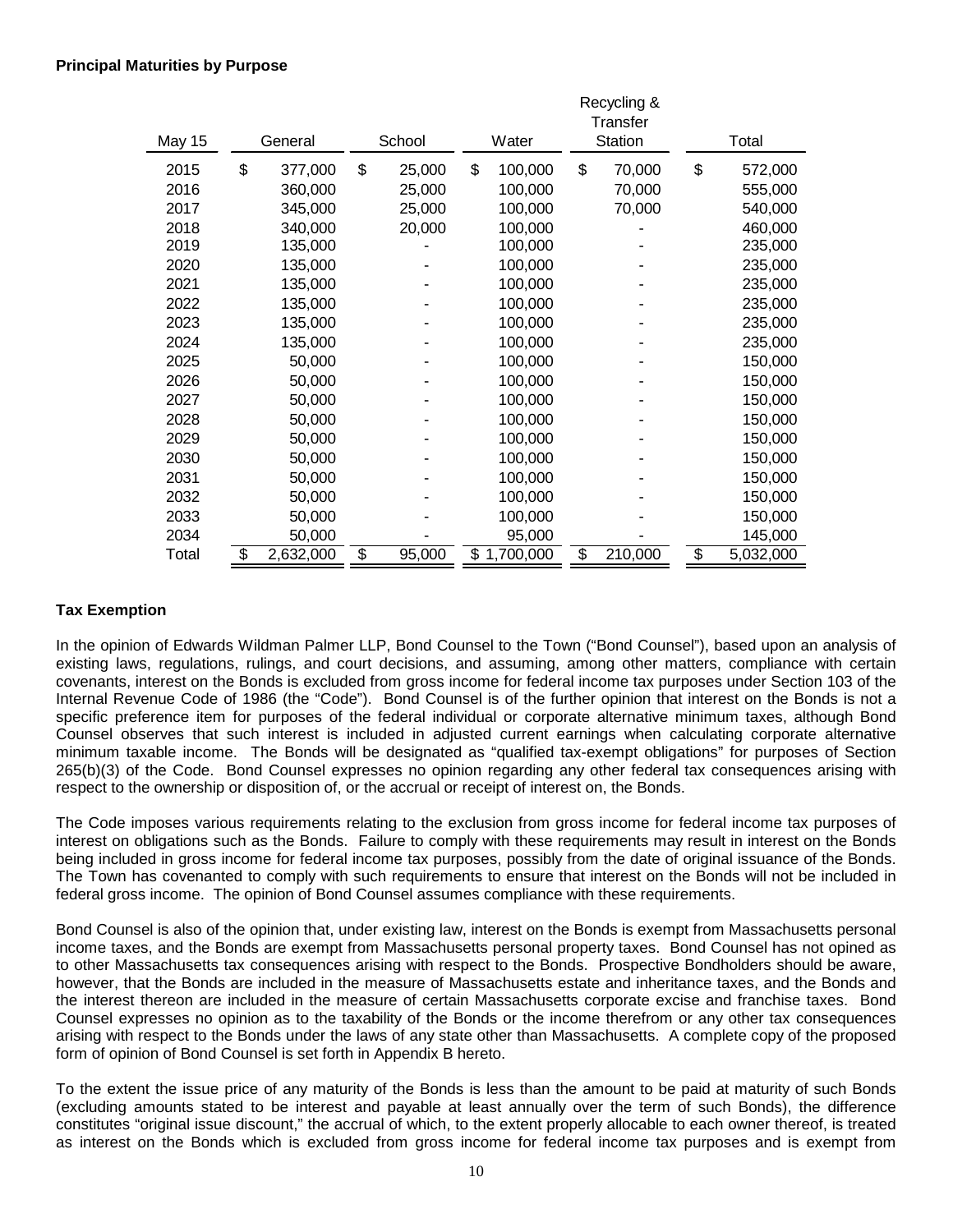Massachusetts personal income taxes. For this purpose, the issue price of a particular maturity of the Bonds is the first price at which a substantial amount of such maturity of the Bonds is sold to the public (excluding bond houses, brokers, or similar persons or organizations acting in the capacity of underwriters, placement agents or wholesalers). The original issue discount with respect to any maturity of the Bonds accrues daily over the term to maturity of such Bonds on the basis of a constant interest rate compounded semiannually (with straight-line interpolations between compounding dates). The accruing original issue discount is added to the adjusted basis of such Bonds to determine taxable gain or loss upon disposition (including sale, redemption, or payment on maturity) of such Bonds. Bondholders should consult their own tax advisors with respect to the tax consequences of ownership of Bonds with original issue discount, including the treatment of purchasers who do not purchase such Bonds in the original offering to the public at the first price at which a substantial amount of such Bonds is sold to the public.

Bonds purchased, whether at original issuance or otherwise, for an amount greater than the stated principal amount to be paid at maturity of such Bonds, or, in some cases, at the earlier redemption date of such Bonds ("Premium Bonds"), will be treated as having amortizable bond premium for federal income tax purposes and Massachusetts personal income tax purposes. No deduction is allowable for the amortizable bond premium in the case of obligations, such as the Premium Bonds, the interest on which is excluded from gross income for federal income tax purposes. However, a Bondholder's basis in a Premium Bond will be reduced by the amount of amortizable bond premium properly allocable to such Bondholder. Holders of Premium Bonds should consult their own tax advisors with respect to the proper treatment of amortizable bond premium in their particular circumstances.

Bond Counsel has not undertaken to determine (or to inform any person) whether any actions taken (or not taken) or events occurring (or not occurring) after the date of issuance of the Bonds may adversely affect the value of, or the tax status of interest on, the Bonds.

Prospective Bondholders should be aware that from time to time legislation is or may be proposed which, if enacted into law, could result in interest on the Bonds being subject directly or indirectly to federal income taxation, or otherwise prevent Bondholders from realizing the full benefit provided under current federal tax law of the exclusion of interest on the Bonds from gross income. To date, no such legislation has been enacted into law. However, it is not possible to predict whether any such legislation will be enacted into law. Further, no assurance can be given that any pending or future legislation, including amendments to the Code, if enacted into law, or any proposed legislation, including amendments to the Code, or any future judicial, regulatory or administrative interpretation or development with respect to existing law, will not adversely affect the market value and marketability of, or the tax status of interest on, the Bonds. Prospective Bondholders are urged to consult their own tax advisors with respect to any such legislation, interpretation or development.

Although Bond Counsel is of the opinion that interest on the Bonds is excluded from gross income for federal income tax purposes and is exempt from Massachusetts personal income taxes, the ownership or disposition of, or the accrual or receipt of interest on, the Bonds may otherwise affect the federal or state tax liability of a Bondholder. Among other possible consequences of ownership or disposition of, or the accrual or receipt of interest on, the Bonds, the Code requires recipients of certain social security and certain railroad retirement benefits to take into account receipts or accruals of interest on the Bonds in determining the portion of such benefits that are included in gross income. The nature and extent of all such other tax consequences will depend upon the particular tax status of the Bondholder or the Bondholder's other items of income, deduction or exclusion. Bond Counsel expresses no opinion regarding any such other tax consequences, and Bondholders should consult with their own tax advisors with respect to such consequences.

# **Security and Remedies**

Full Faith and Credit. General obligation bonds and notes of a Massachusetts city or town constitute a pledge of its full faith and credit. Payment is not limited to a particular fund or revenue source. Except for "qualified bonds" as described below (see "Types of Obligations- Serial Bonds and Notes" under "INDEBTEDNESS") and setoffs of state distributions as described below (see "State Distributions" below), no provision is made by the Massachusetts statutes for priorities among bonds and notes and other general obligations, although the use of certain moneys may be restricted.

Tax Levy. The Massachusetts statutes direct the municipal assessors to include annually in the tax levy for the next fiscal year "all debt and interest charges matured and maturing during the next fiscal year and not otherwise provided for [and] all amounts necessary to satisfy final judgments." Specific provision is also made for including in the next tax levy payment of rebate amounts not otherwise provided for and payment of notes in anticipation of federal or state aid if the aid is no longer forthcoming.

The total amount of a tax levy is limited by statute. However, the voters in each municipality may vote to exclude from the limitation any amounts required to pay debt service on indebtedness incurred before November 4, 1980. Local voters may also vote to exempt specific subsequent bond issues from the limitation. (See "Tax Limitations" under "PROPERTY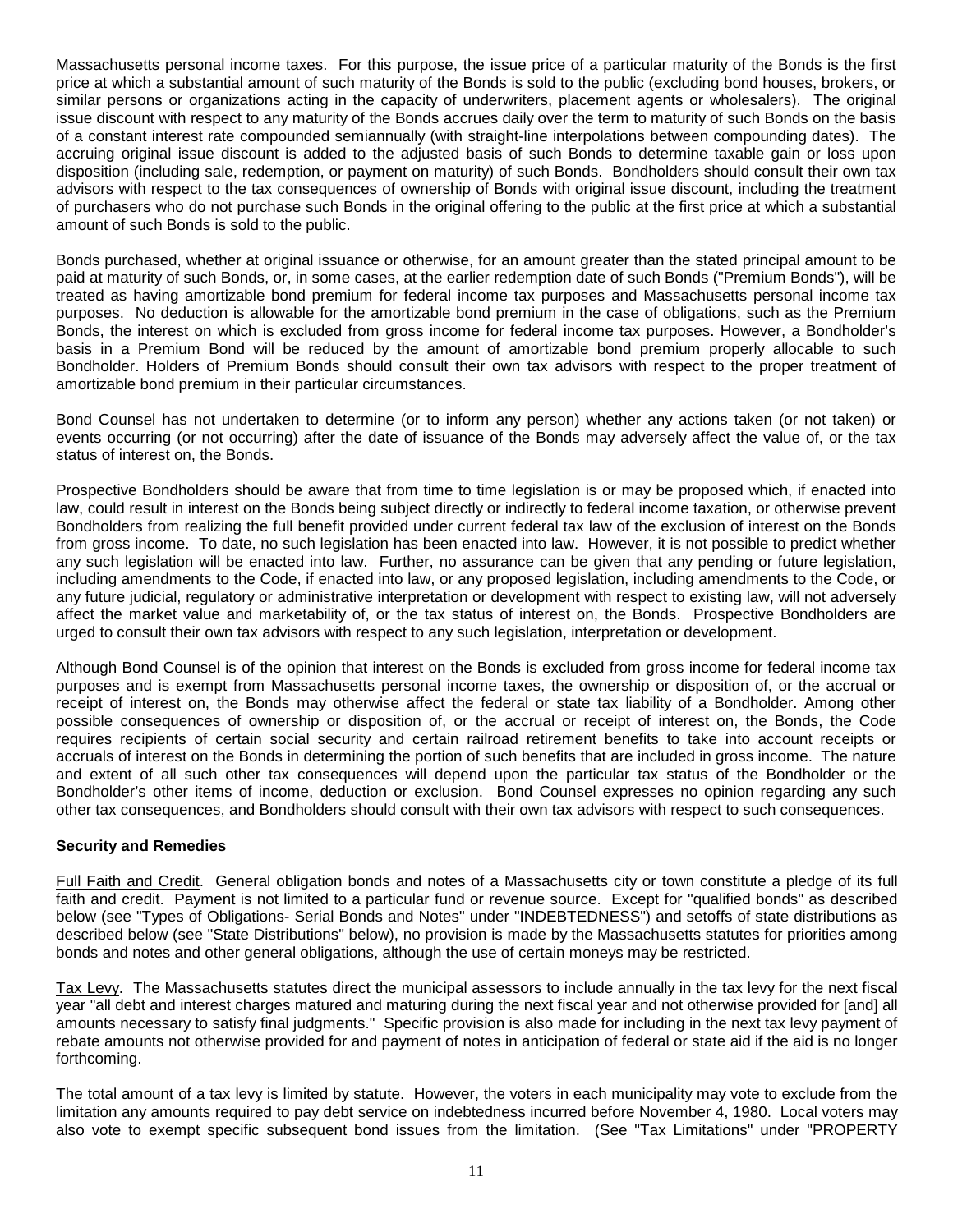TAXATION" below.) In addition, obligations incurred before November 4, 1980 may be constitutionally entitled to payment from taxes in excess of the statutory limit.

Except for taxes on the increased value of certain property in designated development districts which may be pledged for the payment of debt service on bonds issued to finance economic development projects within such districts, no provision is made for a lien on any portion of the tax levy to secure particular bonds or notes or bonds and notes generally (or judgments on bonds or notes) in priority to other claims. Provision is made, however, for borrowing to pay judgments, subject to the General Debt Limit. (See "Debt Limits" under "INDEBTEDNESS" below.) Subject to the approval of the State Director of Accounts for judgments above \$10,000, judgments may also be paid from available funds without appropriation and included in the next tax levy unless other provision is made.

Court Proceedings. Massachusetts cities and towns are subject to suit on their general obligation bonds and notes and courts of competent jurisdiction have power in appropriate proceedings to order payment of a judgment on the bonds or notes from lawfully available funds or, if necessary, to order the city or town to take lawful action to obtain the required money, including the raising of it in the next annual tax levy, within the limits prescribed by law. (See "Tax Limitations" under "PROPERTY TAXATION" below.) In exercising their discretion as to whether to enter such an order, the courts could take into account all relevant factors including the current operating needs of the city or town and the availability and adequacy of other remedies. The Massachusetts Supreme Judicial Court has stated in the past that a judgment against a municipality can be enforced by the taking and sale of the property of any inhabitant. However, there has been no judicial determination as to whether this remedy is constitutional under current due process and equal protection standards.

Restricted Funds Massachusetts statutes also provide that certain water, gas and electric, community antenna television system, telecommunications, sewer, parking meter and passenger ferry, community preservation and affordable housing receipts may be used only for water, gas and electric, community antenna television system, telecommunications, sewer, parking, mitigation of ferry service impacts, and community preservation and affordable housing purposes, respectively; accordingly, moneys derived from these sources may be unavailable to pay general obligation bonds and notes issued for other purposes. A city or town that accepts certain other statutory provisions may establish an enterprise fund for a utility, health care, solid waste, recreational or transportation facility and for police or fire services; under those provisions any surplus in the fund is restricted to use for capital expenditures or reduction of user charges. In addition, subject to certain limits, a city or town may annually authorize the establishment of one or more revolving funds in connection with use of certain revenues for programs that produce those revenues; interest earned on a revolving fund is treated as general fund revenue. A city or town may also establish an energy revolving loan fund to provide loans to owners of privately-held property in the city or town for certain energy conservation and renewable energy projects, and may borrow to establish such a fund. The loan repayments and interest earned on the investment of amounts in the fund shall be credited to the fund. Also, the annual allowance for depreciation of a gas and electric plant or a community antenna television and telecommunications system is restricted to use for plant or system renewals and improvements, for nuclear decommissioning costs, and costs of contractual commitments, or, with the approval of the State Department of Telecommunications and Energy, to pay debt incurred for plant or system reconstruction or renewals. Revenue bonds and notes issued in anticipation of them may be secured by a prior lien on specific revenues. Receipts from industrial users in connection with industrial revenue financings are also not available for general municipal purposes.

State Distributions. State grants and distributions may in some circumstances be unavailable to pay general obligation bonds and notes of a city or town in that the State Treasurer is empowered to deduct from such grants and distributions the amount of any debt service paid on "qualified bonds" (See *"Serial Bonds and Notes"* under "TYPES OF OBLIGATIONS" below) and any other sums due and payable by the city or town to The Commonwealth of Massachusetts (the "Commonwealth") or certain other public entities, including any unpaid assessments for costs of any public transportation authority (such as the Massachusetts Bay Transportation Authority ("MBTA") or a regional transit authority) of which it is a member, for costs of the Massachusetts Water Resources Authority ("MWRA"), if the city or town is within the territory served by the Authority, for any debt service due on obligations issued to the Massachusetts School Building Authority ("MSBA"), or for charges necessary to meet obligations under the Commonwealth's Water Pollution Abatement or Drinking Water Revolving Loan Programs, including such charges imposed by another local governmental unit that provides wastewater collection or treatment services or drinking water services to the city or town.

If a city or town is (or is likely to be) unable to pay principal or interest on its bonds or notes when due, it is required to notify the State Commissioner of Revenue. The Commissioner shall in turn, after verifying the inability, certify the inability to the State Treasurer. The State Treasurer shall pay the due or overdue amount to the paying agent for the bonds or notes, in trust, within three days after the certification or one business day prior to the due date (whichever is later). This payment is limited, however, to the estimated amount otherwise distributable by the Commonwealth to the city or town during the remainder of the fiscal year (after the deductions mentioned in the foregoing paragraph). If for any reason any portion of the certified sum has not been paid at the end of the fiscal year, the State Treasurer shall pay it as soon as practicable in the next fiscal year to the extent of the estimated distributions for that fiscal year. The sums so paid shall be charged (with interest and administrative costs) against the distributions to the city or town.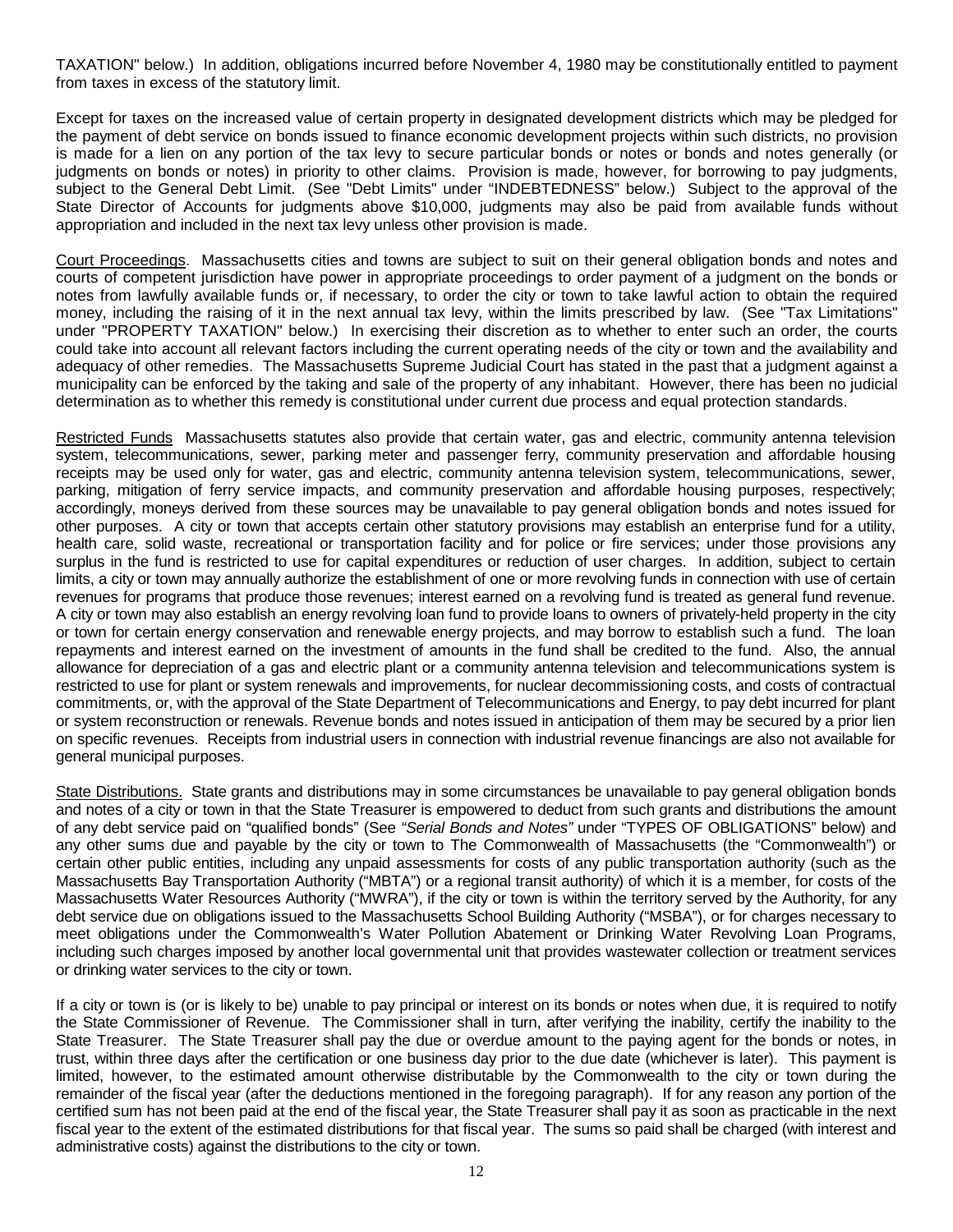The foregoing does not constitute a pledge of the faith and credit of the Commonwealth. The Commonwealth has not agreed to maintain existing levels of state distributions, and the direction to use estimated distributions to pay debt service may be subject to repeal by future legislation. Moreover, adoption of the annual appropriation act has sometimes been delayed beyond the beginning of the fiscal year and estimated distributions which are subject to appropriation may be unavailable to pay local debt service until they are appropriated.

Bankruptcy. Enforcement of a claim for payment of principal or interest on general obligation bonds or notes would be subject to the applicable provisions of Federal bankruptcy laws and to the provisions of other statutes, if any, hereafter enacted by the Congress or the State legislature extending the time for payment or imposing other constraints upon enforcement insofar as the same may be constitutionally applied. Massachusetts municipalities are not generally authorized by the Massachusetts General Laws to file a petition for bankruptcy under Federal bankruptcy laws. In cases involving significant financial difficulties faced by a single city, town or regional school district, the Commonwealth has enacted special legislation to permit the appointment of a fiscal overseer, finance control board or, in the most extreme cases, a state receiver. In a limited number of these situations, such special legislation has also authorized the filing of federal bankruptcy proceedings, with the prior approval of the Commonwealth. In each case where such authority was granted, it expired at the termination of the Commonwealth's oversight of the financially distressed city, town or regional school district. To date, no such filings have been approved or made.

## **Opinion of Bond Counsel**

The purchaser will be furnished the legal opinion of the firm of Edwards Wildman Palmer LLP, Boston, Massachusetts ("Bond Counsel"). The opinion will be dated and given on and will speak only as of the date of original delivery of the Bonds to the successful bidder. The opinion will be substantially in the form presented in Appendix B.

Other than as to matters expressly set forth herein as the opinion of Bond Counsel, Bond Counsel is not passing upon and does not assume any responsibility for the accuracy or adequacy of the statements made in this Official Statement and makes no representation that they have independently verified the same.

#### **Rating**

Standard & Poor's Rating Services, a division of The McGraw-Hill Companies, Inc. Group has assigned a rating of AAA to the Bonds. The rating only reflects the rating agency's views and will be subject to revision or withdrawal, which could affect the market price of the Bonds.

#### **Financial Advisory Services of First Southwest Company**

First Southwest Company, Boston, Massachusetts serves as financial advisor to the Town of Needham, Massachusetts.

#### **Continuing Disclosure**

In order to assist the Underwriters in complying with Rule 15c2-12(b)(5) promulgated by the Securities and Exchange Commission (the "Rule"), the Town will covenant for the benefit of owners of the Bonds to provide certain financial information and operating data relating to the Town by not later than 270 days after the end of each fiscal year (the "Annual Report"), and to provide notices of the occurrence of certain enumerated events. The covenants will be contained in a Continuing Disclosure Certificate, the proposed form of which is provided in Appendix C. The Certificate will be executed by the signers of the Bonds, and incorporated by reference in the Bonds. Other than the Town, there are no obligated persons with respect to the Bonds within the meaning of the Rule.

## **The Town has never failed to comply in all material respects with any previous undertakings to provide annual reports or notices of significant events in accordance with the Rule.**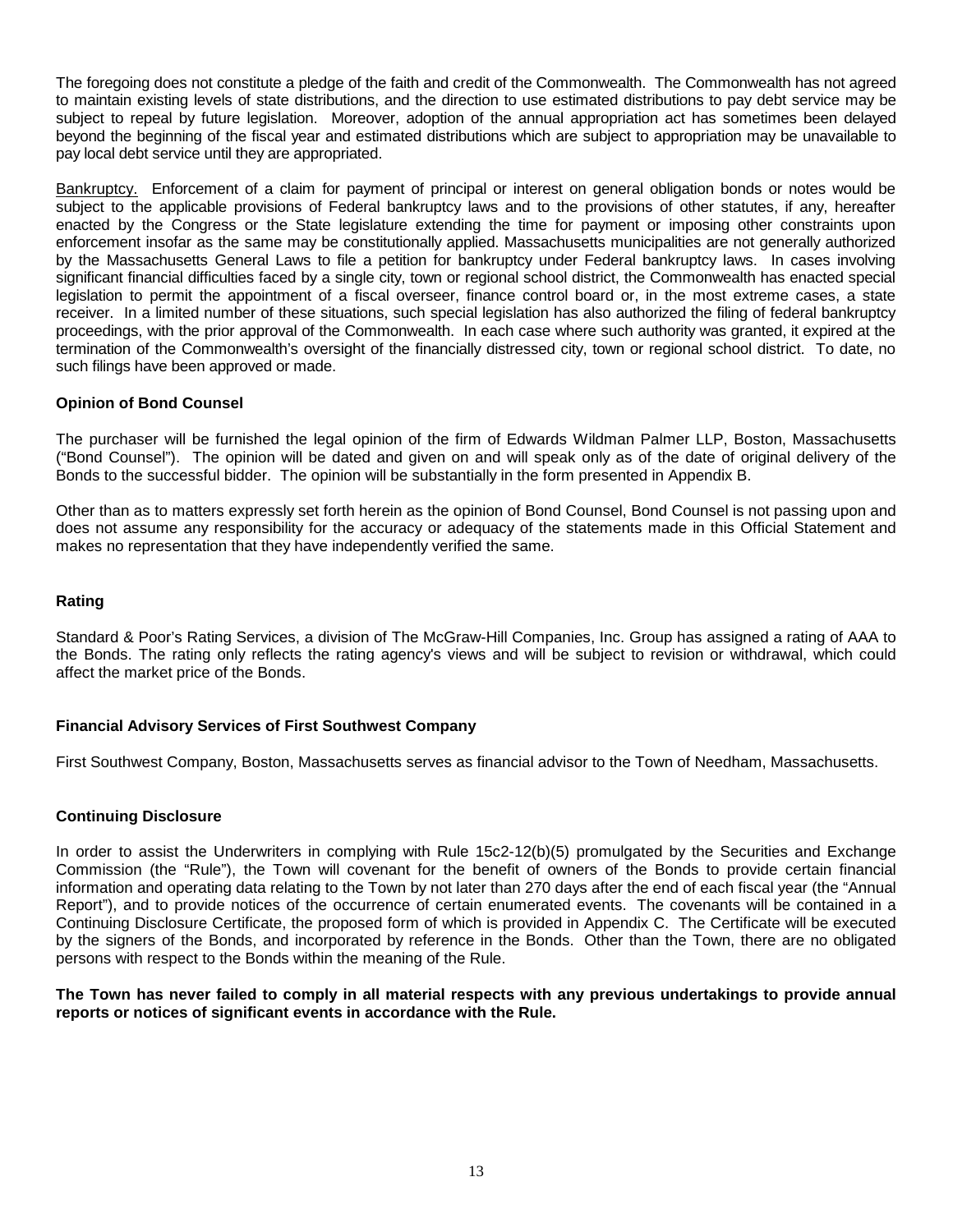#### **TOWN OF NEEDHAM, MASSACHUSETTS**

#### **General**

The Town of Needham is located in Norfolk County, 10 miles southwest of Boston. It is bordered on the west and northwest by the Town of Wellesley, on the north and northeast by the City of Newton, on the east by the West Roxbury section of the City of Boston, on the southeast by the Town of Dedham, and on the south by the Towns of Westwood and Dover. Needham has a population of approximately 28,886 and occupies a land area of 12.6 square miles. Established as a town in 1711, Needham is governed by a limited form of town meeting and by a five-member Board of Selectmen. School affairs are administered by a seven-member School Committee and a Superintendent of Schools.

# **PRINCIPAL TOWN OFFICIALS**

| Name                  | Selection/Term | <b>Term Expires</b> |
|-----------------------|----------------|---------------------|
| John A. Bulian        | Elected        | 2015                |
| Maurice P. Handel     | Elected        | 2015                |
| Matthew D. Borrelli   | Elected        | 2017                |
| Marianne B. Cooley    | Elected        | 2017                |
| Daniel P. Matthews    | Elected        | 2016                |
| Kate Fitzpatrick      | Appointed      | 2016                |
| David Davison         | Appointed      | Indefinite          |
| Evelyn M. Poness      | Appointed      | Indefinite          |
| Michelle Vaillancourt | Appointed      | Indefinite          |
| Theodora K. Eaton     | Elected        | 2016                |
| David S. Tobin        | Appointed      | Indefinite          |
| Daniel E. Gutekanst   | Appointed      | 2014                |
|                       |                |                     |

#### **Municipal Services**

The Town provides general governmental services for the territory within its boundaries, including police and fire protection, collection, disposal, and recycling of solid waste, public education in grades kindergarten through twelve, water, sewers, streets and recreation. Technical education in grades 9 through 12 is provided by the Minuteman Regional Vocational Technical School District.

The Town has implemented a mandatory recycling program in accordance with Section 8H of Chapter 40 of the Massachusetts General Laws. Under this program, begun in fiscal 1991, the Town recycles newspaper, mixed paper, glass, corrugated cardboard, aluminum and steel cans, returnable bottles, clothing, used motor oil, plastic containers and yard waste. The Town's practice has been to introduce new items to the recycling program each year in order to reduce the flow of solid waste tonnage.

Gas and electric services are provided by established private utilities.

The Town's Public Works Department provides water supply, treatment and distribution and sewage collection, to substantially all commercial, industrial and residential users in the Town. In addition certain water and sewer services are provided by the MWRA. See "INDEBTEDNESS - Overlapping Debt".

The principal services provided by Norfolk County are a jail and house of correction and registry of deeds. For additional information on Counties see "INDEBTEDNESS - Overlapping Debt".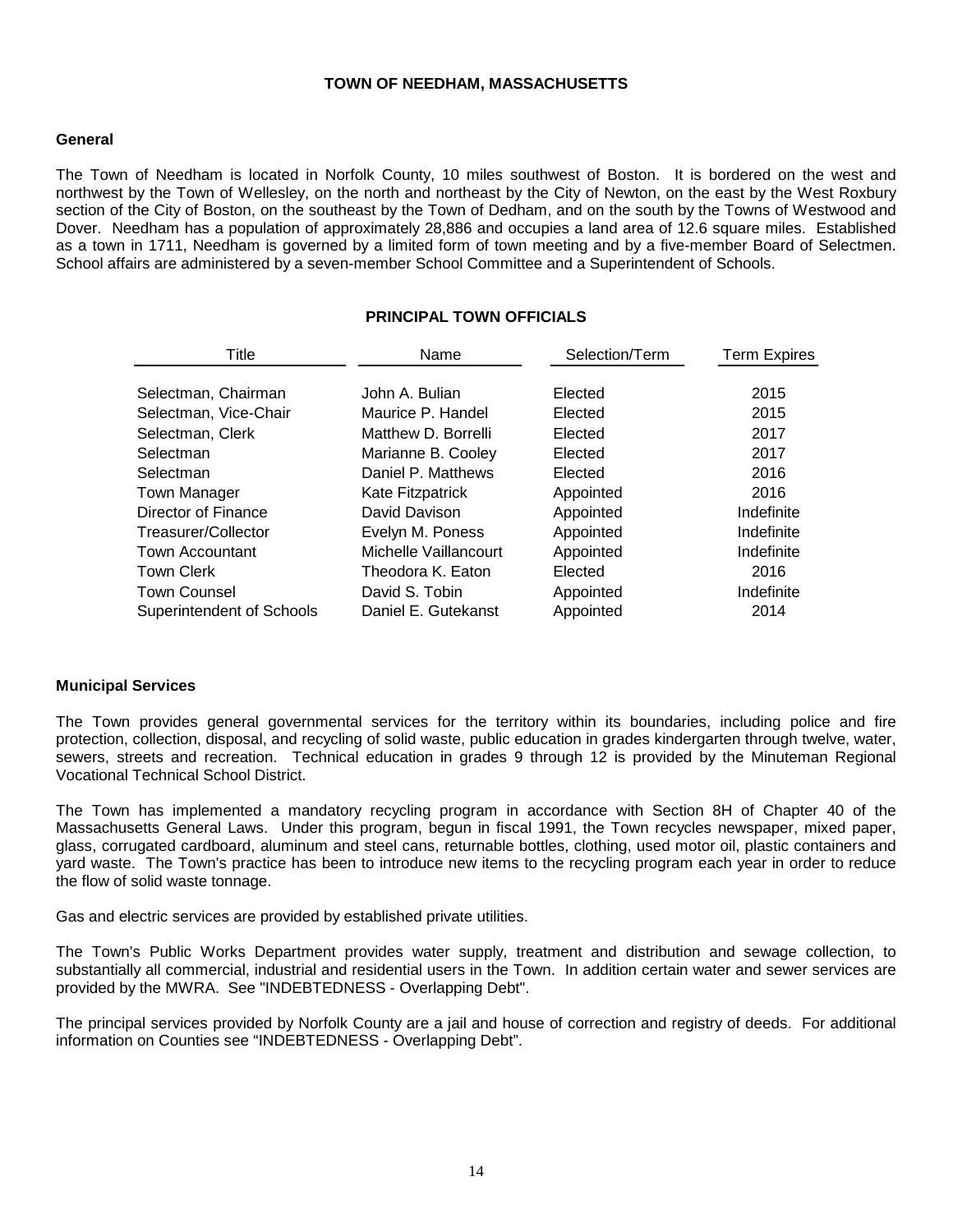### **Education**

The Town currently operates 1 pre-school, 5 elementary schools, 2 middle schools (High Rock and Pollard), and a senior high school. Total capacity is sufficient to meet current enrollment. The Town's capital plan reflects the need for further renovations. The Town has recently completed the construction and/or reconstruction of 3 elementary schools, the middle school, and the high school. A portion of the debt service on such borrowings has been exempted from the limits of Proposition 2 1/2. The following table sets forth the trend in public school enrollments. This does not include pre-school or out of district students.

# **PUBLIC SCHOOL ENROLLMENTS - OCTOBER 1,**

|                         | Actual |                              |       |       |       |  |  |  |  |
|-------------------------|--------|------------------------------|-------|-------|-------|--|--|--|--|
|                         | 2009   | 2013<br>2012<br>2011<br>2010 |       |       |       |  |  |  |  |
|                         |        |                              |       |       |       |  |  |  |  |
| Elementary (K-5)        | 2.617  | 2.585                        | 2.568 | 2.601 | 2,613 |  |  |  |  |
| Middle/Junior High(6-8) | 1.183  | 1.261                        | 1.270 | 1.313 | 1.317 |  |  |  |  |
| Senior High(9-12)       | 1,490  | 1.412                        | 1.522 | 1.562 | 1,606 |  |  |  |  |
| Totals                  | 5.290  | 5.258                        | 5.360 | 5.476 | 5,536 |  |  |  |  |

The Town is a member of the Minuteman Regional Vocational Technical School District, which is located in Lexington, and includes 16 member towns.

#### **Industry and Commerce**

Needham is a residential suburb of Boston, located within the Boston Standard Metropolitan Statistical Area. As the table below indicates, the Town's economy has a diverse mix of manufacturing, services, and commercial trades.

Due to the reclassification the U.S. Department of Labor now uses the North American Industry Classification System (NAICS) as the basis for the assignment and tabulation of economic data by industry.

|                                           | Calendar Year Average |                      |                    |                       |                    |  |  |  |  |
|-------------------------------------------|-----------------------|----------------------|--------------------|-----------------------|--------------------|--|--|--|--|
| Industry                                  | 2008                  | 2009                 | 2010               | 2011                  | 2012               |  |  |  |  |
| Construction                              | 908                   | 754                  | 686                | 689                   | 607                |  |  |  |  |
| Manufacturing                             | 917                   | 994                  | 950                | 974                   | 905                |  |  |  |  |
| Trade, Transportation and Utilities       | 2,438                 | 2,266                | 2,128              | 2,198                 | 2,104              |  |  |  |  |
| Information                               | 2327                  | 1,534                | 1,355              | 1,063                 | 1,159              |  |  |  |  |
| <b>Financial Activities</b>               | 1,603                 | 1,236                | 1,273              | 1,278                 | 1,423              |  |  |  |  |
| <b>Professional and Business Services</b> | 5,372                 | 5.144                | 5,021              | 5,096                 | 5,280              |  |  |  |  |
| <b>Education and Health Services</b>      | 4,332                 | 4,457                | 4,511              | 4,741                 | 5,277              |  |  |  |  |
| Leisure and Hospitality                   | 967                   | 933                  | 1,197              | 1.241                 | 1,143              |  |  |  |  |
| <b>Other Services</b>                     | 829                   | 801                  | 847                | 879                   | 921                |  |  |  |  |
| <b>Total Employment</b>                   | 19,693                | 18,119               | 17,968             | 18,159                | 18,819             |  |  |  |  |
| Number of Establishments                  | 1,337                 | 1,295                | 1,370              | 1,405                 | 1,381              |  |  |  |  |
| Average Weekly Wages                      | 1,576                 | 1,574                | 1,659              | 1,675                 | 1,698              |  |  |  |  |
| <b>Total Wages</b>                        | .644,565,055          | 514,865,471. ا<br>S. | 1,583,284,580<br>S | 612,703,181. ا<br>\$1 | 1,696,831,400<br>S |  |  |  |  |

Source: Massachusetts Department of Education and Training. Data based upon place of employment, not place of residence.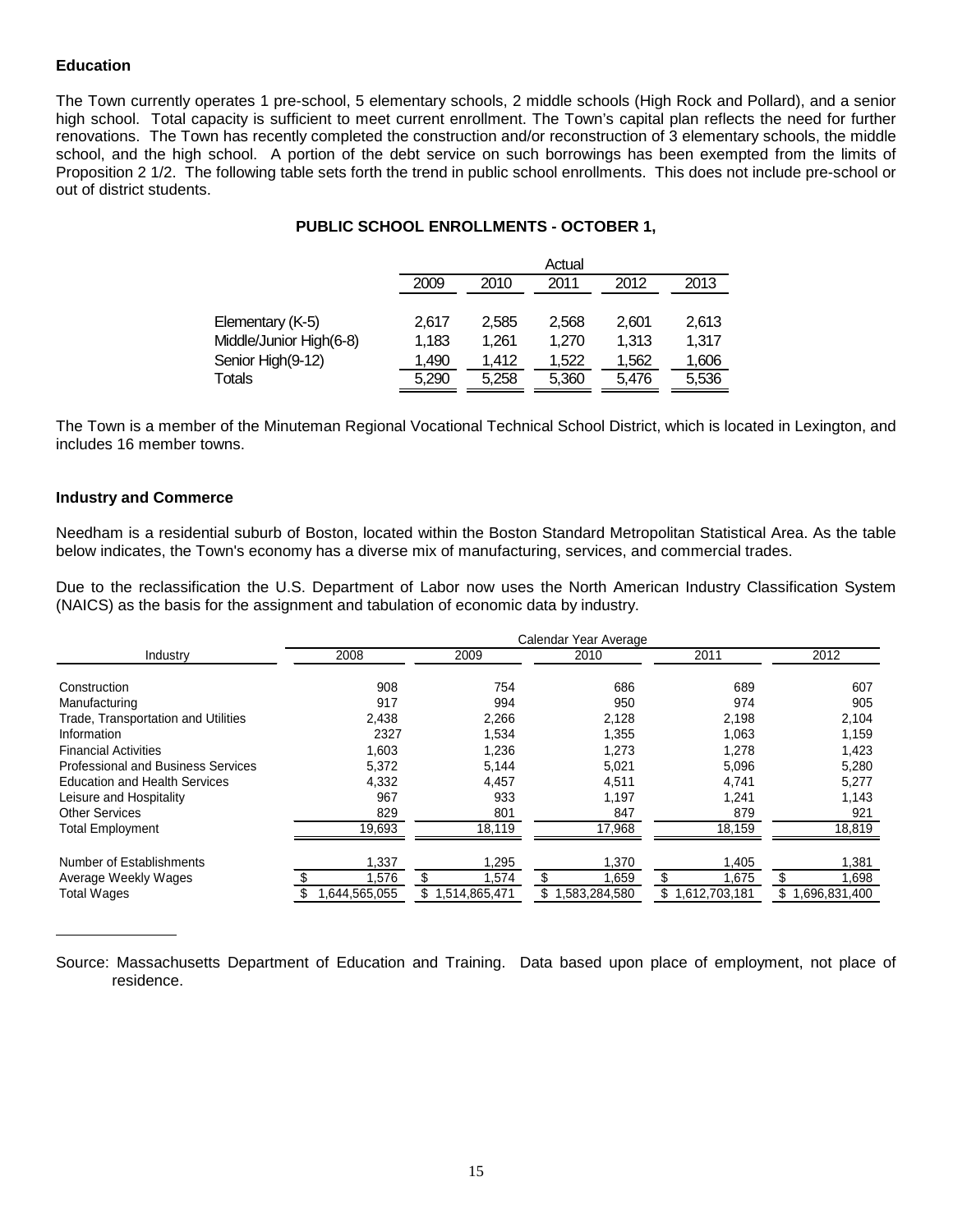The following table sets forth the largest employers in Needham, exclusive of the Town itself.

|                                       |                                | No. of Employees |
|---------------------------------------|--------------------------------|------------------|
| Name                                  | Product/Function               | Approximate      |
| Parametric Technology Corp.           | Software Development           | $1,000+$         |
| Coca Cola Of Boston                   | Bottling & Distributing        | 500-999          |
| Bitpipe Inc.                          | Information Technology         | 250-499          |
| <b>Charles River Associates</b>       | Consulting                     | 250-499          |
| Community Newspaper Co.               | Publishing                     | 250-499          |
| Dialogic Inc.                         | <b>Wireless Communications</b> | 250-499          |
| Newton Tab                            | Publishing                     | 250-499          |
| North Hill Living Care Center         | <b>Retirement Center</b>       | 250-499          |
| WCVB Channel 5                        | Television                     | 250-499          |
| Briarwood Healthcare                  | <b>Health Care</b>             | 100-249          |
| Olin College of Engineering           | Education                      | 100-249          |
| <b>Partners Community Health Care</b> | Health Care                    | 100-249          |
| <b>Beth Israel Deaconess Hospital</b> | <b>Health Care</b>             | 100-249          |

# **LARGEST EMPLOYERS**

SOURCE: Individual Employers listed.

Needham Crossing (formerly the Needham Business Center) is a multi-million dollar business park located approximately 3 miles northeast of downtown Needham. The business park offers proximity to both Routes 9 and 128 (Interstate 95). Needham Crossing receives a consistent demand for space from both local and outside industry. The business park originally contained primarily warehouses and offices and now, over 20 years later, is a site for both manufacturing and research. Present occupants include Coca Cola and a Sheraton Hotel. Construction of a 100,000 square foot Marriott Residence Inn hotel has completed and it is open for business.

A state highway project is currently underway to widen Route 95/128 through Needham. The project will expand the highway from three lanes to four lanes and add an additional ramp in Needham. The project is expected to be completed by 2016, and the Town anticipates that the roadway improvement will have an overall positive effect and economic benefit for the Needham Business Center, as well as the community.

#### **Labor Force, Employment and Unemployment**

According to the Massachusetts Department of Employment and Training preliminary data, in March 2014, the Town had a total labor force of 14,552 of which 13,957 were employed and 595 or 4.1% were unemployed as compared with 6.6% for the Commonwealth and 6.8% for the United States (unadjusted).

The following table sets forth the Town's average labor force and unemployment rates for each of the last five calendar years and the unemployment rate for the Commonwealth and country as a whole for the same period.

|          |             |                 | UNLIVII LUTIVILIVI INATLU |   |               |   |                      |   |
|----------|-------------|-----------------|---------------------------|---|---------------|---|----------------------|---|
|          |             | Town of Needham |                           |   | Massachusetts |   | <b>United States</b> |   |
| Calendar |             |                 | Unemployment              |   | Unemployement |   | Unemployment         |   |
| Year     | Labor Force | Employment      | Rate                      |   | Rate          |   | Rate                 |   |
| 2013     | 14.423      | 13,736          | 4.8                       | % | 7.1           | % | 7.4                  | % |
| 2012     | 14.424      | 13,786          | 4.4                       |   | 6.7           |   | 7.8                  |   |
| 2011     | 14.242      | 13,555          | 4.8                       |   | 6.8           |   | 8.9                  |   |
| 2010     | 14.250      | 13,418          | 5.8                       |   | 8.3           |   | 9.4                  |   |
| 2009     | 14.234      | 13,350          | 6.2                       |   | 9.3           |   | 10.1                 |   |
|          |             |                 |                           |   |               |   |                      |   |

# **UNEMPLOYMENT PATES**

SOURCE: Mass. Department of Employment and Training, Federal Reserve Bank of Boston and U.S. Bureau of Labor Statistics. Data based upon place of residence, not place of employment. Monthly data for Town are unadjusted.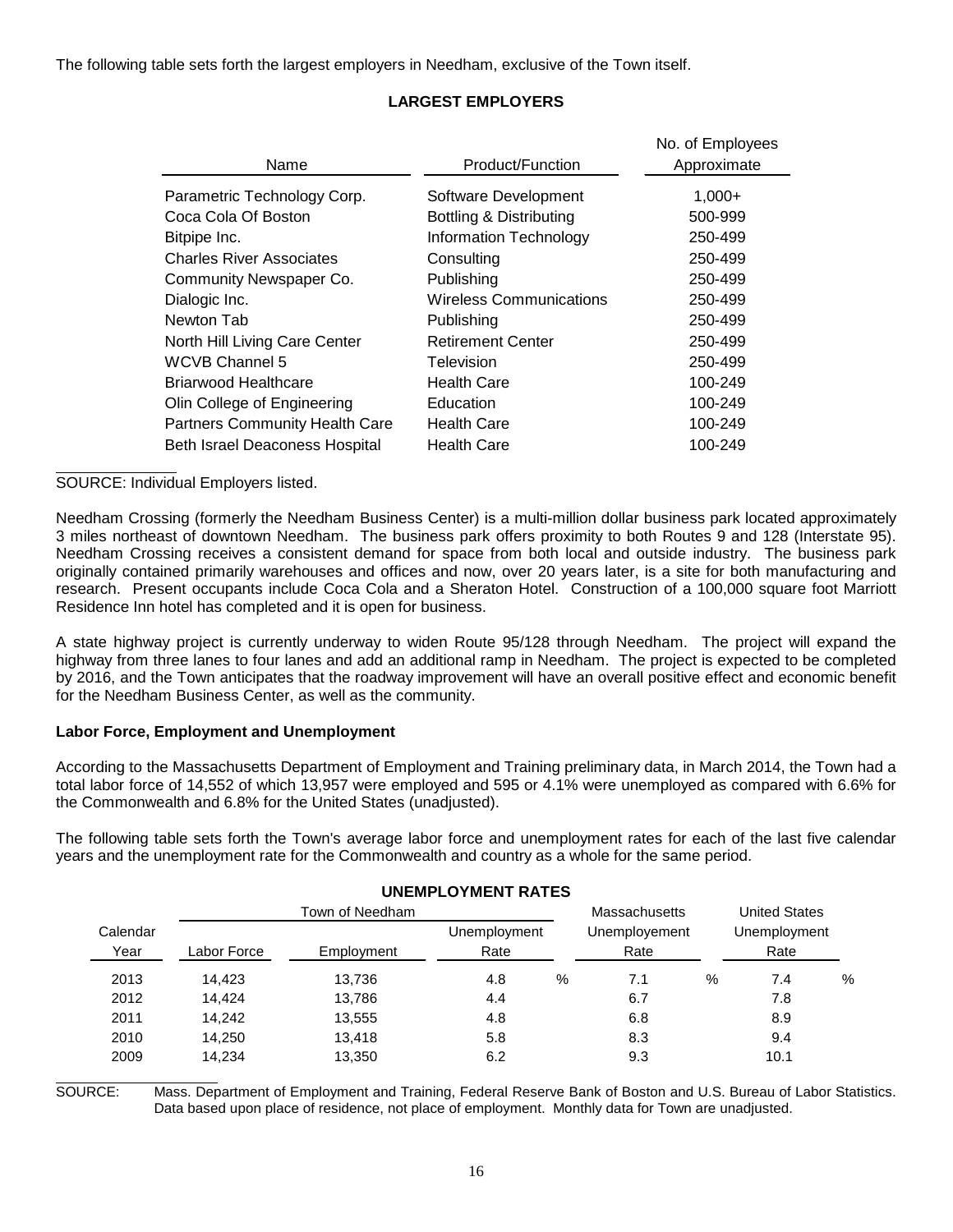# **Building Permits**

The following table sets forth the number of building permits issued and the estimated dollar value of new construction and alterations for calendar years 2009 through 2013. Permits are filed for both private constructions as well as for Town projects.

## **BUILDING PERMITS**

|             |     | New Construction |     |                 |            | Additons/Alterations |  |            |                 |  |                |               |       |  |                 |  |
|-------------|-----|------------------|-----|-----------------|------------|----------------------|--|------------|-----------------|--|----------------|---------------|-------|--|-----------------|--|
| Calendar    |     | Residential      |     | Non-Residential |            | Residential          |  |            | Non-Residential |  |                | <b>Totals</b> |       |  |                 |  |
| <u>Year</u> | No  | Value            | No. |                 | Value      | Νo                   |  | Value      | No.             |  | Value          |               | No.   |  | Value           |  |
| 2013        | 104 | 43.260.044       |     |                 | 87.468.435 | 901                  |  | 29.704.213 | 254             |  | 37.865.698     |               | 1,268 |  | 198,298,390 (1) |  |
| 2012        | 65  | 29.309.250       |     |                 | 70.092.432 | 933                  |  | 45.019.656 | 198             |  | 40.324.037     |               | 1,202 |  | 184,745,375 (2) |  |
| 2011        | 87  | 35.456.868       |     |                 | 10.065.007 | 1.065                |  | 29,860,259 | 170             |  | 44,925,785 (3) |               | 1,324 |  | 120,307,919 (4) |  |
| 2010        | 107 | 33,088,039       | 9   |                 | 9,595,896  | 892                  |  | 28.827.786 | 94              |  | 21,936,216     |               | 1.102 |  | 93.447.937      |  |
| 2009        | 113 | 22.712.299       | 12  |                 | 6.602.782  | 650                  |  | 21.728.991 | 104             |  | 4.740.806      |               | 879   |  | 55,784,878 (5)  |  |

SOURCE: Report of the Building Inspector.

(1) Includes Trip Advisor (\$34.5 million office building and \$13.2 million parking garage), 865 Central Ave. North Hill (\$25 million), Beth Israel Hospital (\$2.2 million) and 50 Dedham Ave (\$3.4 million).

(2) Includes Senior Center (\$5,548,000) and Charles River Pump Station (\$5,391,706) and one new non-residential building permit for the Marriott Residence Inn Motel, (\$9.4 million).

(3) Includes Town Hall and High School.

(4) Includes Pollard Middle School (\$3,842,500), Hillside Elementary School (\$31,524) and Newman Elementary School (\$18,014,745).

(5) Includes Public Services Administration Building (\$4,083,000).

#### **Transportation**

The principal highways serving the Town are State Routes 9, 135 and 128 (I-95). There are three exits off Interstate 95 that provide direct access to Needham. A project is currently underway to widen Route 128 through Needham. This adda-lane project is expected to be completed by 2016. The MBTA provides commuter rail service on a regular basis to Boston. There are four commuter rails stops physically located in Needham: Needham Heights, Needham Center, Needham Junction and Hersey. The MBTA also provides bus service between Needham and Boston, as well as to Watertown Square. Established trucking lines provide competitive service locally and to long distance points. The Town is within commuting distance of the airport facilities of Boston's Logan International Airport, the Norwood Municipal Airport, and Hanscom Field in Bedford, Massachusetts.

#### **Population and Income**

The table below illustrates the Town's changes in median age, median family income, and per capita income according to the federal census.

#### **POPULATION AND INCOME**

|                              | Needham   | <b>Massachusetts</b> | <b>United States</b> |  |  |  |  |
|------------------------------|-----------|----------------------|----------------------|--|--|--|--|
| <b>Median Age:</b>           |           |                      |                      |  |  |  |  |
| 2010                         | 43.0      | 39.1                 | 37.2                 |  |  |  |  |
| 2000                         | 40.8      | 36.5                 | 35.3                 |  |  |  |  |
| 1990                         | 38.6      | 33.6                 | 32.9                 |  |  |  |  |
| 1980                         | 35.1      | 31.2                 | 30.9                 |  |  |  |  |
| <b>Median Family Income:</b> |           |                      |                      |  |  |  |  |
| 2010                         | \$114,365 | \$81,165             | \$51,144             |  |  |  |  |
| 2000                         | 107,570   | 61,664               | 50,046               |  |  |  |  |
| 1990                         | 69,515    | 44,367               | 35,225               |  |  |  |  |
| 1980                         | 31,793    | 21,166               | 19,908               |  |  |  |  |
| Per Capita Income:           |           |                      |                      |  |  |  |  |
| 2010                         | \$57,716  | \$33,966             | \$27,334             |  |  |  |  |
| 2000                         | 44,549    | 25,952               | 21,587               |  |  |  |  |
| 1990                         | 27,935    | 17,224               | 14,420               |  |  |  |  |
| 1980                         | 11,580    | 7,459                | 7,313                |  |  |  |  |

SOURCE: Federal Bureau of the Census.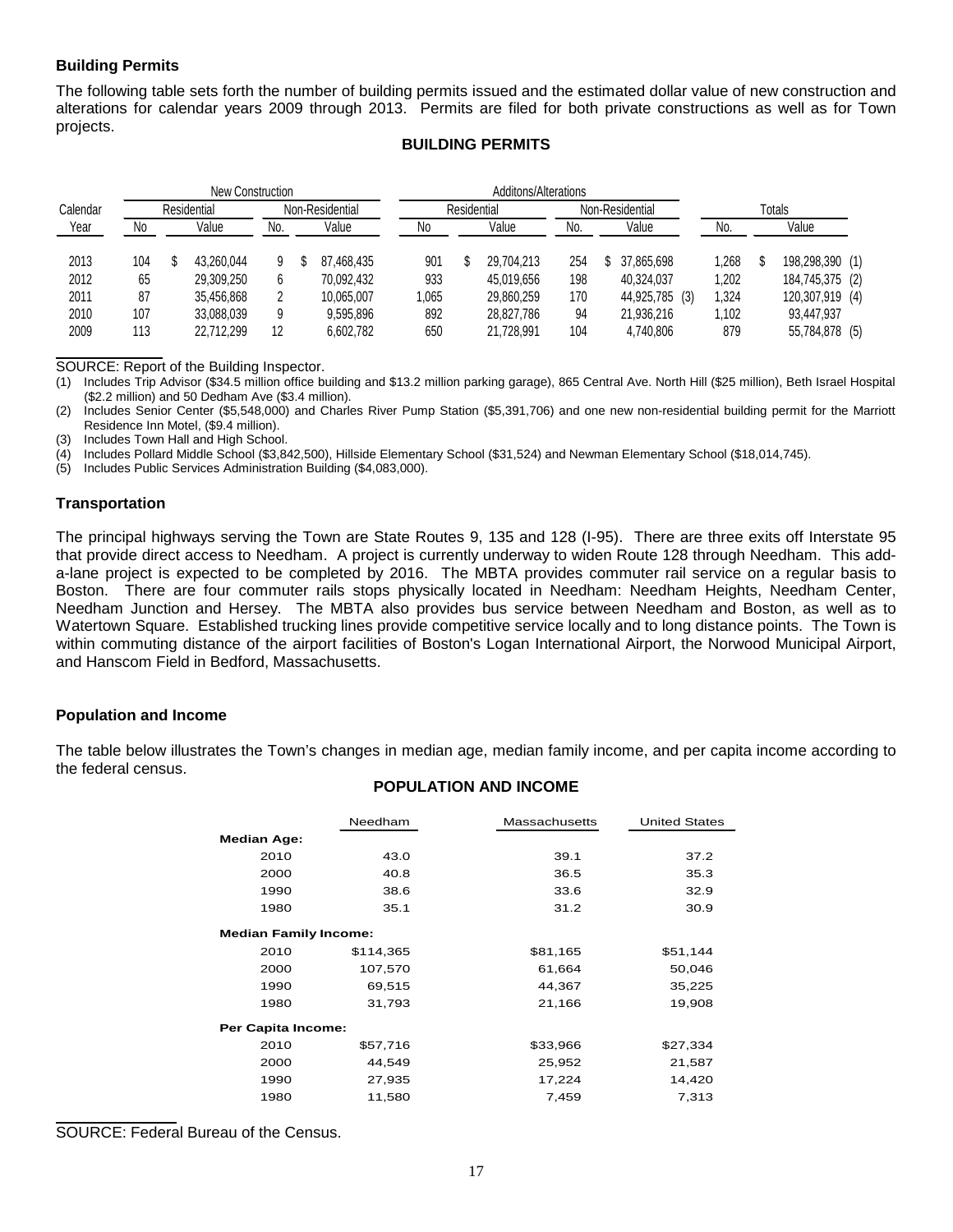On the basis of the 2010 Federal census, the Town has a population density of approximately 2,290 persons per square mile.

# **POPULATION TRENDS**

| <u>2010</u> | <u>2000</u> | 1990   | <u> 1980</u> | <u> 1970</u> |
|-------------|-------------|--------|--------------|--------------|
| 28,886      | 28,911      | 27,557 | 27,901       | 29,748       |

SOURCE: Federal Census.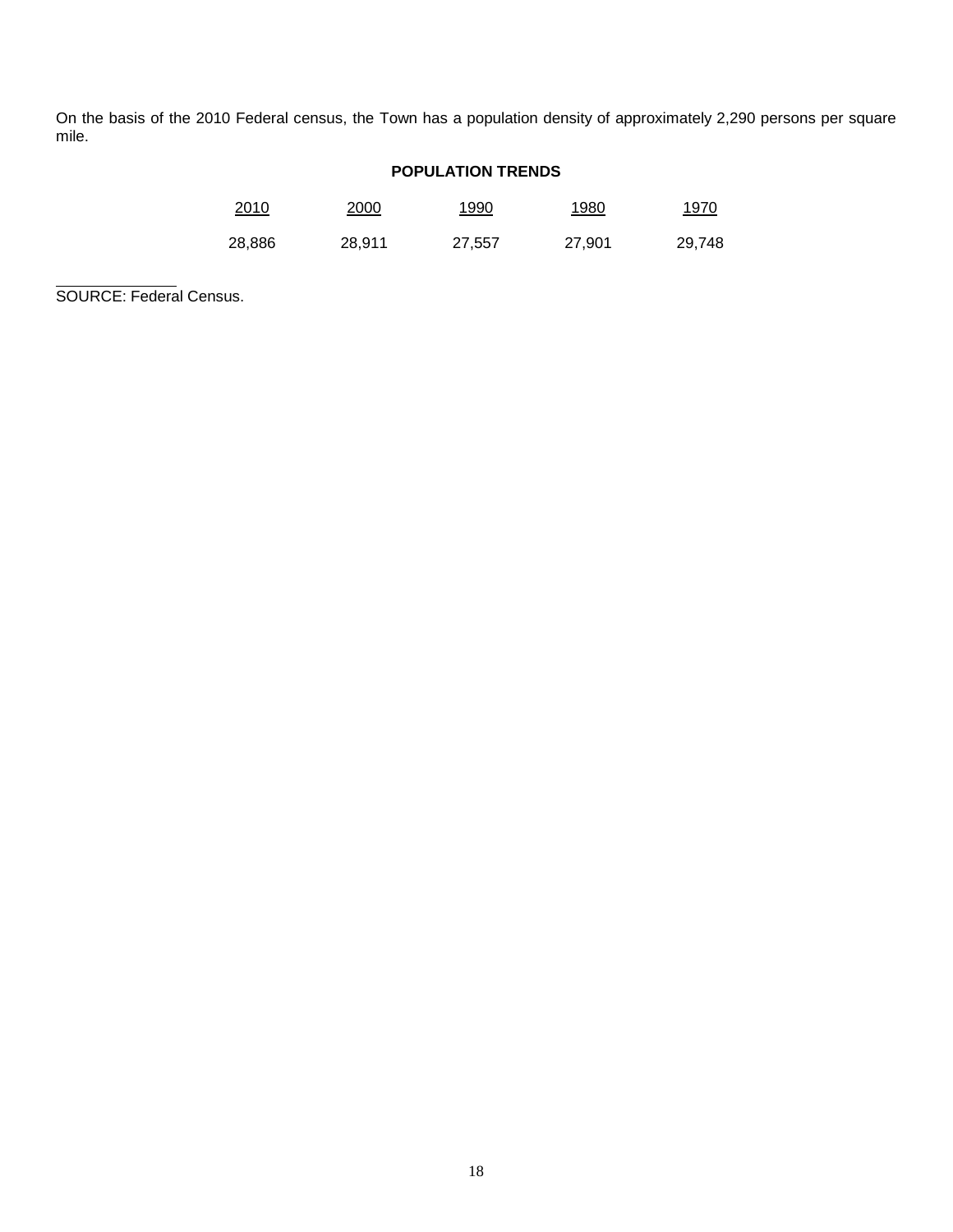# **PROPERTY TAXATION**

## **Tax Levy Computation**

The principal tax of Massachusetts cities and towns is the tax on real and personal property. The amount to be levied in each year is the amount appropriated or required by law to be raised for municipal expenditures less estimated receipts from other sources and less appropriations voted from funds on hand. The total amount levied is subject to certain limits prescribed by law; for a description of those limits see "Tax Limitations" below.

The estimated receipts for a fiscal year from sources other than the property tax may not exceed the actual receipts during the preceding fiscal year from the same sources unless approved by the State Commissioner of Revenue. Excepting special funds the use of which is otherwise provided for by law, the deduction for appropriations voted from funds on hand for a fiscal year cannot exceed the "free cash" as of the beginning of the prior fiscal year as certified by the State Director of Accounts plus up to nine months' collections and receipts on account of earlier years' taxes after that date. Subject to certain adjustments, free cash is surplus revenue less uncollected overdue property taxes from earlier years.

Although an allowance is made in the tax levy for abatements (see *"*Abatements and Overlay" below) no reserve is generally provided for uncollectible real property taxes. Because some of the levy is inevitably not collected, this creates a cash deficiency which may or may not be offset by other items (see "Taxation to Meet Deficits" below).

The table below illustrates the manner in which the tax levy was determined for the following fiscal years.

|                                  | Fiscal 2010      | Fiscal 2011       | Fiscal 2012       | Fiscal 2013       | Fiscal 2014        |
|----------------------------------|------------------|-------------------|-------------------|-------------------|--------------------|
| Total Appropriations(1)          | 132,000,100<br>S | \$<br>130,345,271 | 133,196,506<br>\$ | 141,800,888<br>\$ | 151,203,653<br>\$  |
| Additions:                       |                  |                   |                   |                   |                    |
| State & County Assessments       | 1,068,405        | 1,080,311         | 1,198,244         | 1,238,429         | 1,273,564          |
| Overlay Reserve                  | 960,626          | 1,584,557         | 2,135,466         | 1,876,905         | 2,151,633          |
| <b>Other Additions</b>           | 162,602          | 109,559           | 176,784           | 74,736            | 508,749            |
| <b>Total Additions</b>           | 2,191,633        | 2,774,427         | 3,510,494         | 3,190,070         | 3,933,946          |
| Gross Amount to be Raised        | 134,191,733      | 133,119,698       | 136,707,000       | 144,990,958       | 155, 137, 599      |
| Deductions:                      |                  |                   |                   |                   |                    |
| Local Estimated Receipts: (2)    | 33,381,188       | 25,683,741        | 26,968,184        | 27,362,876        | 29,353,230         |
| State Aid:                       |                  |                   |                   |                   |                    |
| Current Year                     | 8,456,131        | 8,972,394         | 9,323,654         | 10,059,745        | 10,296,504         |
| Available Funds (3)              | 1,376,871        | 1,823,780         | 788,442           | 1,759,346         | 1,344,380          |
| Free Cash Used to Reduce Tax Rat | 3,145,416        | 3,566,037         | 3,380,269         | 5,366,720         | 8,135,372          |
| <b>Total Deductions</b>          | 46,359,606       | 40,045,952        | 40,460,549        | 44,548,687        | 49,129,486         |
| Net Amount to be Raised          | 87,832,127<br>S  | \$<br>93,073,746  | \$<br>96,246,451  | \$<br>100,442,271 | 106.008.113<br>\$. |

# **TAX LEVY COMPUTATION**

(1) Includes additional appropriations from taxation voted subsequent to adoption of the annual budget but prior to setting of the tax rate.

(2) Includes CPA surcharge tax and state matching funds.

(3) Transfers from other available funds, generally made as an offset to a particular appropriation item.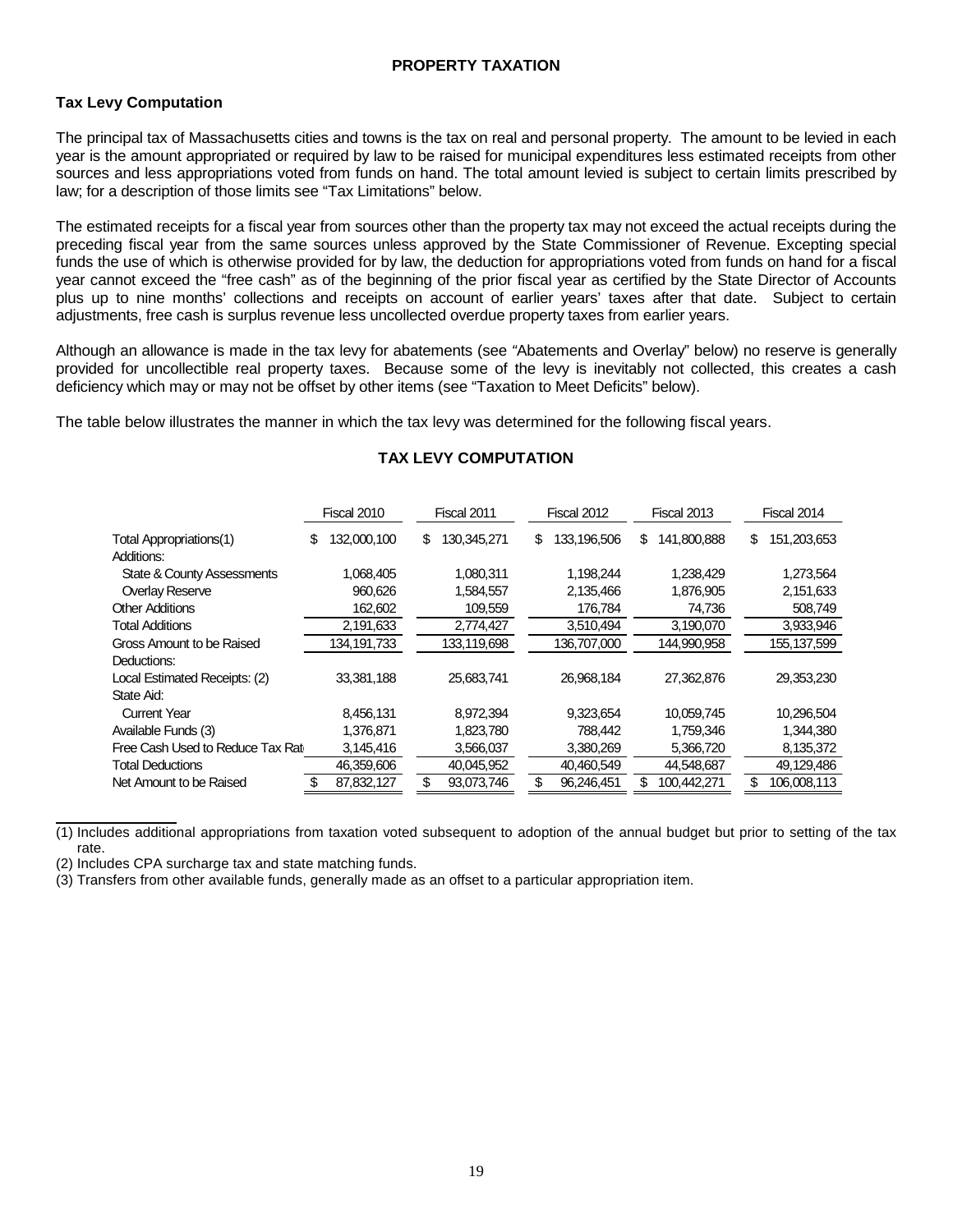#### **Assessed Valuations and Tax Levies**

Property is classified for the purpose of taxation according to its use. The legislature has in substance created three classes of taxable property: (1) residential real property, (2) open space land, and (3) all other (commercial, industrial and personal property). Within limits, cities and towns are given the option of determining the share of the annual levy to be borne by each of the three categories. The share required to be borne by residential real property is at least 50 per cent of its share of the total taxable valuation; the effective rate for open space must be at least 75 per cent of the effective rate for residential real property; and the share of commercial, industrial and personal property must not exceed 175 percent of their share of the total valuation. A city or town may also exempt up to 20 percent of the valuation of residential real property (where used as the taxpayer's principal residence) and up to 10 percent of the valuation of commercial real property (where occupied by certain small businesses). Property may not be classified in a city or town until the State Commissioner of Revenue certifies that all property in the city or town has been assessed at its fair cash value. Such certification must take place every three years, or pursuant to a revised schedule as may be issued by the Commissioner.

Related statutes provide that certain forest land, agricultural or horticultural land (assessed at the value it has for these purposes) and recreational land (assessed on the basis of its use at a maximum of 25 percent of its fair cash value) are all to be taxed at the rate applicable to commercial property. Land classified as forest land is valued for this purpose at five percent of fair cash value but not less than ten dollars per acre.

In order to determine appropriate relative values for the purposes of certain distributions to and assessments upon cities and towns, the Commissioner of Revenue biennially makes a redetermination of the fair cash value of the taxable property in each municipality. This is known as the "equalized value". See "Debt Limits under INDEBTEDNESS" below.

A revaluation of all real and personal property in the Town to full and fair cash value was completed for use in fiscal year 2012.

The following table sets forth the trend in the Town's assessed valuations, tax levies, and tax levies per capita.

| Fiscal<br>Year |     | <b>Real Estate</b><br>Valuation |   | Personal<br>Property<br>Valuation | Total<br>Assessed<br>Valuation |   | Tax Levy    | Tax Levy<br>Per Capita(1) |
|----------------|-----|---------------------------------|---|-----------------------------------|--------------------------------|---|-------------|---------------------------|
| 2014           | \$  | 7,886,696,905                   | S | 182,036,090                       | \$ 8,068,732,995               | S | 106,008,113 | 3,670                     |
| 2013           |     | 7,746,219,400                   |   | 177,770,530                       | 7,923,989,930                  |   | 100,442,271 | 3,477                     |
| 2012           | (2) | 7,672,492,080                   |   | 160,657,470                       | 7,833,149,550                  |   | 96,246,451  | 3,332                     |
| 2011           |     | 7,409,432,738                   |   | 166,825,350                       | 7,576,258,088                  |   | 93,071,746  | 3,222                     |
| 2010           |     | 7,282,261,953                   |   | 149,501,950                       | 7,431,763,903                  |   | 87,832,127  | 3,041                     |

(1) 2010 Federal Census.

(2) Revaluation year.

The table below sets forth the trend of the Town's tax rates for different classes of property for the following fiscal years:

|        | Tax Rate per \$1,000 Valuation |                        |  |  |  |  |  |  |
|--------|--------------------------------|------------------------|--|--|--|--|--|--|
| Fiscal | Residential                    | Commercial, Industrial |  |  |  |  |  |  |
| Year   | Property                       | & Personal Property    |  |  |  |  |  |  |
|        |                                |                        |  |  |  |  |  |  |
| 2014   | \$11.64                        | \$22.99                |  |  |  |  |  |  |
| 2013   | 11.30                          | 22.18                  |  |  |  |  |  |  |
| 2012   | 10.95                          | 21.50                  |  |  |  |  |  |  |
| 2011   | 10.90                          | 21.50                  |  |  |  |  |  |  |
| 2010   | 10.53                          | 20.68                  |  |  |  |  |  |  |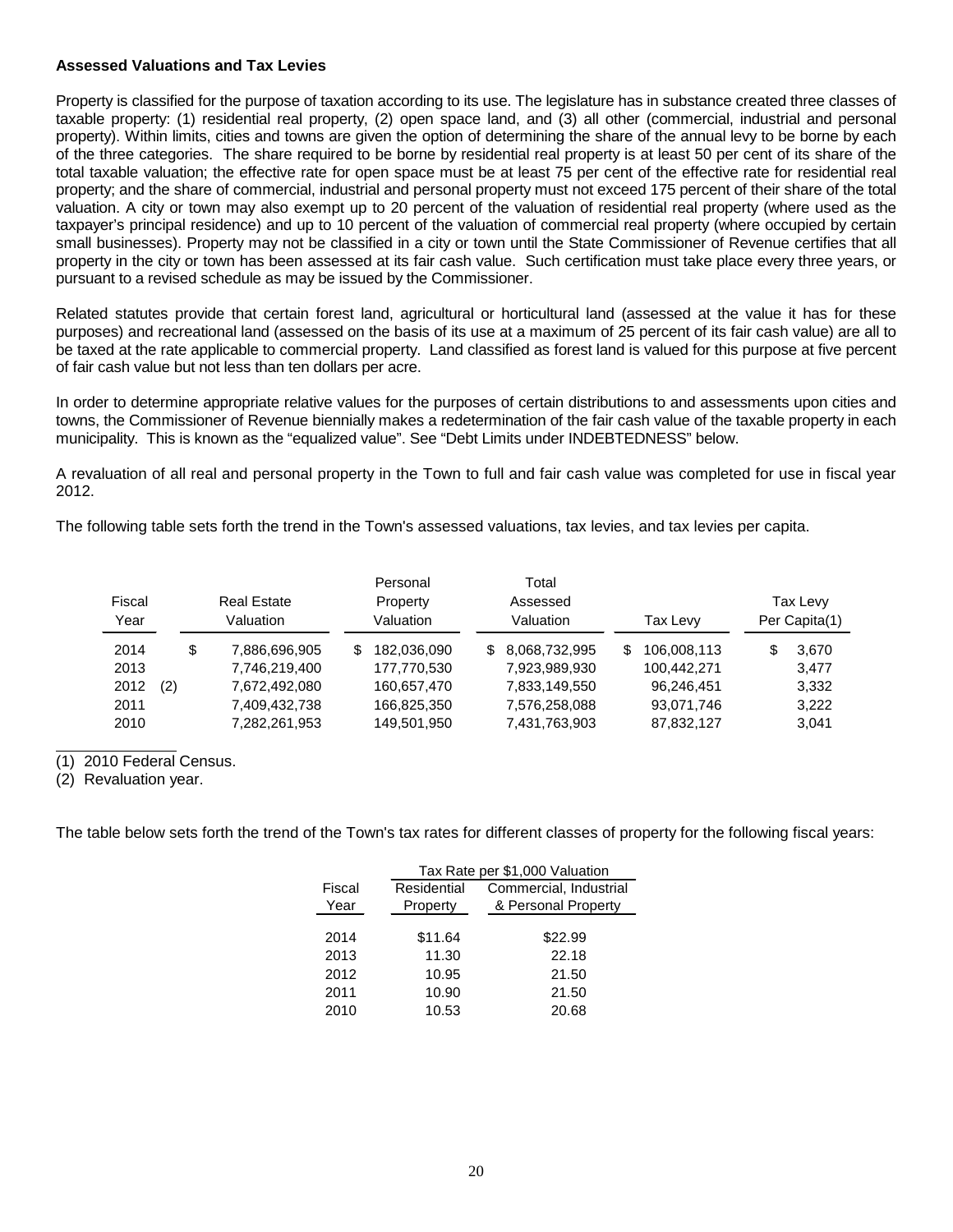## **Classification of Property**

The following is a breakdown of the Town's assessed valuation in fiscal years 2012, 2013 and 2014.

| 2012(1)                  |                 |            | 2013            |                  | 2014            |            |  |
|--------------------------|-----------------|------------|-----------------|------------------|-----------------|------------|--|
| Property Type            | Amount          | % of Total | Amount          | % of Total       | Amount          | % of Total |  |
| Residential              | \$6,840,404,198 | 87.3 %     | \$6,922,042,800 | 87.4 %           | \$7,003,705,577 | 86.8 %     |  |
| Commercial               | 710,846,482     | 9.1        | 703,067,800     | 8.9              | 741,516,228     | 9.2        |  |
| Industrial               | 121,241,400     | 1.5        | 121,108,800     | 1.5              | 141,475,100     | 1.8        |  |
| Personal                 | 160,657,470     | 2.1        | 177,770,530     | $2.2\phantom{0}$ | 182,036,090     | 2.3        |  |
| <b>Total Real Estate</b> | \$7,833,149,550 | 100.0<br>% | \$7,923,989,930 | 100.0 %          | \$8,068,732,995 | 100.0 %    |  |

**\_\_\_\_\_\_\_\_\_\_\_\_\_\_\_\_\_** (1) Revaluation year.

# **LARGEST TAXPAYERS**

The following table lists the ten largest taxpayers in the Town based upon assessed valuation for fiscal 2014. All of the largest taxpayers are current in their tax payments.

| Name                              | Nature of<br><b>Business</b>          | <b>Total Assesed</b><br>Valuation for<br>Fiscal 2014 | % of Total<br>Assessed<br>Value |
|-----------------------------------|---------------------------------------|------------------------------------------------------|---------------------------------|
| Digital 128 First Avenue, LLC     | Data Storage Facility                 | \$81,153,000                                         | 1.02%                           |
| Lofts at Charges River Landing    | <b>Residential Apartments Complex</b> | 70.862.700                                           | 0.89                            |
| General Dynamics C4 Systems, Inc. | Data Communications                   | 55,331,400                                           | 0.70                            |
| <b>Babson College</b>             | <b>Higher Education</b>               | 45.150.000                                           | 0.57                            |
| BP 140 Kendrick Street Property   | Sofware Design                        | 44,164,100                                           | 0.56                            |
| Intercontinental Fund III         | <b>Office Complex</b>                 | 24,886,200                                           | 0.31                            |
| Digital Cabot, LLC                | Data Storage Facility                 | 23,343,200                                           | 0.29                            |
| Starwood Needham CMBS             | Hotel                                 | 22.874.700                                           | 0.29                            |
| Coca-Cola Bottling Co.            | Bottling & Distributing               | 21,223,000                                           | 0.27                            |
| Teacher's Insurance & Annuity     | <b>Office Complex</b>                 | 18,348,700                                           | 0.23                            |
| Total                             |                                       | \$407,337,000                                        | 5.14 %                          |

### **State Equalized Valuation**

In order to determine appropriate relative values for the purposes of certain distributions to and assessments upon cities and towns, the Commissioner of Revenue biennially makes a redetermination of the fair cash value of the taxable property in each municipality. This is known as the "equalized value".

The following table sets forth the trend in equalized valuations of the Town of Needham.

|            | State Equalized |          |
|------------|-----------------|----------|
| January 1, | Valuation       | % Change |
| 2012       | \$8,141,495,500 | 5.3%     |
| 2010       | 7,730,432,400   | 1.2      |
| 2008       | 7,637,636,300   | 4.5      |
| 2006       | 7,307,708,400   | 16.3     |
| 2004       | 6,285,224,900   | 22.3     |
| 2002       | 5.139.824.700   | 28.7     |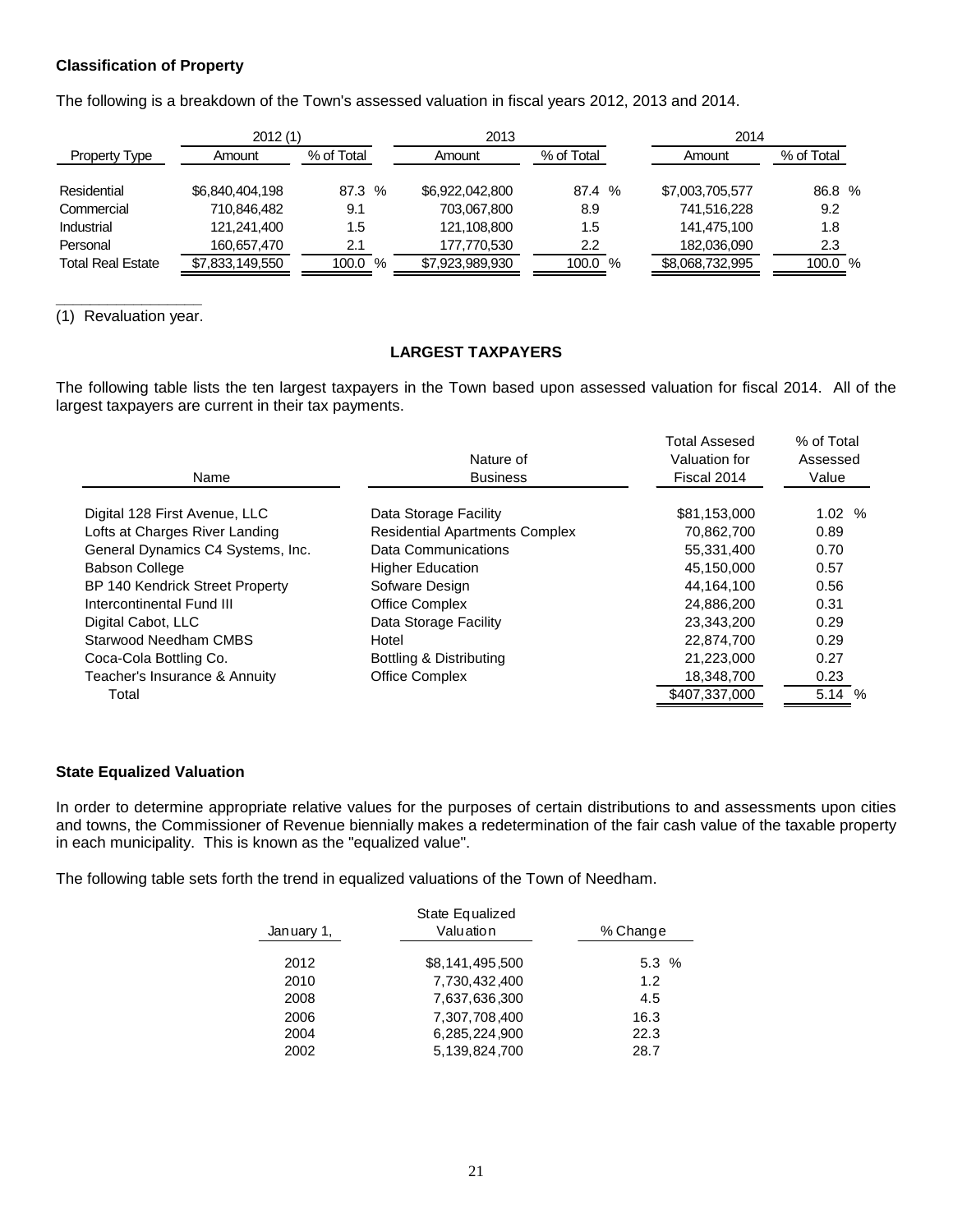#### **Abatements and Overlay**

The Town is authorized to increase each tax levy by an amount approved by the State Commissioner of Revenue as an "overlay" to provide for tax abatements. If abatements are granted in excess of the applicable overlay, the resultant "overlay deficit" is required to be added to the next tax levy. An abatement granted after a tax payment has been made is accounted for as a refund on the books of the Town. Abatements are granted where exempt real or personal property has been assessed or where taxable real or personal property has been overvalued or disproportionately valued. The assessors may also abate uncollectible personal property taxes. They may abate real and personal property taxes on broad grounds (including inability to pay) with the approval of the State Commissioner of Revenue. But uncollected real property taxes are ordinarily not written off until they become municipal "tax titles" by purchase at the public sale or by taking, at which time the tax is written off in full by reserving the amount of the tax and charging surplus.

The following table sets forth the amount of the overlay reserve for the last five fiscal years and the amounts of abatements and exemptions granted as of June 30, 2013.

|        |   |            |    |                        |  |           |                |               | Abatements |                        |
|--------|---|------------|----|------------------------|--|-----------|----------------|---------------|------------|------------------------|
|        |   |            |    | <b>Overlay Reserve</b> |  |           | and Exemptions |               |            |                        |
| Fiscal |   | Net Tax    |    | Dollar                 |  | As a % of |                |               |            | <b>Granted Through</b> |
| Year   |   | Levy $(1)$ |    | Amount                 |  | Net Levy  |                | June 30, 2013 |            |                        |
| 2013   | S | 98,565,366 | \$ | 1,876,905              |  | 1.90      | %              | \$            | 271,551    |                        |
| 2012   |   | 94,110,985 |    | 2,135,466              |  | 2.27      |                |               | 336,192    |                        |
| 2011   |   | 91,487,189 |    | 1,584,557              |  | 1.73      |                |               | 306,902    |                        |
| 2010   |   | 86,871,501 |    | 960,626                |  | 1.11      |                |               | 319,158    |                        |
| 2009   |   | 80,825,650 |    | 1,100,000              |  | 1.36      |                |               | 287,261    |                        |

(1) Tax levy prior to addition of overlay reserve.

## **Tax Collections**

The Town has accepted a statute providing for quarterly tax payments. Under that statute, preliminary tax payments are due on August 1 and November 1 with payment of the actual tax bill (after credit is given for the preliminary payments) installments on February 1 and May 1 if actual tax bills are mailed by December 31. Interest accrues on delinquent taxes at the rate of 14 percent per annum. Real property (land and buildings) is subject to a lien for the taxes assessed upon it, subject to any paramount federal lien and subject to bankruptcy and insolvency laws. (In addition, real property is subject to a lien for certain unpaid municipal charges or fees.) If the property has been transferred, an unenforced lien expires on the fourth December 31 after the end of the fiscal year to which the tax relates. If the property has not been transferred by the fourth December 31, an unenforced lien expires upon a later transfer of the property. Provision is made, however, for continuation of the lien where it could not be enforced because of a legal impediment. The persons against whom real or personal property taxes are assessed are personally liable for the tax (subject to bankruptcy and insolvency laws). In the case of real property, this personal liability is effectively extinguished by sale or taking of the property as described below.

The following table compares the Town's net tax collections with its net (gross tax levy less overlay reserve for abatements) tax levies for the current and each of the previous five fiscal years, exclusive of the surcharge of property tax levied under the CPA.

| Overlay        |                         |                           |                   | <b>Collections During</b><br>Fiscal Year Payable (1) |                  | Collections as of<br>6/30/2013(2)(3) |                  |  |  |
|----------------|-------------------------|---------------------------|-------------------|------------------------------------------------------|------------------|--------------------------------------|------------------|--|--|
| Fiscal<br>Year | Gross Tax<br>Levy $(2)$ | Reserve for<br>Abatements | Net Tax Levy      | Dollar<br>Amount                                     | % of Net<br>Levy | Dollar<br>Amount                     | % of Net<br>Levy |  |  |
| 2013           | 100.442.271<br>S.       | .876.905<br>S.            | 98.565.366<br>\$. | 99.107.154<br>S                                      | 100.55<br>%      | 99.107.154<br>S                      | 100.55 %<br>\$   |  |  |
| 2012           | 96,246,451              | 2,135,466                 | 94,110,985        | 94,677,572                                           | 100.60           | 95,247,168                           | 101.21           |  |  |
| 2011           | 93.071.746              | 1.584.557                 | 91.487.189        | 91.812.299                                           | 100.36           | 92,344,032                           | 100.94           |  |  |
| 2010           | 87.832.127              | 960,626                   | 86,871,501        | 86,254,089                                           | 99.29            | 87,105,253                           | 100.27           |  |  |
| 2009           | 81,925,650              | 110.000                   | 81,815,650        | 80,654,781                                           | 98.58            | 81,192,924                           | 99.24            |  |  |

(1) Actual dollar collections, net of refunds. Does not include abatements, proceeds of tax titles or tax possessions attributable to each levy or other non-cash credits.

(2) Exclusive of the property tax levied under the Community Preservation Act.

(3) Collections for the current fiscal year are comparable to previous fiscal years.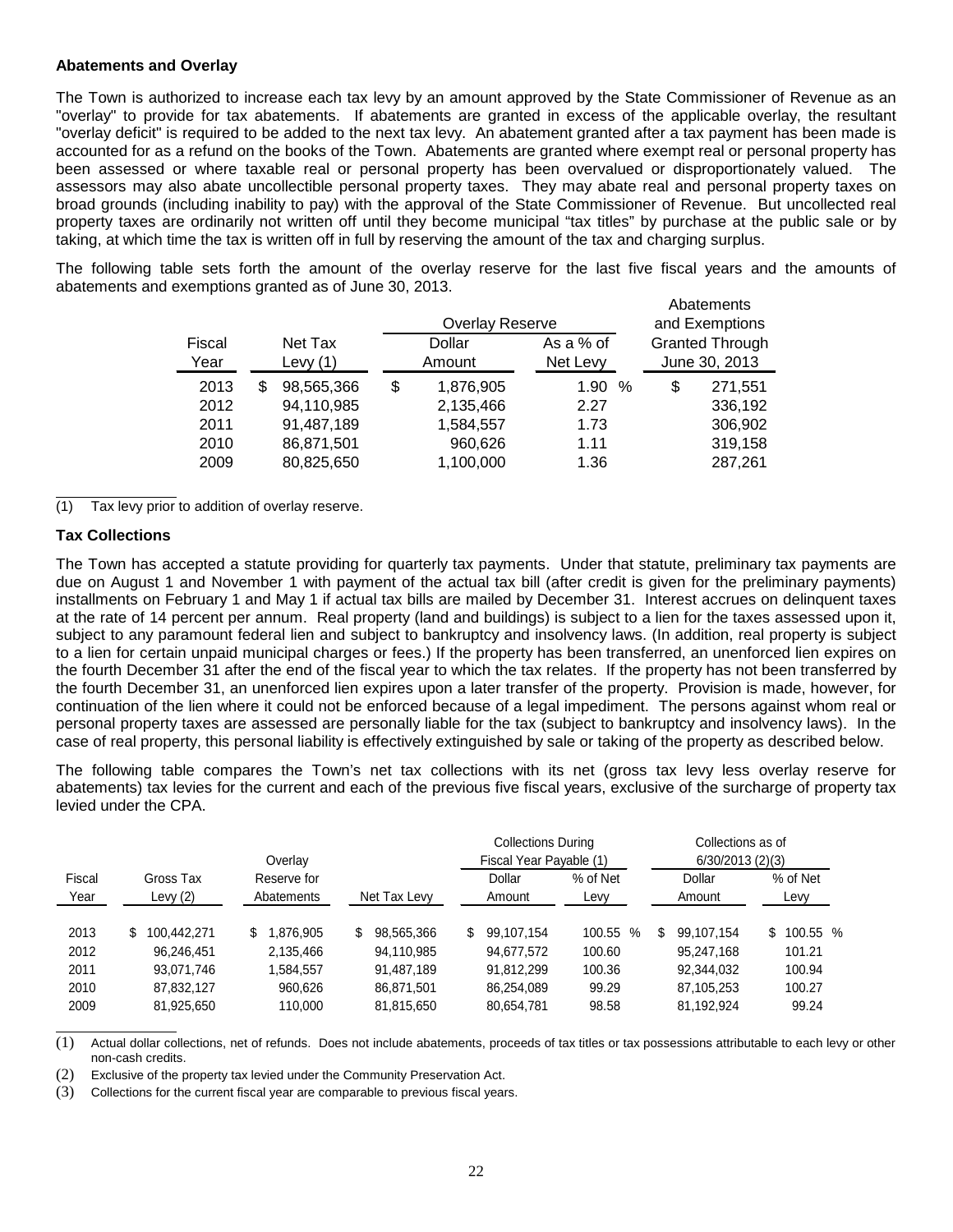## **Tax Titles and Possessions**

Massachusetts law permits a municipality either to sell by public sale (at which the municipality may become the purchaser) or to take real property for non-payment of taxes. In either case the property owner can redeem the property by paying the unpaid taxes, with interest and other charges, but if the right of redemption is not exercised within six months (which may be extended an additional year in the case of certain installment payments) it can be foreclosed by petition to the Land Court.

Upon foreclosure, a tax title purchased or taken by the municipality becomes a "tax possession" and may be held and disposed of in the same manner as other land held for municipal purposes. Uncollectible real property taxes are ordinarily not written off until they become municipal tax titles by purchase at the public sale or by taking, at which time the tax is written off in full by reserving the amount of tax and charging surplus.

The table below sets forth the amount of tax titles and possessions and deferred taxes outstanding at the end of the following fiscal years.

|        | <b>Total Tax</b> |          |         |  |  |  |  |
|--------|------------------|----------|---------|--|--|--|--|
| Fiscal | Titles and       | Deferred |         |  |  |  |  |
| Year   | Possessions      |          | Taxes   |  |  |  |  |
|        |                  |          |         |  |  |  |  |
| 2013   | 1,016,567<br>S   | \$       | 619,572 |  |  |  |  |
| 2012   | 904,840          |          | 561,509 |  |  |  |  |
| 2011   | 938,247          |          | 538,488 |  |  |  |  |
| 2010   | 801,305          |          | 591,918 |  |  |  |  |
| 2009   | 870,252          |          | 589,611 |  |  |  |  |

#### **Sale of Tax Receivables**

Cities and towns are authorized to sell delinquent property tax receivables by public sale or auction, either individually or in bulk. The town does not expect to utilize this option at the present time.

#### **Taxation to Meet Deficits**

As noted elsewhere (see "Abatements and Overlay" above) overlay deficits, i.e. tax abatements in excess of the overlay included in the tax levy to cover abatements, are required to be added to the next tax levy. It is generally understood that revenue deficits, i.e. those resulting from non-property tax revenues being less than anticipated, are also required to be added to the tax levy (at least to the extent not covered by surplus revenue).

Amounts lawfully expended since the prior tax levy and not included therein are also required to be included in the annual tax levy. The circumstances under which this can arise are limited since municipal departments are generally prohibited from incurring liabilities in excess of appropriations except for major disasters, mandated items, contracts in aid of housing and renewal projects and other long-term contracts. In addition, utilities must be paid at established rates and certain established salaries, e.g. civil service, must legally be paid for work actually performed, whether or not covered by appropriations.

Cities and towns are authorized to appropriate sums, and thus to levy taxes, to cover deficits arising from other causes, such as "free cash" deficits arising from a failure to collect taxes. This is not generally understood, however, and it has not been the practice to levy taxes to cover free cash deficits. Except to the extent that such deficits have been reduced or eliminated by subsequent collections of uncollected taxes (including sales of tax titles and tax possessions), lapsed appropriations, non-property tax revenues in excess of estimates, other miscellaneous items or funding loans authorized by special act, they remain in existence.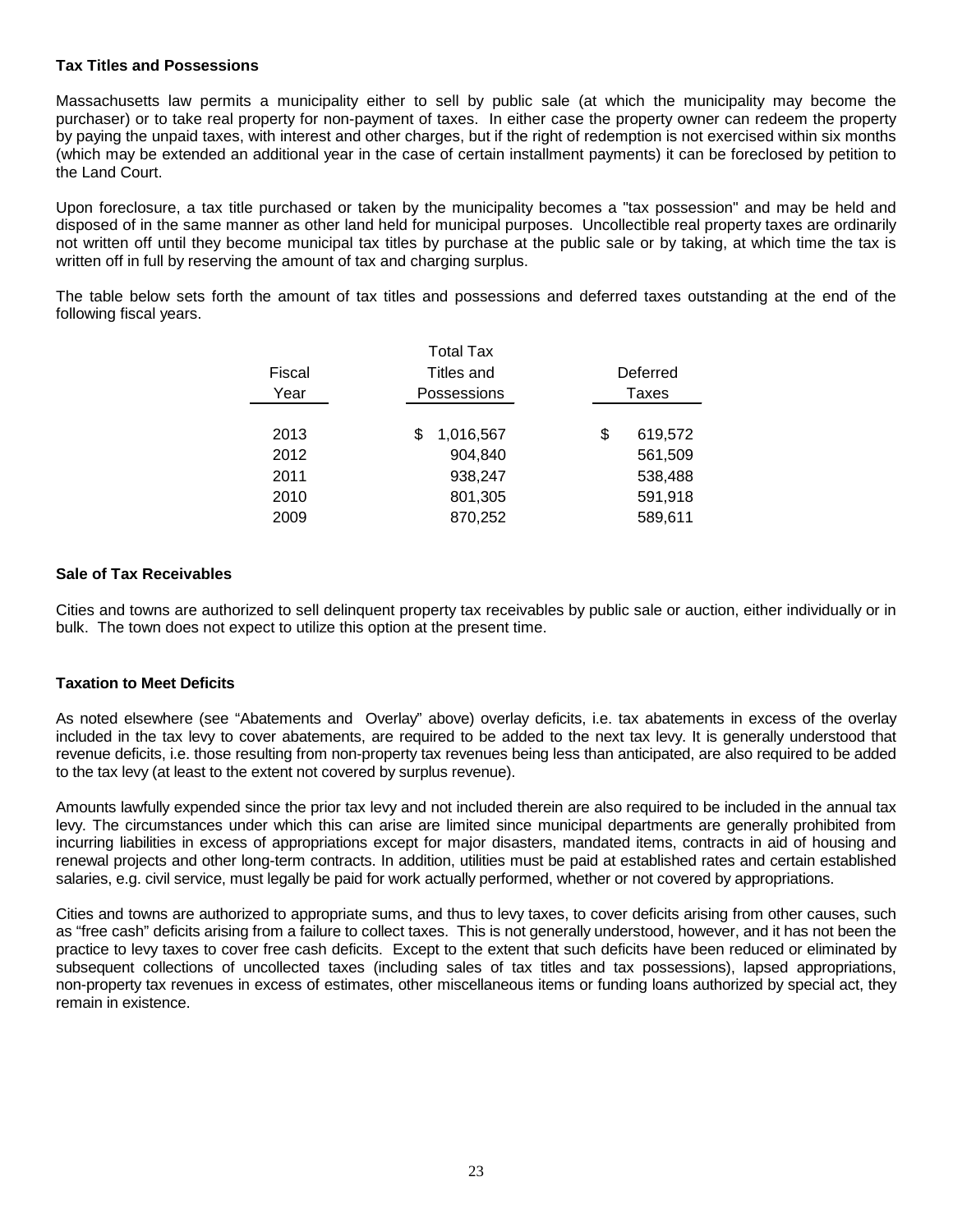# **Tax Limitations**

Chapter 59, Section 21C of the General Laws, also known as "Proposition 2½", imposes two separate limits on the annual tax levy of a city or town.

The primary limitation is that the tax levy cannot exceed 2½ percent of the full and fair cash value. If a city or town exceeds the primary limitation, it must reduce its tax levy by at least 15 percent annually until it is in compliance, provided that the reduction can be reduced in any year to not less than 7½ percent by majority vote of the voters, or to less than 7½ percent by two-thirds vote of the voters.

For cities and towns at or below the primary limit, a secondary limitation is that the tax levy cannot exceed the maximum levy limit for the preceding fiscal year as determined by the State Commissioner of Revenue by more than 2½ percent, subject to exceptions for property added to the tax rolls or property which has had an increase, other than as part of a general revaluation, in its assessed valuation over the prior year's valuation.

This "growth" limit on the tax levy may be exceeded in any year by a majority vote of the voters, but an increase in the secondary or growth limit under this procedure does not permit a tax levy in excess of the primary limitation, since the two limitations apply independently. In addition, if the voters vote to approve taxes in excess of the "growth" limit for the purpose of funding a stabilization fund, such increased amount may only be taken into account for purposes of calculating the maximum levy limit in each subsequent year if the board of selectmen of a town or the city council of a city votes by a two-thirds vote to appropriate such increased amount in such subsequent year to the stabilization fund.

The applicable tax limits may also be reduced in any year by a majority vote of the voters.

The State Commissioner of Revenue may adjust any tax limit "to counterbalance the effects of extraordinary, non-recurring events which occurred during the base year".

The statute further provides that the voters may exclude from the taxes subject to the tax limits and from the calculation of the maximum tax levy (a) the amount required to pay debt service on bonds and notes issued before November 4, 1980, if the exclusion is approved by a majority vote of the voters, and (b) the amount required to pay debt service on any specific subsequent issue for which similar approval is obtained. Even with voter approval, the holders of the obligations for which unlimited taxes may be assessed do not have a statutory priority or security interest in the portion of the tax levy attributable to such obligations. It should be noted that Massachusetts General Laws Chapter 44, Section 20 requires that the taxes excluded from the levy limit to pay debt service on any such bonds and notes be calculated based on the true interest cost of the issue. Accordingly, the Department of Revenue limits the amount of taxes which may be levied in each year to pay debt service on any such bonds and notes to the amount of such debt service, less a pro rata portion of any original issue premium received by the city or town that was not applied to pay costs of issuance.

Voters may also exclude from the Proposition 2½ limits the amount required to pay specified capital outlay expenditures or for the city or town's apportioned share for certain capital outlay expenditures by a regional governmental unit. In addition, the city council of a city, with the approval of the mayor if required, or the board of selectmen or the town council of a town may vote to exclude from the Proposition 2½ limits taxes raised in lieu of sewer or water charges to pay debt service on bonds or notes issued by the municipality (or by an independent authority, commission or district) for water or sewer purposes, provided that the municipality's sewer or water charges are reduced accordingly.

In addition, Proposition 2<sup>1/2</sup> limits the annual increase in the total assessments on cities and towns by any county, district, authority, the Commonwealth or any other governmental entity (except regional school districts, the MWRA and certain districts for which special legislation provides otherwise) to the sum of (a) 2½ percent of the prior year's assessments and (b) "any increases in costs, charges or fees for services customarily provided locally or for services subscribed to at local option". Regional water districts, regional sewerage districts and regional veterans districts may exceed these limitations under statutory procedures requiring a two-thirds vote of the district's governing body and either approval of the local appropriating authorities (by two-thirds vote in districts with more than two members or by majority vote in two-member districts) or approval of the registered voters in a local election (in the case of two-member districts). Under Proposition 2½ any State law to take effect on or after January 1, 1981 imposing a direct service or cost obligation on a city or town will become effective only if accepted or voluntarily funded by the city or town or if State funding is provided. Similarly, State rules or regulations imposing additional costs on a city or town or laws granting or increasing local tax exemptions are to take effect only if adequate State appropriations are provided. These statutory provisions do not apply to costs resulting from judicial decisions.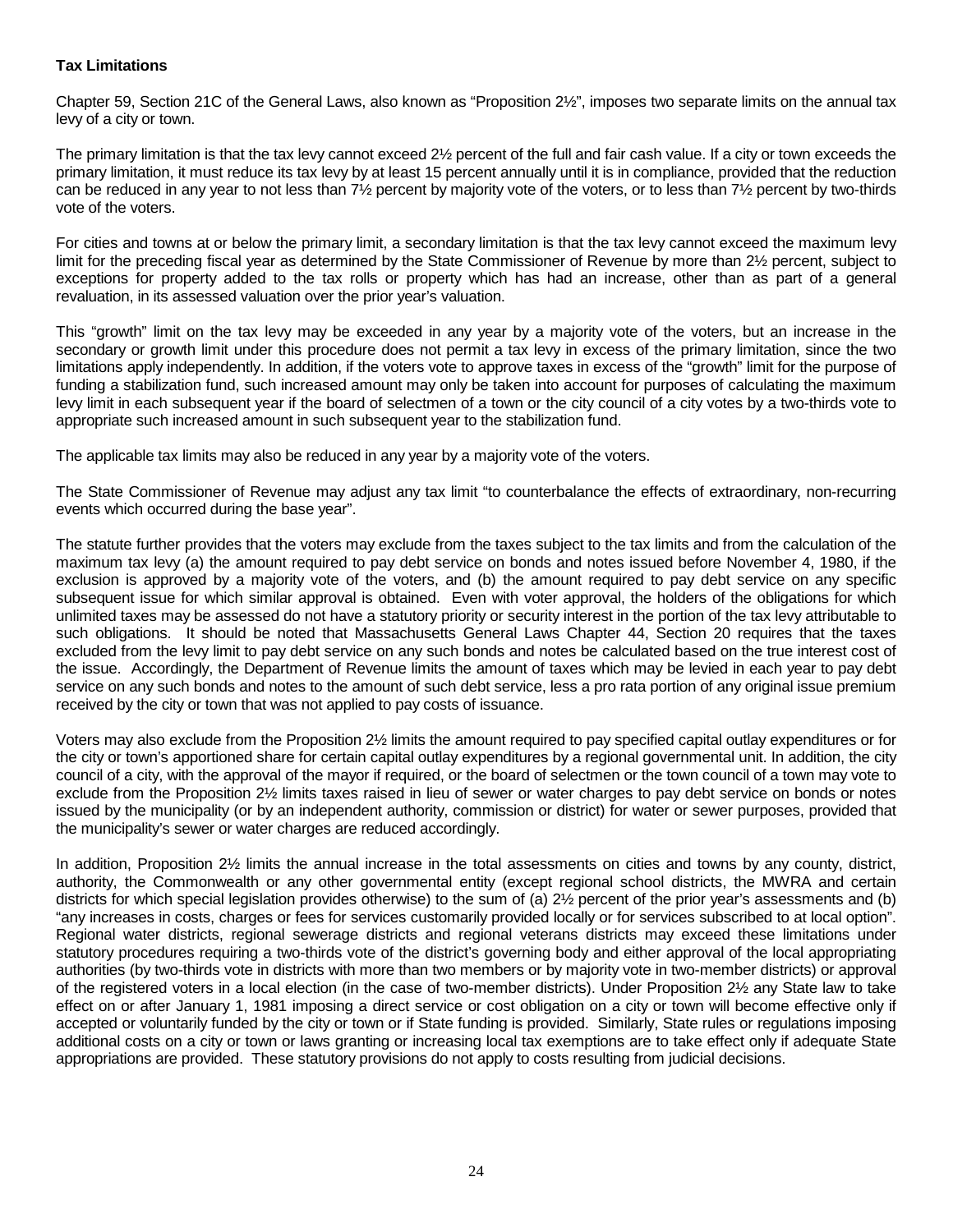The Town of Needham has been in full compliance with Proposition 2½ since its inception. The Town has voted to override Proposition 2½ for operating purposes and to exclude debt service on several occasions for capital projects. Most recently, the Town approved general overrides in 2003 (\$2,459,318), 2006 (\$597,370), 2007 (\$1,128,670) and 2009 (\$1,887,929). On April 8, 2014, the Town voted a general override in the amount of \$1,500,000 for school purposes. In addition, the Town voted to exclude \$15,700,000 principal and the interest thereon for library renovation and expansion, \$62,000,000 principal and the interest thereon for high school renovation and expansion, \$21,000,000 principal and the interest thereon for the High Rock and Pollard School projects, and \$27,412,128 principal and the interest thereon for the Newman School renovation project.

## **Unused Levy Capacity (1)**

|                                       |                   | riscal Teal      |                   |                   |                   |  |  |  |  |  |
|---------------------------------------|-------------------|------------------|-------------------|-------------------|-------------------|--|--|--|--|--|
|                                       | 2014              | 2013             | 2012              | 2011              | 2010              |  |  |  |  |  |
| Primary Levy Limit (2)                | 201,718,325<br>S. | S<br>198.099.748 | 195,828,739<br>S. | \$<br>189,406,452 | 185,794,098<br>\$ |  |  |  |  |  |
| Prior Fiscal Year Levy Limit          | 93,756,886        | 89,636,531       | 85,836,102        | 82,052,951        | 76,202,247        |  |  |  |  |  |
| 2.5% Levy Growth                      | 2.343.970         | 2,240,913        | 2,146,015         | 2,051,324         | 1,905,056         |  |  |  |  |  |
| New Growth (3)                        | 2,825,025         | 1,879,442        | 1,654,414         | 1,731,827         | 1,870,805         |  |  |  |  |  |
| Overrides                             |                   |                  |                   |                   | 1,887,929         |  |  |  |  |  |
| Growth Levy Limit                     | 98,925,881        | 93,756,886       | 89,636,531        | 85,836,102        | 81,866,037        |  |  |  |  |  |
| Debt Exclusions                       | 7,109,986         | 6,705,439        | 6,626,235         | 7,255,895         | 6,004,469         |  |  |  |  |  |
| <b>Capital Expenditure Exclusions</b> |                   |                  |                   |                   |                   |  |  |  |  |  |
| <b>Other Adjustments</b>              |                   |                  |                   |                   |                   |  |  |  |  |  |
| Tax Levy Limit                        | 106,035,867       | 100,462,325      | 96,262,766        | 93,091,997        | 87,870,506        |  |  |  |  |  |
| Tax Levy                              | 106,008,113       | 100,442,271      | 96,246,451        | 93,071,746        | 87,832,127        |  |  |  |  |  |
| Unused Levy Capacity (4)              | 27,754            | 20,054           | 16,315            | 20,251            | 38,379            |  |  |  |  |  |
| Unused Primary Levy Capacity (5)      | 102,792,444       | 104,342,862      | 106,192,208       | 103,570,350       | 103,928,061       |  |  |  |  |  |

Fiscal Year

(1) Source: Massachusetts Department of Revenue.

(2) 2.5% of assessed valuation.

\_\_\_\_\_\_\_\_\_\_\_\_\_\_\_

(3) Allowed increase for new valuations (or required reduction) - certified by the Department of Revenue.

(4) Tax Levy Limit less Tax Levy.

(5) Primary Levy Limit less Growth Levy Limit.

#### **Community Preservation Act**

The Massachusetts Community Preservation Act (the "CPA") permits cities and towns that accept its provisions to levy a surcharge on its real property tax levy, dedicate revenue (other than state or federal funds), and to receive state matching funds for (i) the acquisition, creation, preservation, rehabilitation and restoration of land for recreational use, open space, and affordable housing and (ii) the acquisition, preservation, rehabilitation and restoration of historic resources. The provisions of the CPA must be accepted by the voters of the city or town at an election after such provisions have first been accepted by either a vote of the legislative body of the city or town or an initiative petition signed by 5% of its registered voters.

A city or town may approve a surcharge of up to 3% (but not less than 1% under certain circumstances) and may make an additional commitment of funds by dedicating revenue other than state or federal funds, provided that the total funds collected do no exceed 3% of the real property tax levy, less any exemptions adopted (such as an exemption for lowincome individuals and families and for low and moderate-income senior citizens, an exemption for \$100,000 of the value of each taxable parcel of residential real property or \$100,000 of the value of each taxable parcel of class three, commercial property, and class four, industrial property as defined in Chapter 59, Section 2A of the General Laws, and an exemption for commercial and industrial properties in cities and towns with classified tax rates). In the event that the municipality shall no longer dedicate all or part of the additional funds to community preservation, the surcharge on the real property tax levy of not less than 1% shall remain in effect, provided that any such change must be approved pursuant to the same process as acceptance of the CPA. The surcharge is not counted in the total taxes assessed for the purpose of determining the permitted levy amount under Proposition 2½ (see *"Tax Limitations"* under "PROPERT TAXATION" above). A city or town may revoke its acceptance of the provisions of the CPA at any time after 5 years from the date of such acceptance and may change the amount of the surcharge or the exemptions to the surcharge at any time, including reducing the surcharge to 1% and committing additional municipal funds as outlined above, provided that any such revocation or change must be approved pursuant to the same process as acceptance of the CPA.

Any city or town that accepts the provisions of the CPA will receive annual state matching grants to supplement amounts raised by its surcharge and dedication of revenue. The state matching funds are raised from certain recording and filing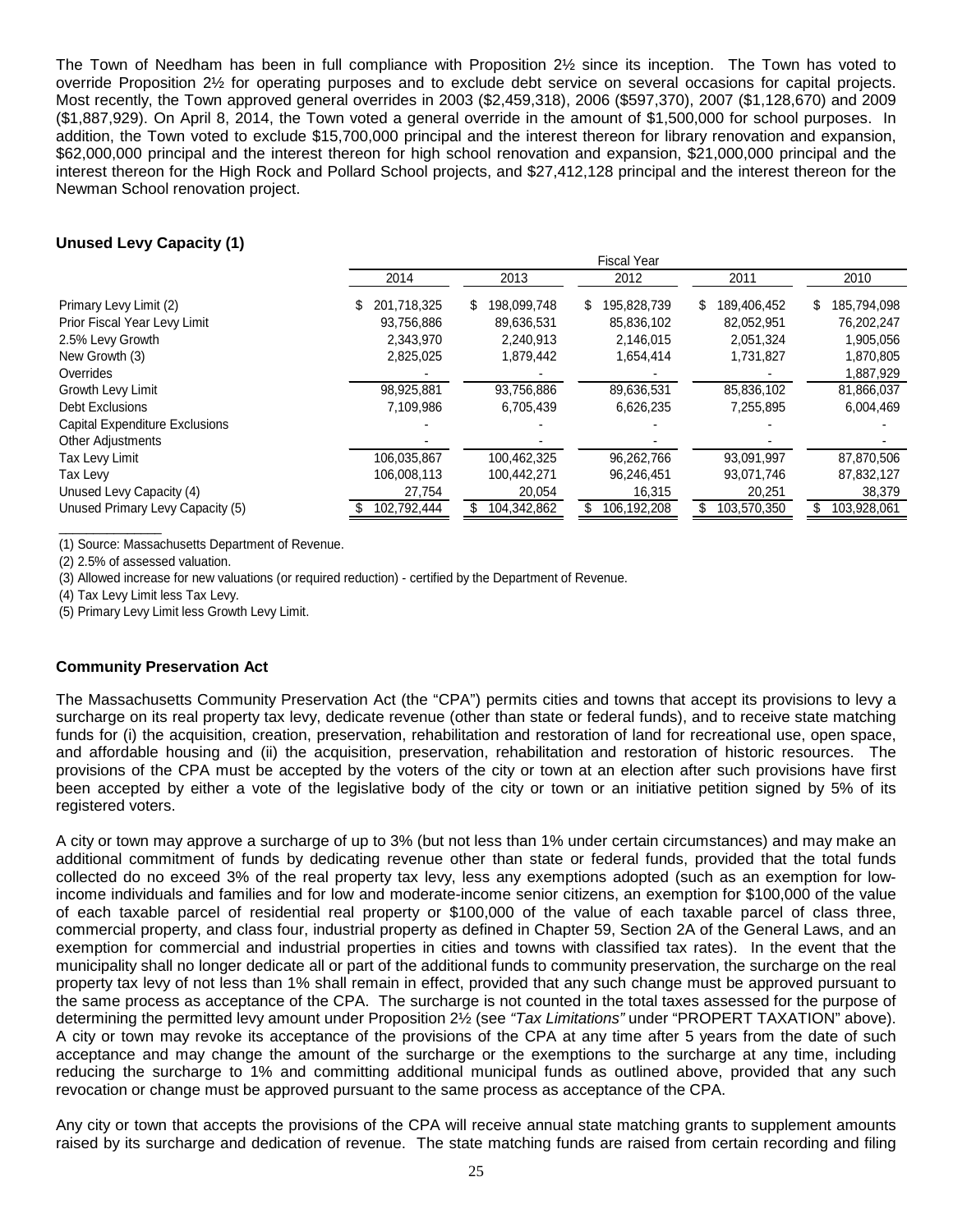fees of the registers of deeds. Those amounts are deposited into a state trust fund and are distributed to cities and towns that have accepted the provisions of the CPA, which distributions are not subject to annual appropriation by the state legislature. The amount distributed to each city and town is based on a statutory formula and the total state distribution made to any city or town may not exceed 100% of the amount raised locally by the surcharge on the real property tax levy.

The amounts raised by the surcharge on taxes, the dedication of revenue and received in state matching funds are required to be deposited in a dedicated community preservation fund. Each city or town that accepts the provisions of the CPA is required to establish a community preservation committee to study the community preservation needs of the community and to make recommendations to the legislative body of the city or town regarding the community preservation projects that should be funded from the community preservation fund. Upon the recommendations of the committee, the legislative body of the city or town may appropriate amounts from the fund for permitted community preservation purposes or may reserve amounts for spending in future fiscal years, provided that at least 10% of the total annual revenues to the fund must be spent or set aside for open space purposes, 10% for historic resource purposes and 10% for affordable housing purposes.

The CPA authorizes cities and towns that accept its provisions to issue bonds and notes in anticipation of the receipt of surcharge and dedicated revenues to finance community preservation projects approved under the provisions of the CPA. Bonds and notes issued under the CPA are general obligations of the city or town and are payable from amounts on deposit in the community preservation fund. In the event that a city or town revokes its acceptance of the provisions of the CPA, the surcharge shall remain in effect until all contractual obligations incurred by the city or town prior to such revocation, including the payment of bonds or notes issued under the CPA, have been fully discharged.

The Town has accepted the Act and set the surcharge rate at 2%. The Town implemented the program in fiscal year 2006 and is utilizing revenues to pay for a variety of municipal projects, including a \$19.2 million town hall preservation/restoration project financed, in part, with bonds in 2011 and 2012.

## **Community Preservation Fund Revenues**

| Fiscal |                     |              |    |           |  |  |  |  |
|--------|---------------------|--------------|----|-----------|--|--|--|--|
| Year   | <b>Property Tax</b> | Contribution |    |           |  |  |  |  |
|        |                     |              |    |           |  |  |  |  |
| 2013   | 1,697,455<br>S      | \$437,167    | \$ | 2,134,622 |  |  |  |  |
| 2012   | 1,614,398           | 417,271      |    | 2,031,669 |  |  |  |  |
| 2011   | 1,566,385           | 401,199      |    | 1.967.584 |  |  |  |  |
| 2010   | 1,472,781           | 481,111      |    | 1,953,892 |  |  |  |  |
| 2009   | 1,384,981           | 888,287      |    | 2,273,268 |  |  |  |  |

#### **Pledged Taxes**

Taxes on the increased value certain property in designated development districts may be pledged for the payment of costs of economic development projects within such districts and may therefore be unavailable for other municipal purposes. (See "Tax Increment Financing for Development Districts" below).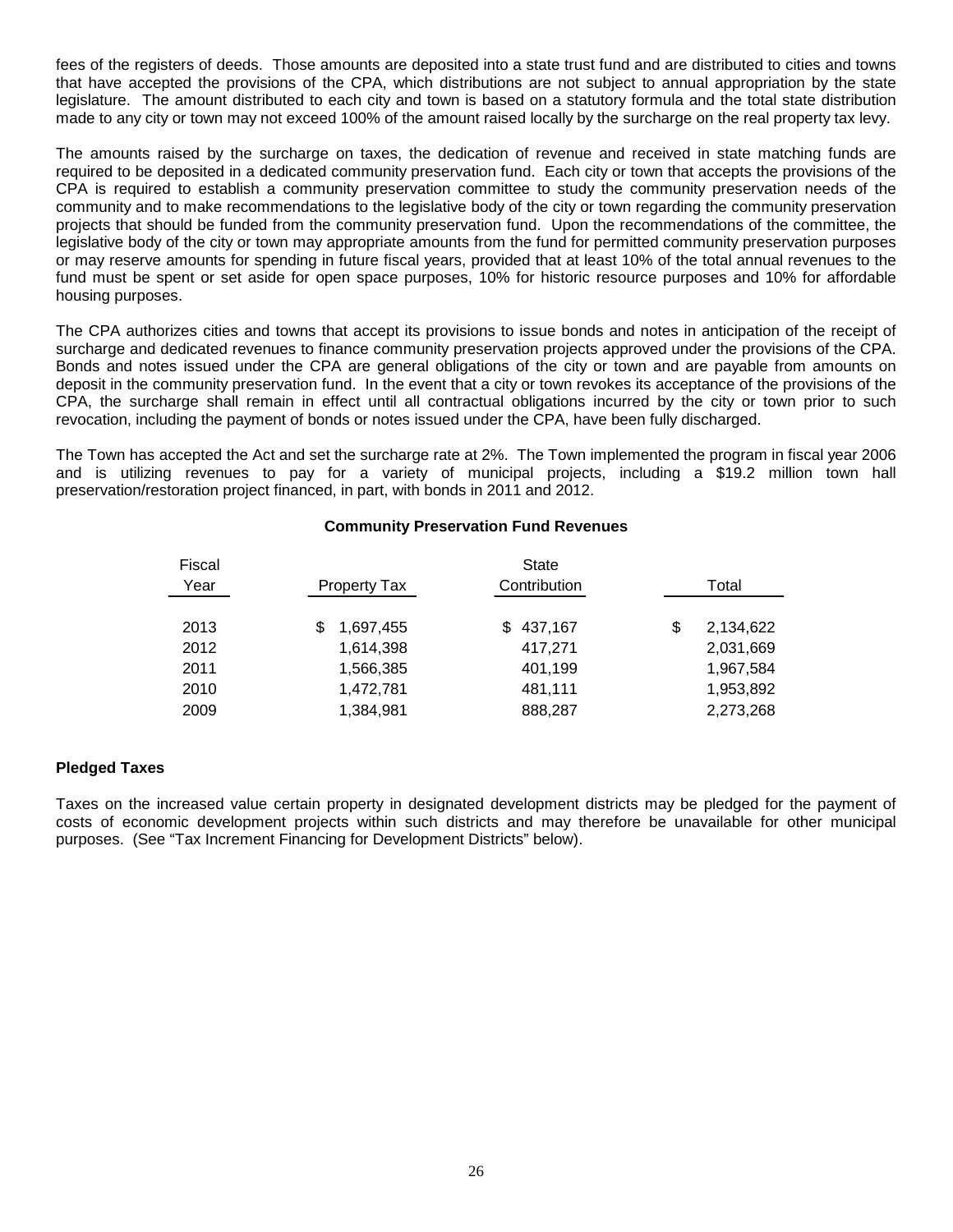#### **TOWN FINANCES**

#### **Budget and Appropriation Process**

Town Meeting: The annual appropriations of the Town are ordinarily made at the annual meeting, which takes place in May. Appropriations may also be voted at special meetings. The Town has a finance committee, which submits reports and recommendations on proposed expenditures at town meetings.

The school budget is limited to the total amount appropriated by the city council or town meeting, but the school committee retains full power to allocate the funds appropriated. State legislation known as the Education Reform Act of 1993, as amended, imposes certain minimum expenditure requirements on municipalities with respect to funding for education. The requirements are determined on the basis of formulas affected by various measures of wealth and income, enrollments, prior levels of local spending and state aid, and other factors. In each fiscal year, the Town has appropriated at least the minimum expenditure requirement imposed by the Act.

The Town meeting may at any time vote to transfer any amount previously appropriated to any other authorized use by law, and, under certain circumstances and subject to certain limits and requirements, the selectmen of a town, with the concurrence of the finance committee, may transfer amounts appropriated for the use of any department to any other appropriation for the same department or to any other department.

Water and sewer department expenditures are generally included in the budgets adopted by city councils and town meetings but electric and gas department funds may be appropriated by the municipal light boards. Under certain legislation any city or town which accepts the legislation may provide that the appropriation for the operating costs of any department may be offset, in whole or in part, by estimated receipts from fees charged for services provided by the department. It is assumed that this general provision does not alter the pre-existing power of an electric or gas department to appropriate its own receipts.

Enterprises: Beginning with the fiscal 1996 budget, water and sewer operations are accounted for in separate enterprise accounts. Beginning with the fiscal 1999 budget solid waste operations are accounted for in a separate enterprise account.

Mandatory Items: Mandatory items, such as state and county assessments, the overlay for abatements, abatements in excess of overlays, principal and interest not otherwise provided for and final judgments are included in the tax levy whether or not included in the budget.

Revenues: Revenues are not required to be set forth in the budget but estimated non-tax revenues are taken into account by the assessors in fixing the tax levy. (See "PROPERTY TAXATION--Tax Levy Computation".)

# **Budget Trends**

The following table sets forth the trend in operating budgets for fiscal years 2011 through 2015, as voted at the town meeting. As such, said budgets reflect neither revenues nor certain mandatory items.

# **BUDGET COMPARISON (1)**

|                                      | Fiscal 2012<br>Fiscal 2011 |               | Fiscal 2013   | Fiscal 2014   | Fiscal 2015   |  |
|--------------------------------------|----------------------------|---------------|---------------|---------------|---------------|--|
| General Government                   | \$3,539,581                | \$3,625,375   | \$3,807,723   | \$3,943,011   | \$4,036,311   |  |
| Land Use and Development             | 343.203                    | 369.378       | 385.926       | 411.156       | 423.211       |  |
| <b>Public Safety</b>                 | 11.812.664                 | 12.030.242    | 12.145.898    | 13.027.952    | 13.714.066    |  |
| Education(2)                         | 46,483,339                 | 48,999,008    | 51.892.719    | 54.729.548    | 58,854,499    |  |
| <b>Public Works &amp; Facilities</b> | 12.822.796                 | 12.790.755    | 12.916.949    | 13,313,148    | 13,497,982    |  |
| <b>Health &amp; Human Services</b>   | 1,024,791                  | 1,026,923     | 1,077,278     | 1,187,497     | 1,247,688     |  |
| Culture & Recreation                 | 1,889,547                  | 1,918,356     | 1.945.917     | 1,994,757     | 2,073,654     |  |
| Employee Benefits(3)                 | 18.177.878                 | 18,402,953    | 19.778.577    | 20,523,425    | 21,095,270    |  |
| Other Operating Expenses             | 955.000                    | 1.177.000     | 1.266.000     | 1.017.550     | 1,247,252     |  |
| Debt Service(4)                      | 11,379,319                 | 10,843,572    | 11,288,276    | 12,108,851    | 11,587,884    |  |
| Reserve Fund                         | 1,251,363                  | 1,059,763     | 1,199,821     | 1.373.243     | 1,464,490     |  |
| <b>Total Expenditures</b>            | \$109,679,481              | \$112,243,325 | \$117,705,084 | \$123,630,138 | \$129,242,307 |  |

(1) Budget reflects only the amount appropriated by Town Meeting and thus does not include overlay or State assessments.

(2) Includes regional vocational school assessment.

(3) Includes pension and OPEB funding.<br>(4) Includes debt excluded from Proposit

Includes debt excluded from Proposition 2½ as well as estimated debt service on authorized and unissued debt.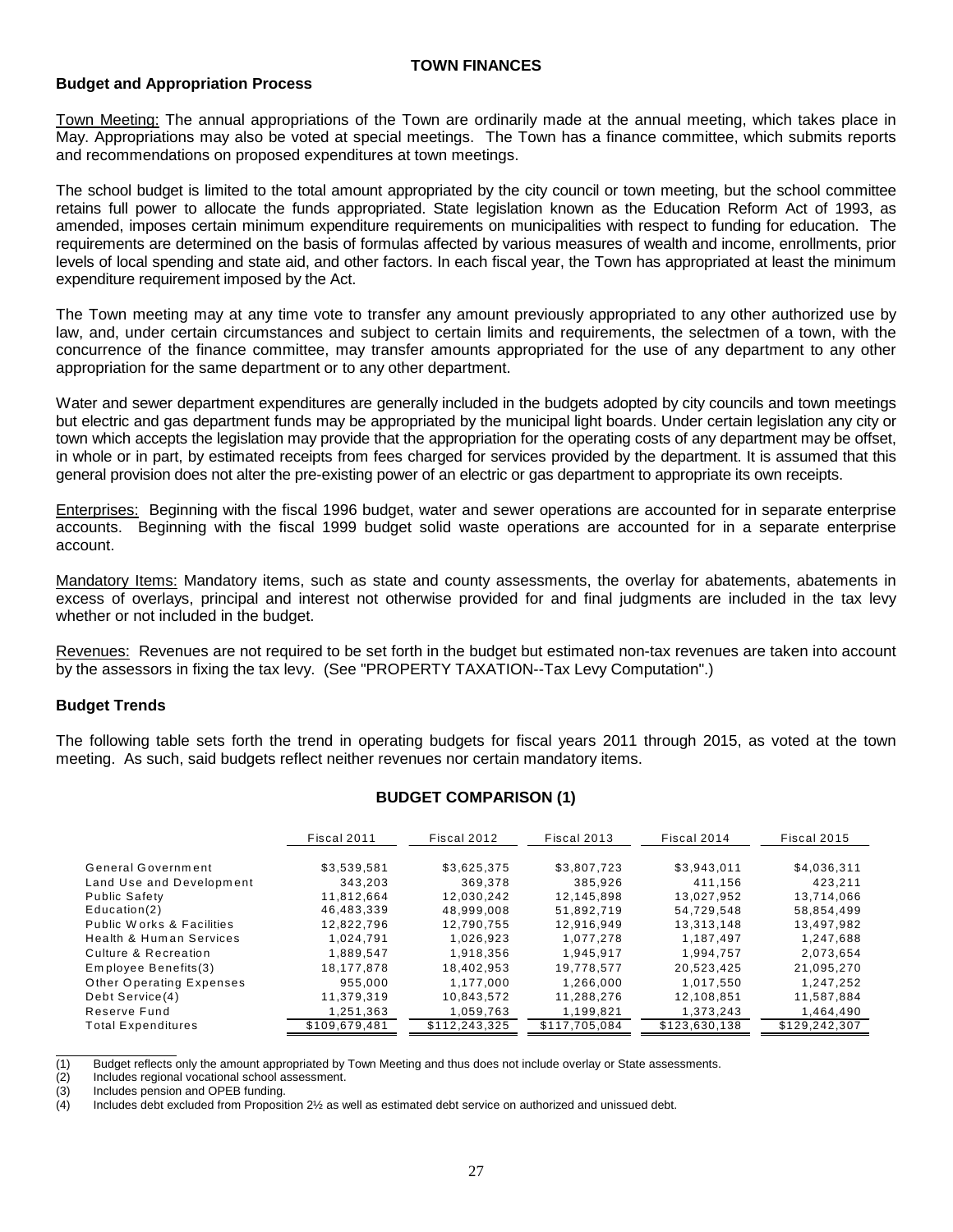### **Revenues**

Property Taxes: Property taxes are the major source of revenue for the Town. The total amount levied is subject to certain limits prescribed by law; for a description of those limits see "PROPERTY TAXATION-- Tax Limitations" above. In fiscal year 2010, property taxes totaled \$86,639,841. In fiscal year 2011, property taxes totaled \$92,580,193**.** In fiscal year 2012, property taxes totaled \$95,268,408. In fiscal year 2013, property taxes totaled \$99,390.107. The revenue from property taxes is estimated to be approximately \$106,008,113 for fiscal 2014.

State Aid: The Town's state aid entitlement is based upon a number of different formulas, and while said formulas might indicate that a particular amount of state aid is owed, the amount of state aid actually paid is limited to the amount appropriated by the state legislature. The state annually estimates state aid but actual payments may vary from the estimate. The Town received \$8,332,661 and \$8,542,051 in fiscal years 2011 and 2012, respectively and received \$9,212,185 in fiscal year 2013. State aid receipts are expected to total approximately \$9,601,356 in fiscal 2014.

Motor Vehicle Excise: An excise is imposed on the registration of motor vehicles (subject to exemptions) at the rate of \$25 per \$1,000 of valuation. The excise is collected by and for the benefit of the municipality in which the motor vehicle is customarily kept. Valuations are determined by a statutory formula based on manufacturer's list price and year of manufacture. Bills not paid when due bear interest at 12 percent per annum. Provision is also made after notice to the owner, for suspension of the owner's operating license or registration by the registrar of motor vehicles. In fiscal year 2010, motor vehicle excise totaled \$3,879,790. In fiscal year 2011, motor vehicle excise totaled \$4,256,790. In fiscal year 2012, motor vehicle excise totaled \$4,357,996. In fiscal year 2013, motor vehicle excise totaled \$4,620,449. The revenue from motor vehicle excise taxes is estimated to be approximately \$3,850,000 for fiscal 2014.

Water and Sewer Rates and Services: The Town's Public Works Department provides water and sewer services, accounted for as enterprise funds, to all commercial, industrial and residential users within the Town and charges them on the basis of metered consumption. Water and sewer rates are set by the Board of Selectmen. In fiscal year 2011, water and sewer revenues totaled \$14,833,214 and expenditures totaled \$12,048,070 including debt service, retirement costs and overhead. In fiscal year 2012, water and sewer revenues totaled \$13,819,336, which includes \$469,610 general fund receipt, and expenditures totaled \$13,112,987 including debt service, retirement costs and overhead. The Town has an ascending block rate schedule ranging from \$2.50 to \$4.40 per 100 cubic feet for water and from \$7.70 to \$9.70 per 100 cubic feet for sewer. Water irrigation rates range from \$4.85 to \$5.34 per 100 cubic feet for water. The Town has not raised water and sewer rates since 2006. In fiscal year 2013, water and sewer revenues totaled \$14,923,190, which includes \$493,392 general funds, and expenditures totaled \$13,682,552 including debt service, retirement costs and overhead.

Local Options Meals Tax: On November 2, 2009, the Town adopted the local meals excise tax to be effective January 1, 2010. In fiscal year 2010, the local meals excise tax is a 0.75% tax on the gross receipts of a vendor from the sale of restaurant meals. The tax is paid by the vendor to the State Commissioner of Revenue, who in turn pays the tax to the municipality in which the meal was sold. In fiscal year 2011, local options meals tax revenues totaled \$393,957. In fiscal year 2012, local options meals tax revenues totaled \$404,409. In fiscal year 2013, local options meals tax revenues totaled \$443,716. The revenue from local options meals taxes is estimated to be approximately \$355,000 for fiscal 2014.

Room Occupancy Tax: Under this tax, local governments may tax the provision of hotel, motel lodging house rooms and bed and breakfast rooms at a rate not to exceed six percent (6%) of the cost of renting such rooms. The tax is paid by the operator of each establishment to the State Commissioner of Revenue, who in turn pays the tax back to the municipality in which the rooms are located in quarterly distributions. On November 2, 2009, the Town adopted an increase in the room occupancy tax to 6% to be effective January 1, 2010. In fiscal year 2011, room occupancy tax revenues totaled \$408,883. In fiscal year 2012, room occupancy tax revenues totaled \$454,378. In fiscal year 2013, room occupancy tax revenues totaled \$539,026. The revenue from room occupancy taxes is estimated to be approximately \$440,000 for fiscal 2014.

Interest and Dividends: Fiscal year 2010 interest and dividends totaled \$496,885. Fiscal year 2011 interest and dividends totaled \$275,705. Fiscal year 2012 interest and dividends totaled \$103,130. Fiscal year 2013 interest and dividends totaled \$84,802. Interest and dividends are estimated to be approximately \$67,500 for fiscal 2014.

#### **State Distributions**

In addition to grants for specified capital purposes (some of which are payable over the life of the bonds issued for the projects), the Commonwealth provides financial assistance to cities and towns for current purposes. Payments to cities and towns are derived primarily from a percentage of the State's personal income, sales and use, and corporate excise tax receipts, together with the net receipts from the State Lottery. A municipality's state aid entitlement is based on a number of different formulas, of which the "schools" and "lottery" formulas are the most important. Both of the major formulas tend to provide more state aid to poorer communities. The formulas for determining a municipality's state aid entitlement are subject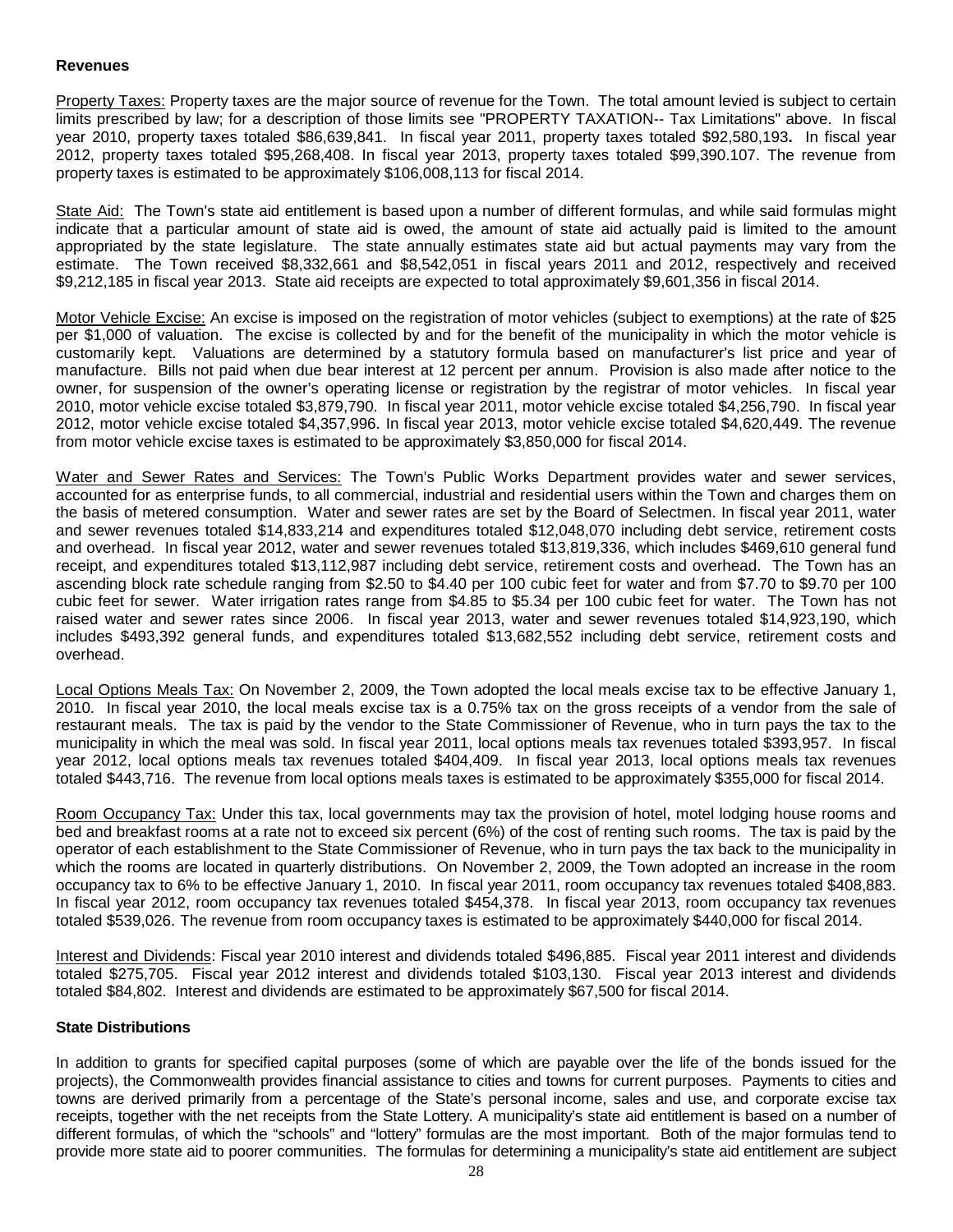to amendment by the state legislature and, while a formula might indicate that a particular amount of state aid is owed, the amount of state aid actually paid is limited to the amount appropriated by the state legislature. The state annually estimates state aid, but the actual state aid payments may vary from the estimate.

In the fall of 1986, both the State Legislature (by statute, repealed as of July 1, 1999) and the voters (by initiative petition) placed limits on the growth of state tax revenues. Although somewhat different in detail, each measure essentially limited the annual growth in state tax revenues to an average rate of growth in wages and salaries in the Commonwealth over the three previous calendar years. If not amended, the remaining law could restrict the amount of state revenues available for state aid to local communities.

## **State School Building Assistance Program**

Under its school building assistance program, the Commonwealth of Massachusetts provides grants to cities, towns and regional school districts for school construction projects. Until July 26, 2004, the State Board of Education was responsible for approving grants for school projects and otherwise administering the program. Grant amounts ranged from 50% to 90% of approved project costs. Municipalities generally issued bonds to finance the entire project cost, and the Commonwealth disbursed the grants in equal annual installments over the term of the related bonds.

Pursuant to legislation which became effective on July 26, 2004, the state legislature created the MSBA to finance and administer the school building assistance program. The MSBA assumed all powers and obligations of the Board of Education with respect to the program. In addition to certain other amounts, the legislation dedicates a portion of Commonwealth sales tax receipts to the MSBA to finance the program.

Projects previously approved for grants by the State Board of Education are entitled to receive grant payments from the MSBA based on the approved project cost and reimbursement rate applicable under the prior law. The MSBA has paid and is expected to continue to pay the remaining amounts of the grants for such projects either in annual installments to reimburse debt service on bonds issued by the municipalities to finance such projects, or as lump sum payments to contribute to the defeasance of such bonds.

Projects on the priority waiting list as of July 1, 2004 are also entitled to receive grant payments from the MSBA based on the eligible project costs and reimbursement rates applicable under the prior law. With limited exceptions, the MSBA is required to fund the grants for such projects in the order in which they appeared on the waiting list. Grants for any such projects that have been completed or substantially completed have been paid and are expected to continue to be paid by the MSBA in lump sum payments, thereby eliminating the need for the MSBA to reimburse interest expenses that would otherwise be incurred by the municipalities to permanently finance the MSBA's share of such project costs. Interest on debt issued by municipalities prior to July 1, 2004 to finance such project costs, and interest on temporary debt until receipt of the grant, is included in the approved costs of such projects. Grants for any such projects that have not yet commenced or that are underway have been and are expected to continue to be paid by the MSBA as project costs are incurred by the municipality pursuant to a project funding agreement between the MSBA and the municipality, eliminating the need for the municipality to borrow even on a temporary basis to finance the MSBA's share of the project costs in most cases.

The range of reimbursement rates for new project grant applications submitted to the MSBA on or after July 1, 2007 has been reduced to between 40% and 80% of approved project costs. The MSBA promulgated regulations with respect to the application and approval process for projects submitted after July 1, 2007. The MSBA pays grants for such projects as project costs are incurred pursuant to project funding agreements between the MSBA and the municipalities. None of the interest expense incurred on debt issued by municipalities to finance their portion of the costs of new projects are included in the approved project costs eligible for reimbursement.

#### **Investment of Town Funds**

Investments of funds of cities and towns, except for trust funds, are generally restricted by Massachusetts General Laws Chapter 44, §55. That statute permits investments of available revenue funds and bond and note proceeds in term deposits and certificates of deposits of banks and trust companies, in obligations issued or unconditionally guaranteed by the federal government or an agency thereof with a maturity of not more than one year, in repurchase agreements with a maturity of not more than 90 days secured by federal or federal agency securities, in participation units in the Massachusetts Municipal Depository Trust ("MMDT"), or in shares in SEC-registered money market funds with the highest possible rating from at least one nationally recognized rating organization.

MMDT is an investment pool created by the Commonwealth. The State Treasurer is the sole trustee, and the funds are managed under contract by an investment firm under the supervision of the State Treasurer's office. According to the State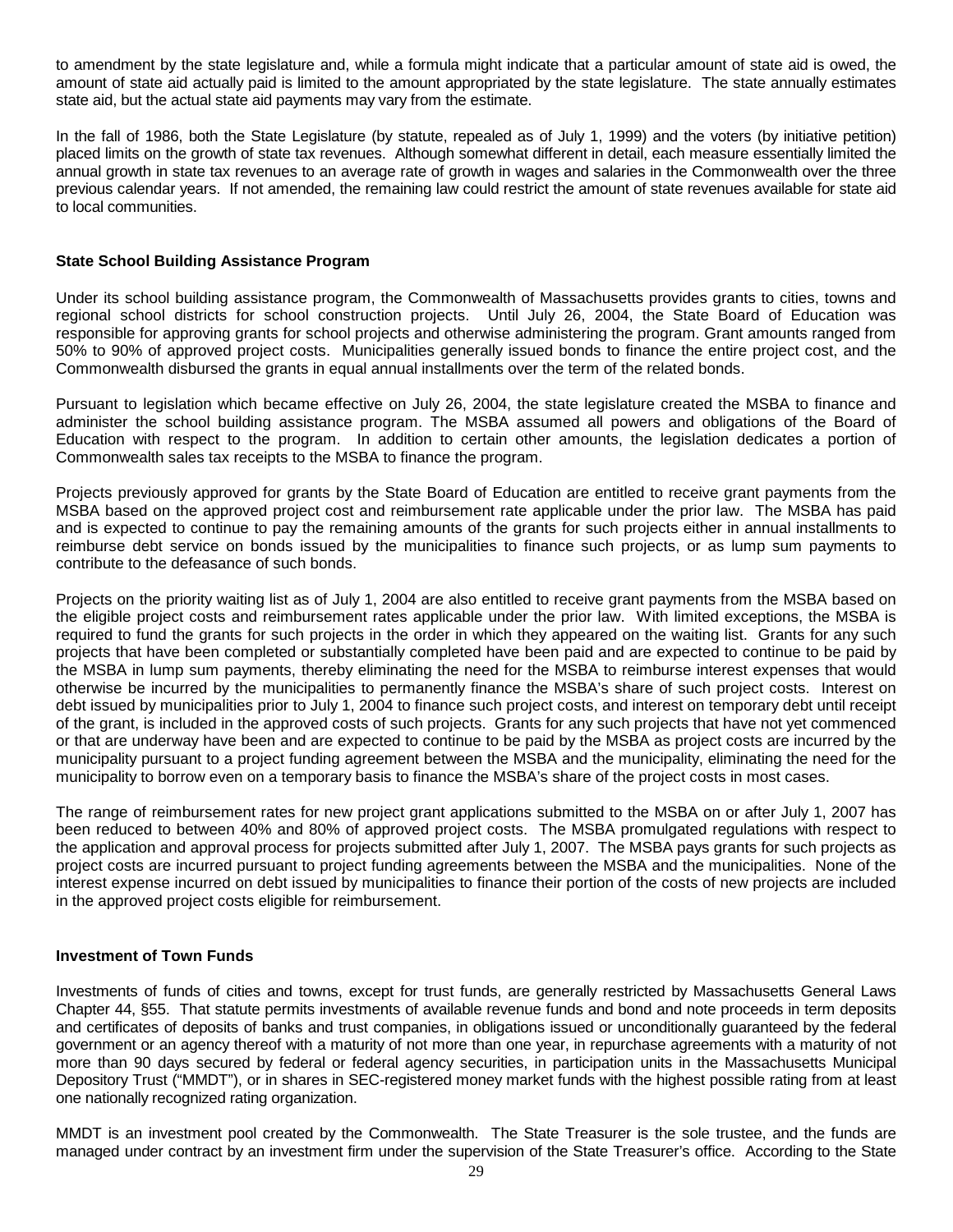Treasurer the MMDT's investment policy is designed to maintain an average weighted maturity of 90 days or less and is limited to high-quality, readily marketable fixed income instruments, including U.S. Government obligations and highly-rated corporate securities with maturities of one year or less.

MMDT funds, unless otherwise provided by the donor, may be invested in accordance with §54 of Chapter 44, which permits a broader range of investments than §55, including any bonds or notes that are legal investments for savings banks in the Commonwealth. The restrictions imposed by §54 and §55 do not apply to city and town retirement systems.

A breakdown of the Town's investments may be obtained from the Town Treasurer.

#### **Annual Audits**

The Town's financial statements have been audited annually. Copies of audit reports are available at the office of the Town Accountant of the Town of Needham. The Town's financial statements are audited by Melanson, Heath & Company, P.C., Nashua, New Hampshire. A copy of the fiscal 2013 audit is attached hereto as Appendix A.

The attached report speaks only as of its date, and only to the matters expressly set forth therein. The auditors have not been engaged to review this Official Statement or to perform audit procedures regarding the post-audit period, nor have the auditors been requested to give their consent to the inclusion of their report in Appendix A. Except as stated in their report, the auditors have not been engaged to verify the financial information set out in Appendix A and are not passing upon and do not assume responsibility for the sufficiency, accuracy or completeness of the financial information presented in that appendix.

#### **Financial Statements**

Set forth on the following pages are Governmental Funds Balance Sheets for fiscal years ended June 30, 2013, June 30, 2012 and June 30, 2011, the Statement of Revenues, Expenditures and Changes in Fund Balance for the fiscal year ended June 30, 2013, 2012 and June 30, 2011 and a Comparative Statement of Revenues, Expenditures and Changes in Fund Balance--General Fund, for fiscal years ended June 30, 2009 and June 30, 2010. All said financial statements have been extracted from the Town's audited financial statements.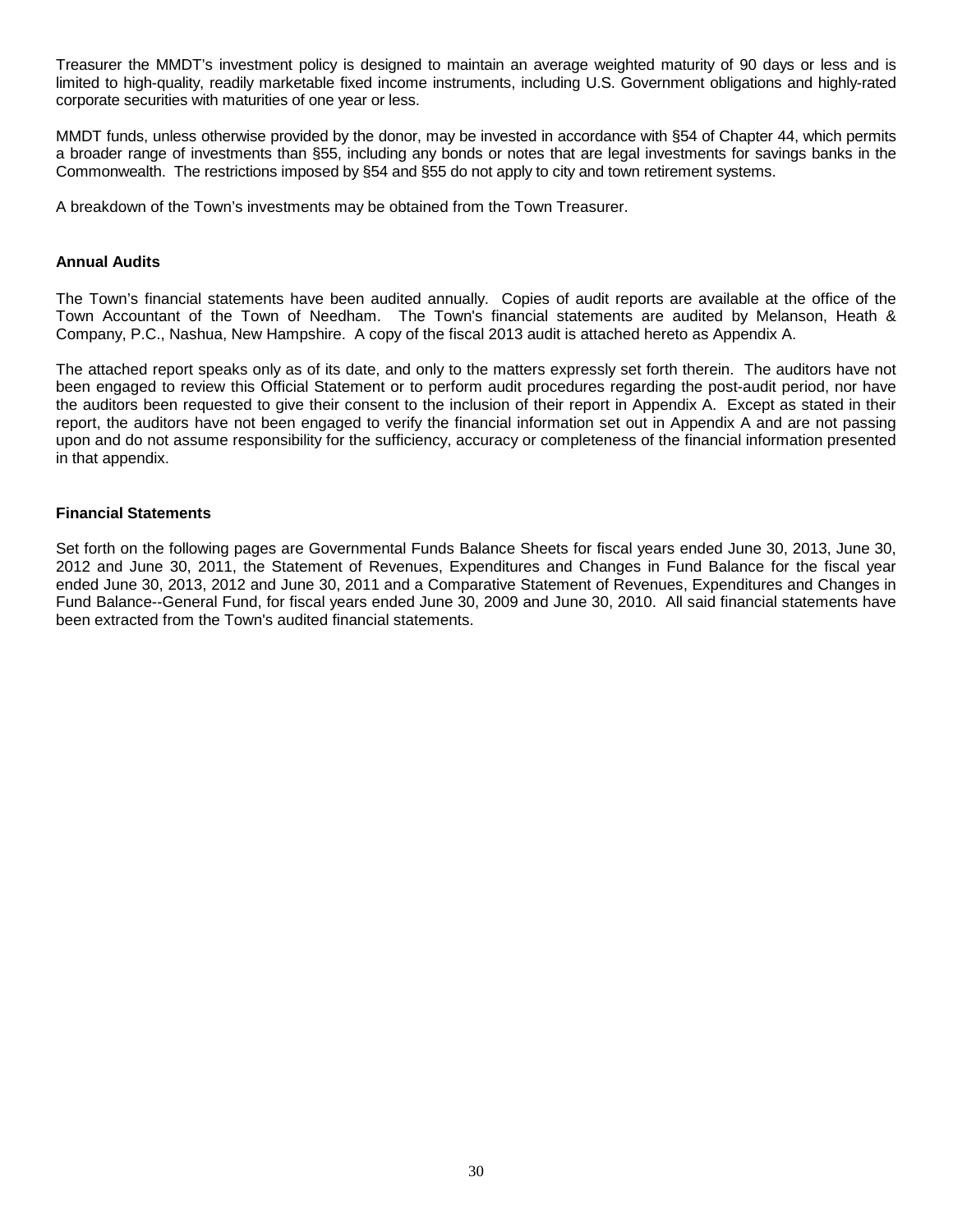# **TOWN OF NEEDHAM, MASSACHUSETTS GOVERNMENTAL FUNDS AS OF JUNE 30, 2013 (1)**

|                                                  |    |            | Community |              | Senior |             | Nonmajor |               | Total        |                         |
|--------------------------------------------------|----|------------|-----------|--------------|--------|-------------|----------|---------------|--------------|-------------------------|
|                                                  |    |            |           | Preservation |        | Center      |          | Governmental  | Governmental |                         |
| <b>ASSETS</b>                                    |    | General    |           | Fund         |        | Fund        |          | Funds         |              | Funds                   |
| Cash and Cash Equivalents                        | S  | 18,265,436 | \$        |              | \$     | 2,150,773   | \$       | 10,514,923    | S            | 30,931,132              |
| Investments                                      |    | 17,064,150 |           | 5,756,285    |        |             |          | 2,141,813     |              | 24,962,248              |
| Receivables:                                     |    |            |           |              |        |             |          |               |              |                         |
| <b>Property Taxes</b>                            |    | 3,262,683  |           | 10,891       |        |             |          |               |              | 3,273,574               |
| <b>Excises</b>                                   |    | 737,908    |           |              |        |             |          |               |              | 737,908                 |
| Departmental                                     |    | 978,294    |           |              |        |             |          | 7,015         |              | 985,309                 |
| Intergovernmental                                |    | 7,453,818  |           |              |        |             |          | 1,007,626     |              | 8,461,444               |
| Other                                            |    | 66,900     |           |              |        |             |          |               |              | 66,900                  |
| <b>Total Assets</b>                              |    | 47,829,189 | \$        | 5,767,176    | \$     | 2,150,773   | \$       | 13,671,377    | \$           | 69,418,515              |
| LIABILITIES, DEFERRED INFLOWS OF                 |    |            |           |              |        |             |          |               |              |                         |
| <b>RESOURUCES AND FUND BALANCES</b>              |    |            |           |              |        |             |          |               |              |                         |
| Liabilities:                                     |    |            |           |              |        |             |          |               |              |                         |
| Warrants and Accounts Payable                    | \$ | 2,200,633  | \$        |              | \$     | 745,361     | \$       | 665,717       | \$           | 3,611,711               |
| <b>Accrued liabilities</b>                       |    | 3,130,387  |           | 138          |        |             |          | 125,164       |              | 3,255,689               |
| Refunds payable                                  |    | 344,885    |           |              |        |             |          |               |              | 344,885                 |
| Notes payable                                    |    |            |           |              |        | 6,500,000   |          | 4,017,125     |              | 10,517,125              |
| <b>Other Liabilities</b>                         |    | 199,824    |           |              |        |             |          |               |              | 199,824                 |
| <b>Total Liabilities</b>                         |    | 5,875,729  |           | 138          |        | 7,245,361   |          | 4,808,006     |              | 17,929,234              |
| Deferred Inflows of Resources                    |    | 12,357,601 |           | 10,891       |        |             |          | 7,015         |              | 12,375,507              |
| <b>Fund Balance:</b>                             |    |            |           |              |        |             |          |               |              |                         |
| Nonspendable                                     |    |            |           |              |        |             |          | 188,478       |              | 188,478                 |
| Restricted                                       |    | 1,076,293  |           | 5,756,147    |        |             |          | 7,553,134     |              | 14,385,574              |
| Committed                                        |    | 6,638,948  |           |              |        |             |          | 2,312,078     |              | 8,951,026               |
| Assigned                                         |    | 6,730,461  |           |              |        |             |          |               |              | 6,730,461               |
| Unassigned                                       |    | 15,150,157 |           |              |        | (5,094,588) |          | (1, 197, 334) |              | 8,858,235               |
| <b>Total Fund Balances</b>                       |    | 29,595,859 |           | 5,756,147    |        | (5,094,588) |          | 8,856,356     |              | $\overline{39,}113,774$ |
| Total Liabilities, Deferred Inflows of Resources |    |            |           |              |        |             |          |               |              |                         |
| and Fund Balances                                |    | 47,829,189 | S         | 5,767,176    | S      | 2,150,773   | \$       | 13,671,377    | S            | 69,418,515              |

(1) Extracted from the audited financial statements of the Town.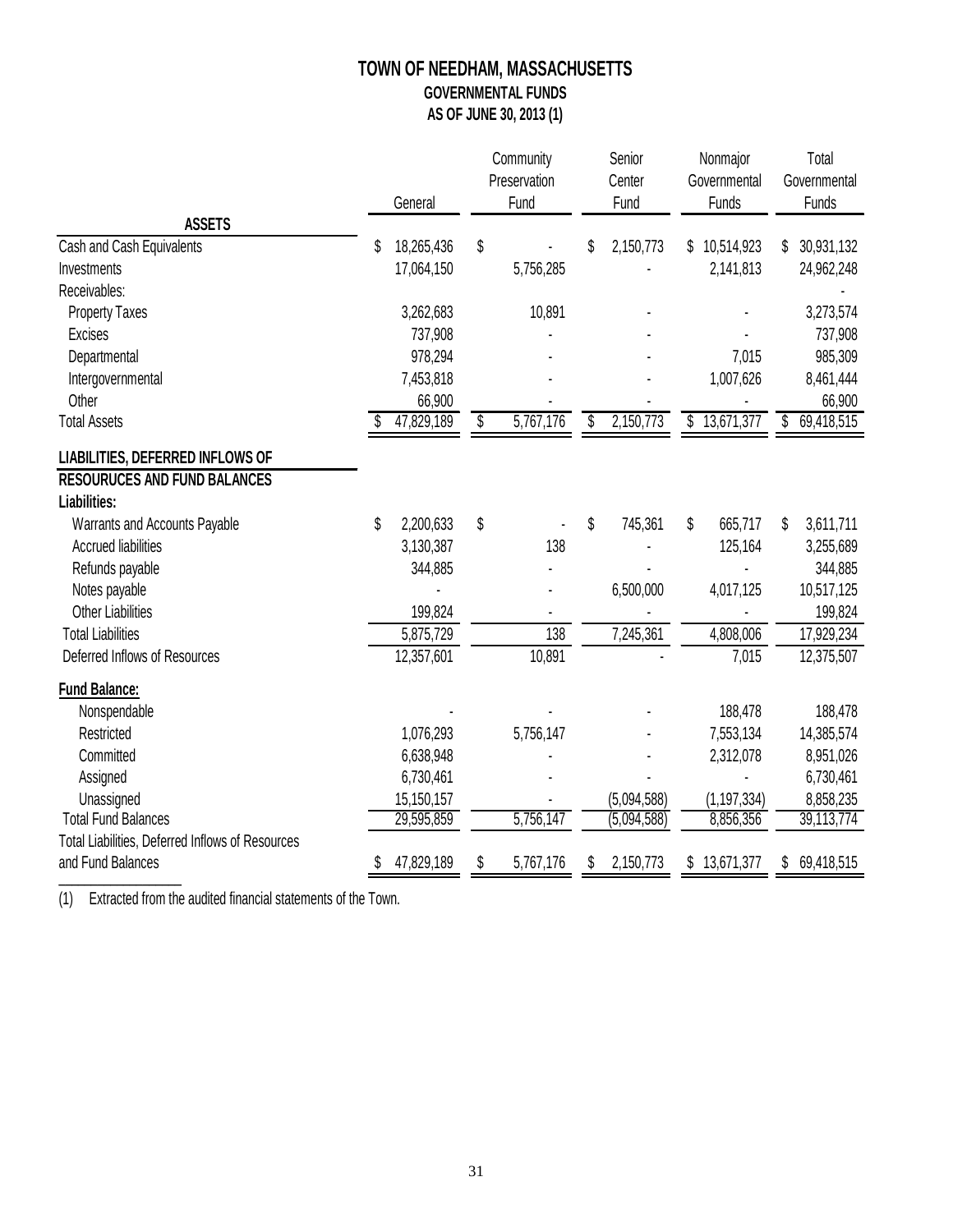# **TOWN OF NEEDHAM, MASSACHUSETTS GOVERNMENTAL FUNDS AS OF JUNE 30, 2012 (1)**

|                                            |    | Community<br>Preservation<br>General |    |           | Newman School |                | Nonmajor |                       | Total                 |             |
|--------------------------------------------|----|--------------------------------------|----|-----------|---------------|----------------|----------|-----------------------|-----------------------|-------------|
|                                            |    |                                      |    | Fund      |               | Repaid<br>Fund |          | Governmental<br>Funds | Governmental<br>Funds |             |
| <b>ASSETS</b>                              |    |                                      |    |           |               |                |          |                       |                       |             |
| Cash and Cash Equivalents                  | S  | 13,884,305                           | \$ |           | \$            |                | \$       | 7,374,046             | S                     | 21,258,351  |
| Investments                                |    | 13,363,633                           |    | 4,339,413 |               |                |          | 1,858,981             |                       | 19,562,027  |
| Due to Newman School Fund                  |    | 4,289,304                            |    |           |               |                |          |                       |                       | 4,289,304   |
| Receivables:                               |    |                                      |    |           |               |                |          |                       |                       |             |
| <b>Property Taxes</b>                      |    | 3,178,645                            |    | 16,655    |               |                |          |                       |                       | 3,195,300   |
| Excises                                    |    | 578,901                              |    |           |               |                |          |                       |                       | 578,901     |
| Departmental                               |    | 820,241                              |    |           |               |                |          | 14,054                |                       | 834,295     |
| Intergovernmental                          |    | 8,199,192                            |    |           |               | 448,832        |          | 384,592               |                       | 9,032,616   |
| Other                                      |    | 54,182                               |    |           |               |                |          |                       |                       | 54,182      |
| <b>Total Assets</b>                        |    | 44,368,403                           | \$ | 4,356,068 | \$            | 448,832        | \$       | 9,631,673             | \$                    | 58,804,976  |
| <b>LIABILITIES AND FUND BALANCES</b>       |    |                                      |    |           |               |                |          |                       |                       |             |
| Liabilities:                               |    |                                      |    |           |               |                |          |                       |                       |             |
| Warrants and Accounts Payable              | \$ | 1,912,497                            | \$ | 2,443     | S             | 1,054,973      | \$       | 1,084,293             | S                     | 4,054,206   |
| Due to General Fund                        |    |                                      |    |           |               | 4,289,304      |          |                       |                       | 4,289,304   |
| Deferred Revenue                           |    | 12,562,923                           |    | 16,655    |               |                |          | 14,066                |                       | 12,593,644  |
| Taxes collected in advance                 |    | 3,102                                |    |           |               |                |          |                       |                       | 3,102       |
| <b>Accrued Liabilities</b>                 |    | 3,213,014                            |    | 135       |               |                |          | 115,741               |                       | 3,328,890   |
| Refunds Payable                            |    | 846,316                              |    |           |               |                |          |                       |                       | 846,316     |
| Notes Payable                              |    |                                      |    |           |               | 4,734,200      |          | 3,580,800             |                       | 8,315,000   |
| <b>Other Liabilities</b>                   |    | 206,141                              |    |           |               |                |          | 4,585                 |                       | 210,726     |
| <b>Total Liabilities</b>                   |    | 18,743,993                           |    | 19,233    |               | 10,078,477     |          | 4,799,485             |                       | 33,641,188  |
| <b>Fund Balance:</b>                       |    |                                      |    |           |               |                |          |                       |                       |             |
| Nonspendable                               |    |                                      |    |           |               |                |          | 188,478               |                       | 188,478     |
| Restricted                                 |    | 448,175                              |    | 4,336,835 |               |                |          | 7,307,657             |                       | 12,092,667  |
| Committed                                  |    | 5,744,220                            |    |           |               |                |          | 1,542,872             |                       | 7,287,092   |
| Assigned                                   |    | 8,585,173                            |    |           |               |                |          |                       |                       | 8,585,173   |
| Unassigned                                 |    | 10,846,842                           |    |           |               | (9,629,645)    |          | (4, 206, 819)         |                       | (2,989,622) |
| <b>Total Fund Balances</b>                 |    | 25,624,410                           |    | 4,336,835 |               | (9,629,645)    |          | 4,832,188             |                       | 25,163,788  |
| <b>Total Liabilities and Fund Balances</b> |    | 44,368,403                           | \$ | 4,356,068 | \$            | 448,832        | \$       | 9,631,673             | \$                    | 58,804,976  |

(1) Extracted from the audited financial statements of the Town.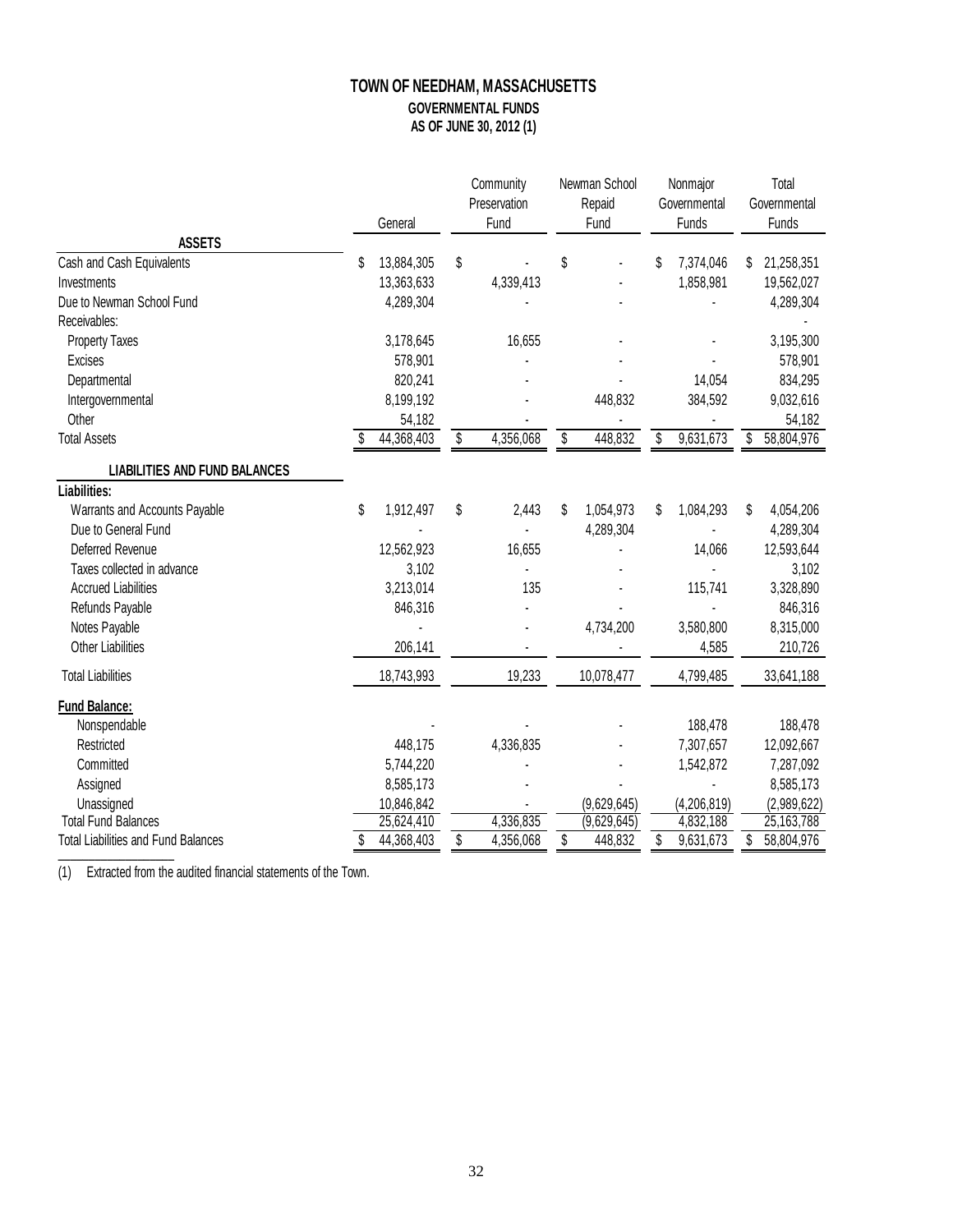# **TOWN OF NEEDHAM, MASSACHUSETTS GOVERNMENTAL FUNDS AS OF JUNE 30, 2011 (1)**

|                                            |                 | Community       | Town Hall       | Nonmajor        | Total            |
|--------------------------------------------|-----------------|-----------------|-----------------|-----------------|------------------|
|                                            |                 | Preservation    | Renovation      | Governmental    | Governmental     |
|                                            | General         | Fund            | Fund            | Funds           | Funds            |
| <b>ASSETS</b>                              |                 |                 |                 |                 |                  |
| Cash and Cash Equivalents                  | 9,263,369<br>\$ | \$              | 2,480,536<br>\$ | \$14,768,394    | \$ 26,512,299    |
| Investments                                | 14,882,578      | 2,719,038       |                 | 1,865,078       | 19,466,694       |
| Receivables:                               |                 |                 |                 |                 |                  |
| Property Taxes                             | 2,925,803       | 11,549          |                 |                 | 2,937,352        |
| <b>Excise</b>                              | 605,881         |                 |                 |                 | 605,881          |
| Departmental                               | 717,079         |                 |                 | 10,243          | 727,322          |
| Intergovernmental                          | 8,944,580       |                 |                 | 430,957         | 9,375,537        |
| Other                                      | 66,825          |                 |                 |                 | 66,825           |
| <b>Total Assets</b>                        | 37,406,115      | 2,730,587<br>\$ | 2,480,536<br>\$ | \$17,074,672    | \$59,691,910     |
| <b>LIABILITIES AND FUND BALANCES</b>       |                 |                 |                 |                 |                  |
| Liabilities:                               |                 |                 |                 |                 |                  |
| Warrants and Accounts Payable              | \$<br>863,943   | \$              | \$<br>611,192   | 2,222,059<br>\$ | 3,697,194<br>\$  |
| Deferred Revenue                           | 13,059,635      | 11,549          |                 | 11,011          | 13,082,195       |
| Taxes collected in advance                 | 187,504         |                 |                 |                 | 187,504          |
| <b>Accrued Liabilities</b>                 | 1,899,084       | 687             |                 | 106,712         | 2,006,483        |
| Refunds Payable                            | 343,257         |                 |                 |                 | 343,257          |
| <b>Other Liabilities</b>                   | 113,989         |                 |                 | 4,585           | 118,574          |
| <b>Total Liabilities</b>                   | 16,467,412      | 12,236          | 611,192         | 2,344,367       | 19,435,207       |
| <b>Fund Balance:</b>                       |                 |                 |                 |                 |                  |
| Nonspendable                               |                 |                 |                 | 188,478         | 188,478          |
| Restricted                                 | 500,990         | 2,718,351       | 1,869,344       | 13,047,777      | 18,136,462       |
| Committed                                  | 5,214,132       |                 |                 | 1,534,534       | 6,748,666        |
| Assigned                                   | 6,359,633       |                 |                 |                 | 6,359,633        |
| Unassigned                                 | 8,863,948       |                 |                 | (40, 484)       | 8,823,464        |
| <b>Total Fund Balances</b>                 | 20,938,703      | 2,718,351       | 1,869,344       | 14,730,305      | 40,256,703       |
| <b>Total Liabilities and Fund Balances</b> | 37,406,115      | \$<br>2,730,587 | \$<br>2,480,536 | \$17,074,672    | \$<br>59,691,910 |

(1) Extracted from the audited financial statements of the Town.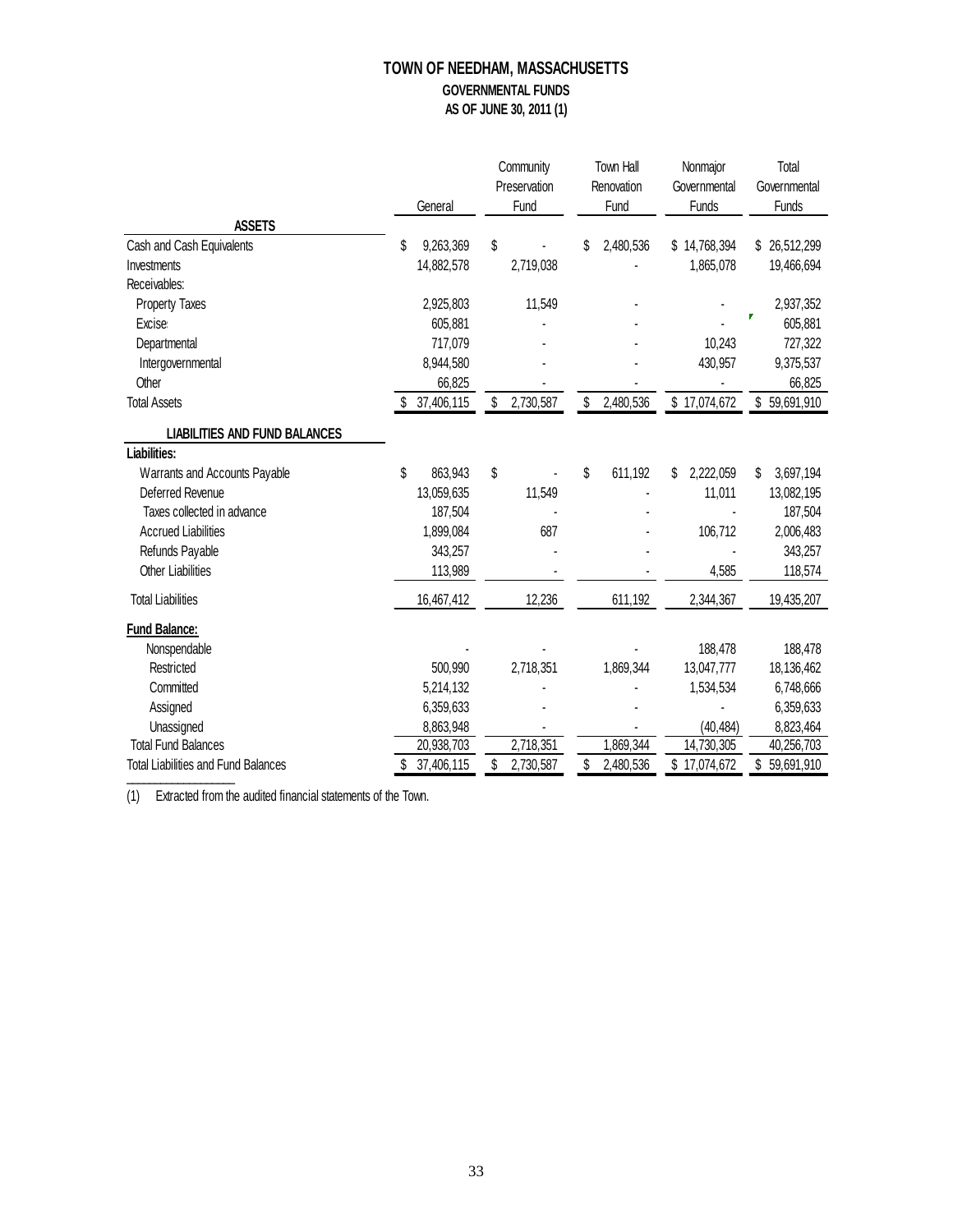# **TOWN OF NEEDHAM, MASSACHUSETTS STATEMENT OF REVENUES, EXPENDITURES, AND CHANGES IN FUND BALANCE AS OF JUNE 30, 2013 (1)**

| <b>REVENUES:</b>                           |    | General       |    | Community<br>Preservation<br>Fund | Senior<br>Center<br>Fund | Nonmajor<br>Governmental<br>Funds | Total<br>Governmental<br>Funds |             |
|--------------------------------------------|----|---------------|----|-----------------------------------|--------------------------|-----------------------------------|--------------------------------|-------------|
| <b>Property Taxes</b>                      | \$ | 99,970,554    | \$ | 1,697,565                         | \$                       | \$                                | \$                             | 101,668,119 |
| <b>Excise Taxes</b>                        |    | 4,620,449     |    |                                   |                          |                                   |                                | 4,620,449   |
| Penalties, Interest & Other Taxes          |    | 1,330,634     |    | 2,429                             |                          |                                   |                                | 1,333,063   |
| <b>Charges for Services</b>                |    | 887,648       |    |                                   |                          | 5,762,393                         |                                | 6,650,041   |
| Departmental                               |    | 851,889       |    |                                   |                          |                                   |                                | 851,889     |
| Licenses and Permits                       |    | 1,869,446     |    |                                   |                          |                                   |                                | 1,869,446   |
| Intergovernmental                          |    | 22,193,047    |    | 437,167                           |                          | 5,619,279                         |                                | 28,249,493  |
| Investment Income                          |    | 161,042       |    | 40,751                            |                          | 268,009                           |                                | 469,802     |
| Fines and Forfeitures                      |    | 220,952       |    |                                   |                          |                                   |                                | 220,952     |
| Contributions                              |    |               |    |                                   |                          | 917,571                           |                                | 917,571     |
| Other                                      |    | 479,326       |    |                                   |                          | 64,425                            |                                | 543,751     |
| <b>Total Revenues</b>                      | \$ | 132,584,987   | \$ | 2,177,912                         | \$<br>L.                 | \$<br>12,631,677                  | \$                             | 147,394,576 |
| <b>EXPENDITURES:</b>                       |    |               |    |                                   |                          |                                   |                                |             |
| <b>General Government</b>                  |    | 4,718,884     |    | 208,600                           |                          | 56,941                            |                                | 4,984,425   |
| <b>Public Safety</b>                       |    | 13,445,757    |    |                                   |                          | 209,889                           |                                | 13,655,646  |
| Education                                  |    | 69,546,442    |    |                                   |                          | 9,927,443                         |                                | 79,473,885  |
| Public Works                               |    | 6,498,065     |    |                                   |                          | 22,451                            |                                | 6,520,516   |
| Maintenance                                |    | 8,043,322     |    |                                   | 5,473,672                | 10,396,722                        |                                | 23,913,716  |
| Health and Human Services                  |    | 1,191,925     |    |                                   |                          | 325,825                           |                                | 1,517,750   |
| Culture and Recreation                     |    | 2,112,052     |    |                                   |                          | 588,124                           |                                | 2,700,176   |
| <b>Employee Benefits</b>                   |    | 8,742,496     |    |                                   |                          |                                   |                                | 8,742,496   |
| Other                                      |    | 480,929       |    |                                   |                          |                                   |                                | 480,929     |
| <b>Debt Service</b>                        |    |               |    |                                   |                          |                                   |                                |             |
| Principal                                  |    | 7,117,979     |    |                                   |                          |                                   |                                | 7,117,979   |
| Interest                                   |    | 2,339,358     |    |                                   |                          |                                   |                                | 2,339,358   |
| Intergovernmental                          |    | 1,181,083     |    |                                   |                          |                                   |                                | 1,181,083   |
| <b>Total Expenditures</b>                  |    | 125,418,292   |    | 208,600                           | 5,473,672                | 21,527,395                        |                                | 152,627,959 |
| Excess (Deficiency) of Revenues            |    |               |    |                                   |                          |                                   |                                |             |
| Over Expenditures                          |    | 7,166,695     |    | 1,969,312                         | (5,473,672)              | (8,895,718)                       |                                | (5,233,383) |
| Other Financing Sources (Uses)             |    |               |    |                                   |                          |                                   |                                |             |
| <b>Issuance of Bonds</b>                   |    |               |    |                                   | 1,000,000                | 16,959,000                        |                                | 17,959,000  |
| <b>Bond Premium</b>                        |    | 811,162       |    |                                   |                          |                                   |                                | 811,162     |
| Transfers In                               |    | 2,402,361     |    |                                   | 267,500                  | 5,403,459                         |                                | 8,073,320   |
| Transfers out                              |    | (6,408,769)   |    | (550,000)                         |                          | (701, 344)                        |                                | (7,660,113) |
| <b>Total Other Financing Sources - Net</b> |    | (3, 195, 246) |    | (550,000)                         | 1,267,500                | 21,661,115                        |                                | 19,183,369  |
| Net Change in Fund Balances                |    | 3,971,449     |    | 1,419,312                         | (4,206,172)              | 12,765,397                        |                                | 13,949,986  |
| Fund Balances, at Beginning of Year        |    | 25,624,410    |    | 4,336,835                         | (888, 416)               | (3,909,041)                       |                                | 25,163,788  |
| Fund Balances, at End of Year              | \$ | 29,595,859    | \$ | 5,756,147                         | \$<br>(5,094,588)        | \$<br>8,856,356                   | \$                             | 39,113,774  |

(1) Extracted from the audited financial statements of the Town.

 $\overline{\phantom{a}}$  , where  $\overline{\phantom{a}}$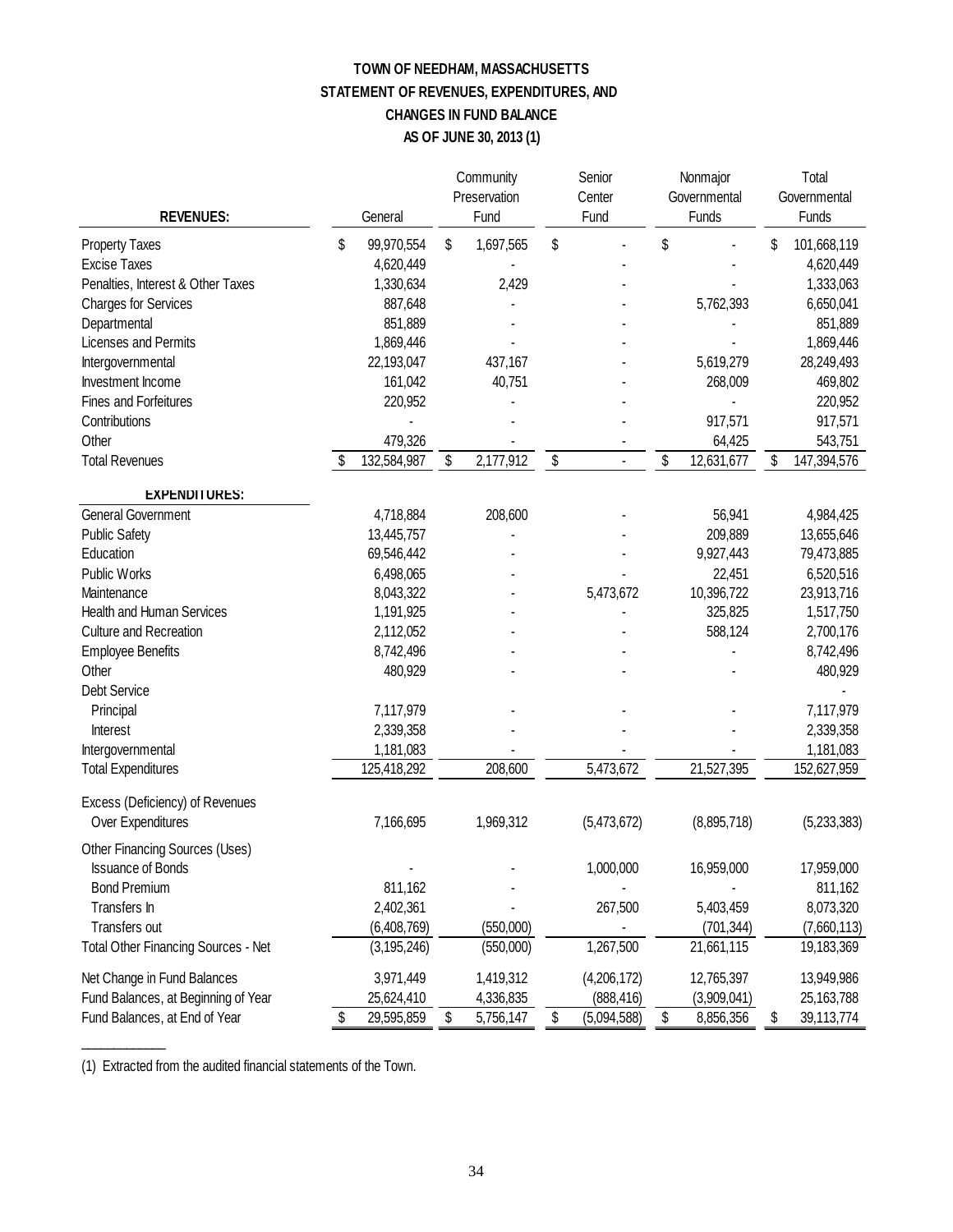#### **TOWN OF NEEDHAM, MASSACHUSETTS STATEMENT OF REVENUES, EXPENDITURES, AND CHANGES IN FUND BALANCE AS OF JUNE 30, 2012 (1)**

| <b>REVENUES:</b>                                                                                                                                                                                                                                                                                                                                                            |    | General                                                                                                                                                                 |                         | Community<br>Preservation<br>Fund   | <b>Town Hall</b><br>Renovation<br>Fund         |                             | Nonmajor<br>Governmental<br>Funds                                                          | Total<br>Governmental<br>Funds |                                                                                                                                                                            |
|-----------------------------------------------------------------------------------------------------------------------------------------------------------------------------------------------------------------------------------------------------------------------------------------------------------------------------------------------------------------------------|----|-------------------------------------------------------------------------------------------------------------------------------------------------------------------------|-------------------------|-------------------------------------|------------------------------------------------|-----------------------------|--------------------------------------------------------------------------------------------|--------------------------------|----------------------------------------------------------------------------------------------------------------------------------------------------------------------------|
| <b>Property Taxes</b><br><b>Excise Taxes</b><br>Penalties, Interest & Other Taxes<br><b>Charges for Services</b><br>Departmental                                                                                                                                                                                                                                            | \$ | 95,321,535<br>4,357,996<br>1,253,898<br>937,946<br>654,886                                                                                                              | \$                      | 1,619,595<br>2,225                  | \$                                             | \$                          | 5,781,445                                                                                  | \$                             | 96,941,130<br>4,357,996<br>1,256,123<br>6,719,391<br>654,886                                                                                                               |
| <b>Licenses and Permits</b><br>Intergovernmental<br>Investment Income<br><b>Fines and Forfeitures</b><br>Contributions                                                                                                                                                                                                                                                      |    | 1,950,768<br>20,983,554<br>257,434<br>235,632                                                                                                                           |                         | 417,271<br>52,255                   | 6,067,548                                      |                             | 6,481,766<br>12,535<br>482,130                                                             |                                | 1,950,768<br>33,950,139<br>322,224<br>235,632<br>482,130                                                                                                                   |
| Other<br><b>Total Revenues</b>                                                                                                                                                                                                                                                                                                                                              |    | 625,721<br>126,579,370                                                                                                                                                  | $\overline{\mathbf{3}}$ | 2,091,346                           | \$<br>6,067,548                                | $\boldsymbol{\mathfrak{s}}$ | 79,912<br>12,837,788                                                                       | \$                             | 705,633<br>147,576,052                                                                                                                                                     |
| <b>EXPENDITURES:</b><br><b>General Government</b><br><b>Public Safety</b><br>Education<br><b>Public Works</b><br>Maintenance<br><b>Health and Human Services</b><br><b>Culture and Recreation</b><br><b>Employee Benefits</b><br>Other<br><b>Debt Service</b><br>Principal<br>Interest<br>Intergovernmental<br><b>Total Expenditures</b><br>Excess (Deficiency) of Revenues |    | 4,488,463<br>13,408,932<br>66,722,685<br>5,567,194<br>7,414,663<br>1,218,079<br>2,043,808<br>7,725,321<br>455,170<br>7,203,678<br>2,659,206<br>1,165,155<br>120,072,354 |                         | 172,862<br>172.862                  | 19,884,378<br>19.884.378                       |                             | 71,279<br>69,349<br>10,350,310<br>79,832<br>13,230,234<br>323,466<br>899,221<br>25,023,691 |                                | 4,732,604<br>13,478,281<br>77,072,995<br>5,647,026<br>40,529,275<br>1,541,545<br>2,943,029<br>7,725,321<br>455,170<br>7,203,678<br>2,659,206<br>1,165,155<br>165, 153, 285 |
| Over Expenditures<br>Other Financing Sources (Uses)<br><b>Issuance of Bonds</b><br><b>Issuance of Refunded Debt</b><br>Payment to Refunding Escrow Agent<br><b>Bond Premium</b><br>Transfers In<br>Transfers out<br><b>Total Other Financing Sources - Net</b>                                                                                                              |    | 6,507,016<br>10,995,000<br>(11,065,000)<br>207,238<br>2,500,159<br>(4, 458, 706)<br>(1,821,309)                                                                         |                         | 1,918,484<br>(300.000)<br>(300,000) | (13,816,830)<br>276,005<br>276,005             |                             | (12, 185, 903)<br>2,460,000<br>2,594,553<br>(724, 931)<br>4,329,622                        |                                | (17, 577, 233)<br>2,460,000<br>10,995,000<br>(11,065,000)<br>207,238<br>5,370,717<br>(5,483,637)<br>2,484,318                                                              |
| Net Change in Fund Balances<br>Fund Balances, at Beginning of Year<br>as Reclassified<br>Fund Balances, at End of Year                                                                                                                                                                                                                                                      | \$ | 4,685,707<br>20,938,703<br>25,624,410                                                                                                                                   | \$                      | 1,618,484<br>2,718,351<br>4,336,835 | \$<br>(13,540,825)<br>3,911,180<br>(9,629,645) | \$                          | (7,856,281)<br>12,688,469<br>4,832,188                                                     | \$                             | (15,092,915)<br>40,256,703<br>25,163,788                                                                                                                                   |

(1) Extracted from the audited financial statements of the Town.

 $\overline{\phantom{a}}$  , and the contract of the contract of the contract of the contract of the contract of the contract of the contract of the contract of the contract of the contract of the contract of the contract of the contrac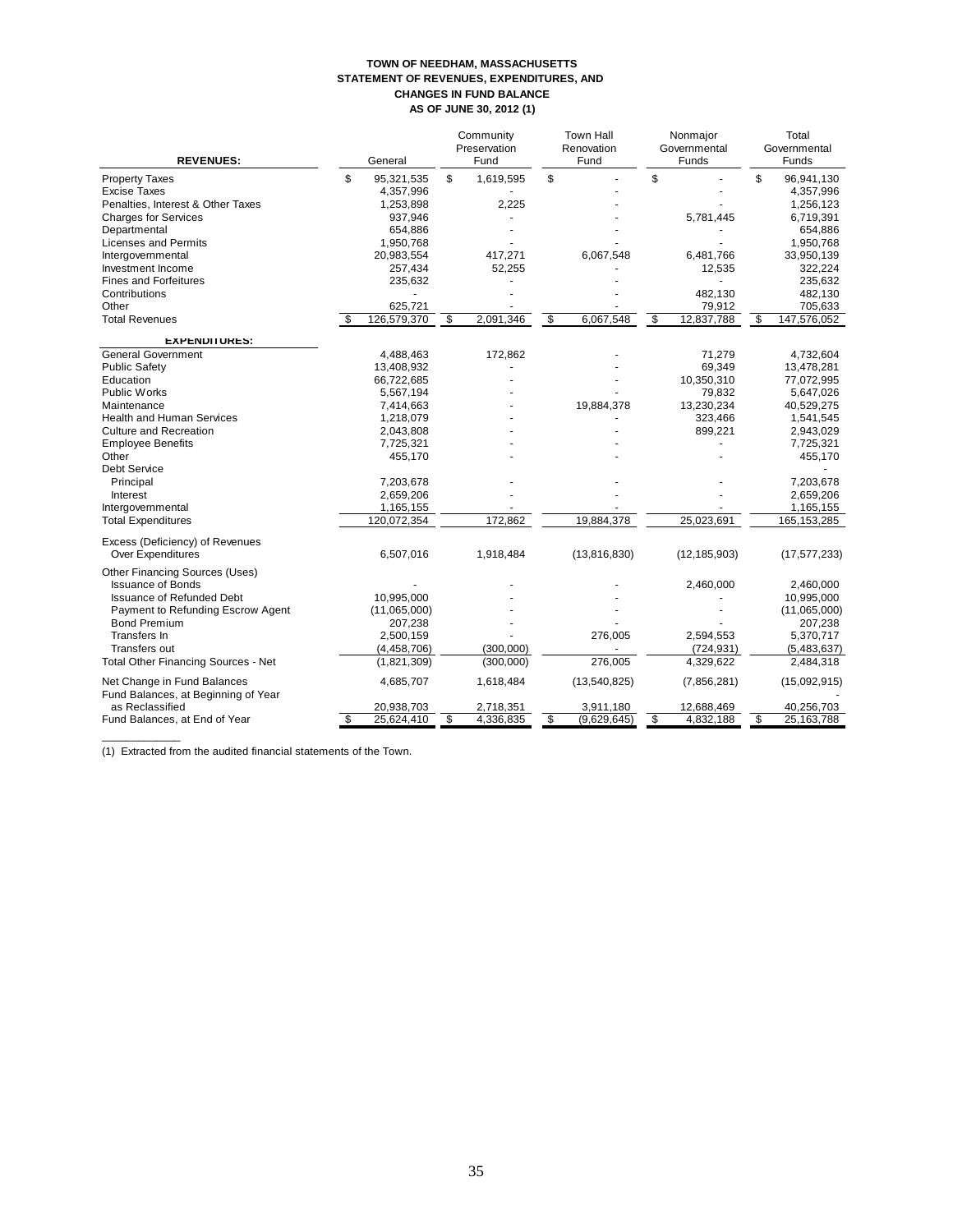#### **TOWN OF NEEDHAM, MASSACHUSETTS STATEMENT OF REVENUES, EXPENDITURES, AND CHANGES IN FUND BALANCE AS OF JUNE 30, 2011(1)**

| <b>REVENUES:</b>                    | General           |                         | Community<br>Preservation<br>Fund | <b>Town Hall</b><br>Renovation<br>Fund | Nonmajor<br>Governmental<br>Funds | Total<br>Governmental<br>Funds |  |
|-------------------------------------|-------------------|-------------------------|-----------------------------------|----------------------------------------|-----------------------------------|--------------------------------|--|
| <b>Property Taxes</b>               | \$<br>93,024,263  | \$                      | 1,564,254                         | \$                                     | \$                                | \$<br>94,588,517               |  |
| <b>Excise Taxes</b>                 | 4,256,790         |                         |                                   |                                        |                                   | 4,256,790                      |  |
| Penalties, Interest & Other Taxes   | 1,230,729         |                         | 2,653                             |                                        |                                   | 1,233,382                      |  |
| <b>Charges for Services</b>         | 946,196           |                         |                                   |                                        | 5,506,410                         | 6,452,606                      |  |
| Departmental                        | 842,350           |                         |                                   |                                        |                                   | 842,350                        |  |
| Licenses and Permits                | 1,441,264         |                         |                                   |                                        |                                   | 1,441,264                      |  |
| Intergovernmental                   | 20,712,707        |                         | 401,199                           |                                        | 6,523,234                         | 27,637,140                     |  |
| Investment Income                   | 164,820           |                         | 36,536                            |                                        | 338,487                           | 539,843                        |  |
| <b>Fines and Forfeitures</b>        | 260,862           |                         |                                   |                                        |                                   | 260,862                        |  |
| Contributions                       |                   |                         |                                   |                                        | 423,032                           | 423,032                        |  |
| Other                               | 130,218           |                         |                                   |                                        | 32,748                            | 162,966                        |  |
| <b>Total Revenues</b>               | \$<br>123.010.199 | $\overline{\mathbf{s}}$ | 2.004.642                         | \$                                     | \$<br>$\overline{12,823,911}$     | \$<br>137,838,752              |  |
| <b>EXPENDITURES:</b>                |                   |                         |                                   |                                        |                                   |                                |  |
| <b>General Government</b>           | 4,376,308         |                         | 740,075                           |                                        | 149,499                           | 5,265,882                      |  |
| <b>Public Safety</b>                | 14,331,213        |                         |                                   |                                        | 105.004                           | 14,436,217                     |  |
| Education                           | 64,720,506        |                         |                                   |                                        | 9,747,801                         | 74,468,307                     |  |
| <b>Public Works</b>                 | 5,956,425         |                         |                                   |                                        | 39,377                            | 5,995,802                      |  |
| Maintenance                         | 7,961,342         |                         |                                   | 8,591,910                              | 7,833,374                         | 24,386,626                     |  |
| <b>Health and Human Services</b>    | 1,205,738         |                         |                                   |                                        | 370,447                           | 1,576,185                      |  |
| <b>Culture and Recreation</b>       | 2,078,044         |                         |                                   |                                        | 707,447                           | 2,785,491                      |  |
| <b>Employee Benefits</b>            | 7,069,136         |                         |                                   |                                        |                                   | 7,069,136                      |  |
| Debt Service                        |                   |                         |                                   |                                        |                                   |                                |  |
| Principal                           | 8,426,975         |                         |                                   |                                        |                                   | 8,426,975                      |  |
| <b>Interest</b>                     | 2,579,079         |                         |                                   |                                        |                                   | 2,579,079                      |  |
| Intergovernmental                   | 1,099,885         |                         |                                   |                                        |                                   | 1,099,885                      |  |
| <b>Total Expenditures</b>           | 119,804,651       |                         | 740,075                           | 8,591,910                              | 18,952,949                        | 148,089,585                    |  |
| Excess (Deficiency) of Revenues     |                   |                         |                                   |                                        |                                   |                                |  |
| <b>Over Expenditures</b>            | 3,205,548         |                         | 1,264,567                         | (8,591,910)                            | (6, 129, 038)                     | (10, 250, 833)                 |  |
| Other Financing Sources (Uses)      |                   |                         |                                   |                                        |                                   |                                |  |
| <b>Issuance of Bonds</b>            |                   |                         |                                   | 6,000,000                              | 9,349,697                         | 15,349,697                     |  |
| <b>Bond Premium</b>                 | 302,525           |                         |                                   |                                        |                                   | 302,525                        |  |
| <b>Operating Transfers In</b>       | 1,807,490         |                         |                                   |                                        | 2,066,564                         | 3,874,054                      |  |
| <b>Operating Transfers Out</b>      | (2,846,999)       |                         |                                   |                                        | (315, 616)                        | (3, 162, 615)                  |  |
| Total Other Financing Sources - Net | (736, 984)        |                         |                                   | 6,000,000                              | 11,100,645                        | 16,363,661                     |  |
| Net Change in Fund Balances         | 2,468,564         |                         | 1,264,567                         | (2,591,910)                            | 4,971,607                         | 6,112,828                      |  |
| <b>Beginning Fund Balance</b>       | 18,470,139        |                         | 1,453,784                         | 4,461,254                              | 9,758,698                         | 34, 143, 875                   |  |
| <b>Ending Fund Balance</b>          | 20,938,703        |                         | 2,718,351                         | 1,869,344                              | 14,730,305                        | 40,256,703                     |  |

(1) Extracted from the audited financial statements of the Town.

 $\overline{\phantom{a}}$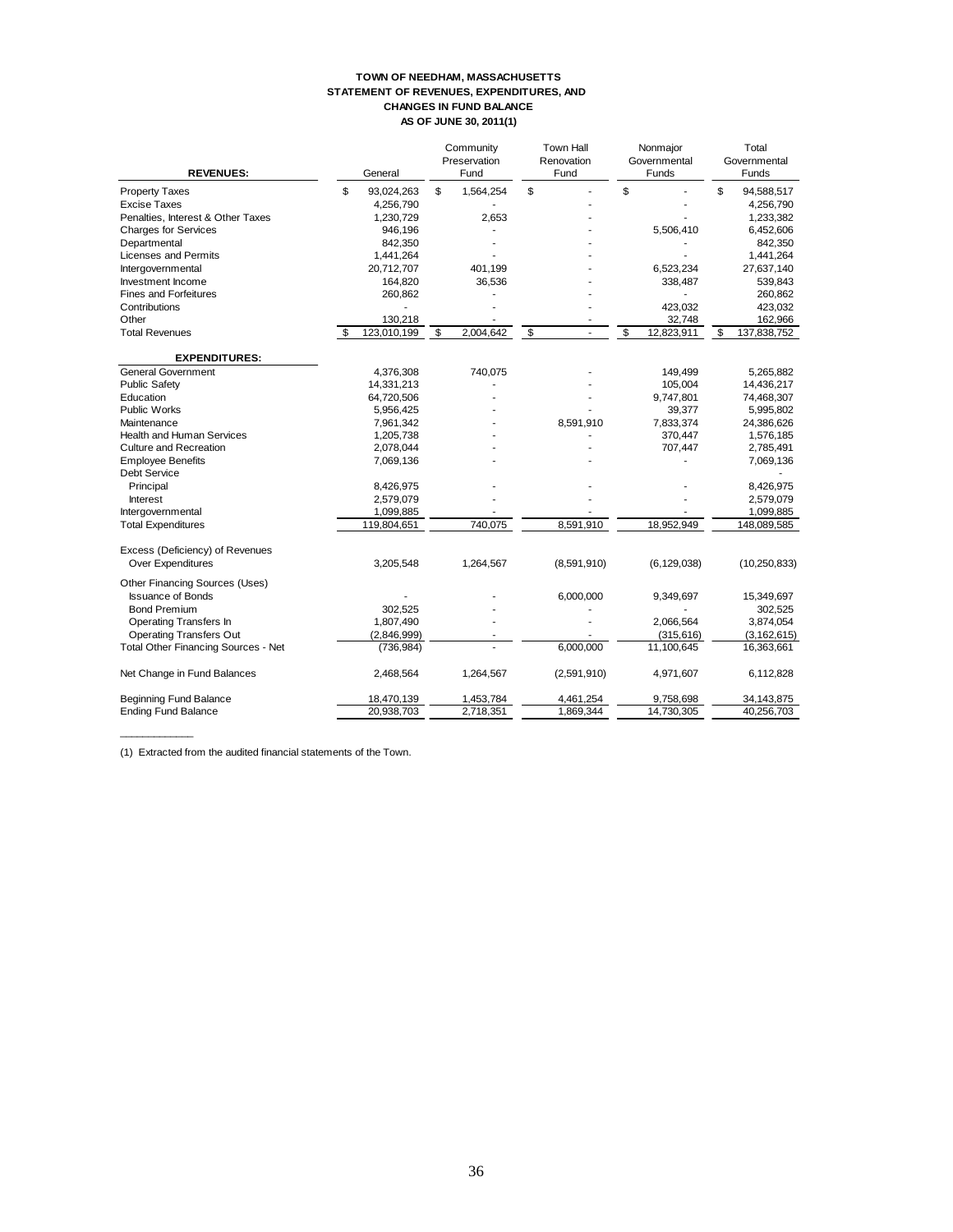#### **TOWN OF NEEDHAM, MASSACHUSETTS COMPARATIVE STATEMENT OF REVENUES, EXPENDITURES, AND CHANGES IN FUND BALANCE - GENERAL FUND (1)**

| 2010<br>2008<br>2009<br><b>REVENUES:</b><br>Property Taxes, net of Prov. For Abate.<br>\$<br>\$<br>77,308,742<br>\$<br>81,525,742<br>87,242,948<br>Motor Vehicle Excise<br>4,392,444<br>4,129,367<br>3,879,790<br>18,600,195<br>19,172,726<br>19,337,306<br>Intergovernmental<br><b>Interest and Dividends</b><br>1,269,189<br>718,000<br>497,129<br>Departmental and Other<br>993,553<br>920,588<br>974,413<br><b>Charges for Services</b><br>846,261<br>948,713<br>958,007<br>Licenses and Permits<br>2,086,461<br>1,192,088<br>1,150,532<br><b>Fines and Forfeitures</b><br>253,127<br>264,567<br>250,588<br>Penalties, Interest & Other Income<br>649,643<br>713,231<br>813,967<br>Contributions<br>Other<br>298,934<br>67,043<br>96,818<br>\$<br>109,652,065<br>\$<br>115,201,498<br><b>Total Revenues</b><br>\$<br>106,698,549<br><b>EXPENDITURES:</b><br>General Government<br>3,756,182<br>4,157,763<br>4,072,409<br><b>Public Safety</b><br>13,185,701<br>13,559,276<br>14,199,625<br>Education<br>56,049,800<br>58,723,273<br>62,159,816<br><b>Public Works</b><br>4,968,015<br>5,751,399<br>5,248,762<br><b>Building Maintenance</b><br>6,770,648<br>7,468,136<br>7,288,825<br><b>Human Services</b><br>1,009,242<br>1,115,610<br>1,168,426<br><b>Culture and Recreation</b><br>1,912,175<br>1,955,017<br>2,003,985<br><b>Employee Benefits</b><br>6,897,381<br>6,911,134<br>6,863,095<br>Other<br>1,032,441<br><b>State and County Assessment</b><br>1,064,984<br><b>Debt Service</b><br>7,283,298<br>8,361,650<br>6,636,977<br>1,043,179<br>Intergovernmental<br>2,422,598<br>102,864,883<br>109,046,437<br>113,129,502<br><b>Total Expenditures</b><br>Excess (Deficiency) of Revenues<br><b>Over Expenditures</b><br>3,833,666<br>605,628<br>2,071,996<br>Other Financing Sources (Uses)<br>Refunding<br><b>Bond Premium</b><br>109,318<br>207,033<br>244,378<br>Payments to Escrow<br><b>Operating Transfers In</b><br>1,709,696<br>1,735,496<br>1,942,584<br><b>Operating Transfers Out</b><br>(4, 442, 527)<br>(5,961,813)<br>(3,381,509)<br><b>Total Other Financing Sources - Net</b><br>(2,623,513)<br>(4,019,284)<br>(1, 194, 547)<br>Excess (Deficiency) of Revenues<br>and Other Sources over Expenditures<br>and Other Uses<br>1,210,153<br>(3,413,656)<br>877,449<br><b>Beginning Fund Balance</b><br>15,476,037<br>16,686,190<br>13,272,534<br>\$16,686,190<br>\$13,272,534<br>\$14,149,983<br><b>Ending Fund Balance</b> |  |  | June 30, |  |
|------------------------------------------------------------------------------------------------------------------------------------------------------------------------------------------------------------------------------------------------------------------------------------------------------------------------------------------------------------------------------------------------------------------------------------------------------------------------------------------------------------------------------------------------------------------------------------------------------------------------------------------------------------------------------------------------------------------------------------------------------------------------------------------------------------------------------------------------------------------------------------------------------------------------------------------------------------------------------------------------------------------------------------------------------------------------------------------------------------------------------------------------------------------------------------------------------------------------------------------------------------------------------------------------------------------------------------------------------------------------------------------------------------------------------------------------------------------------------------------------------------------------------------------------------------------------------------------------------------------------------------------------------------------------------------------------------------------------------------------------------------------------------------------------------------------------------------------------------------------------------------------------------------------------------------------------------------------------------------------------------------------------------------------------------------------------------------------------------------------------------------------------------------------------------------------------------------------------------------------------------------------------------------------------------------------------------------------------------------------------------------------------------------------------------------------------------|--|--|----------|--|
|                                                                                                                                                                                                                                                                                                                                                                                                                                                                                                                                                                                                                                                                                                                                                                                                                                                                                                                                                                                                                                                                                                                                                                                                                                                                                                                                                                                                                                                                                                                                                                                                                                                                                                                                                                                                                                                                                                                                                                                                                                                                                                                                                                                                                                                                                                                                                                                                                                                      |  |  |          |  |
|                                                                                                                                                                                                                                                                                                                                                                                                                                                                                                                                                                                                                                                                                                                                                                                                                                                                                                                                                                                                                                                                                                                                                                                                                                                                                                                                                                                                                                                                                                                                                                                                                                                                                                                                                                                                                                                                                                                                                                                                                                                                                                                                                                                                                                                                                                                                                                                                                                                      |  |  |          |  |
|                                                                                                                                                                                                                                                                                                                                                                                                                                                                                                                                                                                                                                                                                                                                                                                                                                                                                                                                                                                                                                                                                                                                                                                                                                                                                                                                                                                                                                                                                                                                                                                                                                                                                                                                                                                                                                                                                                                                                                                                                                                                                                                                                                                                                                                                                                                                                                                                                                                      |  |  |          |  |
|                                                                                                                                                                                                                                                                                                                                                                                                                                                                                                                                                                                                                                                                                                                                                                                                                                                                                                                                                                                                                                                                                                                                                                                                                                                                                                                                                                                                                                                                                                                                                                                                                                                                                                                                                                                                                                                                                                                                                                                                                                                                                                                                                                                                                                                                                                                                                                                                                                                      |  |  |          |  |
|                                                                                                                                                                                                                                                                                                                                                                                                                                                                                                                                                                                                                                                                                                                                                                                                                                                                                                                                                                                                                                                                                                                                                                                                                                                                                                                                                                                                                                                                                                                                                                                                                                                                                                                                                                                                                                                                                                                                                                                                                                                                                                                                                                                                                                                                                                                                                                                                                                                      |  |  |          |  |
|                                                                                                                                                                                                                                                                                                                                                                                                                                                                                                                                                                                                                                                                                                                                                                                                                                                                                                                                                                                                                                                                                                                                                                                                                                                                                                                                                                                                                                                                                                                                                                                                                                                                                                                                                                                                                                                                                                                                                                                                                                                                                                                                                                                                                                                                                                                                                                                                                                                      |  |  |          |  |
|                                                                                                                                                                                                                                                                                                                                                                                                                                                                                                                                                                                                                                                                                                                                                                                                                                                                                                                                                                                                                                                                                                                                                                                                                                                                                                                                                                                                                                                                                                                                                                                                                                                                                                                                                                                                                                                                                                                                                                                                                                                                                                                                                                                                                                                                                                                                                                                                                                                      |  |  |          |  |
|                                                                                                                                                                                                                                                                                                                                                                                                                                                                                                                                                                                                                                                                                                                                                                                                                                                                                                                                                                                                                                                                                                                                                                                                                                                                                                                                                                                                                                                                                                                                                                                                                                                                                                                                                                                                                                                                                                                                                                                                                                                                                                                                                                                                                                                                                                                                                                                                                                                      |  |  |          |  |
|                                                                                                                                                                                                                                                                                                                                                                                                                                                                                                                                                                                                                                                                                                                                                                                                                                                                                                                                                                                                                                                                                                                                                                                                                                                                                                                                                                                                                                                                                                                                                                                                                                                                                                                                                                                                                                                                                                                                                                                                                                                                                                                                                                                                                                                                                                                                                                                                                                                      |  |  |          |  |
|                                                                                                                                                                                                                                                                                                                                                                                                                                                                                                                                                                                                                                                                                                                                                                                                                                                                                                                                                                                                                                                                                                                                                                                                                                                                                                                                                                                                                                                                                                                                                                                                                                                                                                                                                                                                                                                                                                                                                                                                                                                                                                                                                                                                                                                                                                                                                                                                                                                      |  |  |          |  |
|                                                                                                                                                                                                                                                                                                                                                                                                                                                                                                                                                                                                                                                                                                                                                                                                                                                                                                                                                                                                                                                                                                                                                                                                                                                                                                                                                                                                                                                                                                                                                                                                                                                                                                                                                                                                                                                                                                                                                                                                                                                                                                                                                                                                                                                                                                                                                                                                                                                      |  |  |          |  |
|                                                                                                                                                                                                                                                                                                                                                                                                                                                                                                                                                                                                                                                                                                                                                                                                                                                                                                                                                                                                                                                                                                                                                                                                                                                                                                                                                                                                                                                                                                                                                                                                                                                                                                                                                                                                                                                                                                                                                                                                                                                                                                                                                                                                                                                                                                                                                                                                                                                      |  |  |          |  |
|                                                                                                                                                                                                                                                                                                                                                                                                                                                                                                                                                                                                                                                                                                                                                                                                                                                                                                                                                                                                                                                                                                                                                                                                                                                                                                                                                                                                                                                                                                                                                                                                                                                                                                                                                                                                                                                                                                                                                                                                                                                                                                                                                                                                                                                                                                                                                                                                                                                      |  |  |          |  |
|                                                                                                                                                                                                                                                                                                                                                                                                                                                                                                                                                                                                                                                                                                                                                                                                                                                                                                                                                                                                                                                                                                                                                                                                                                                                                                                                                                                                                                                                                                                                                                                                                                                                                                                                                                                                                                                                                                                                                                                                                                                                                                                                                                                                                                                                                                                                                                                                                                                      |  |  |          |  |
|                                                                                                                                                                                                                                                                                                                                                                                                                                                                                                                                                                                                                                                                                                                                                                                                                                                                                                                                                                                                                                                                                                                                                                                                                                                                                                                                                                                                                                                                                                                                                                                                                                                                                                                                                                                                                                                                                                                                                                                                                                                                                                                                                                                                                                                                                                                                                                                                                                                      |  |  |          |  |
|                                                                                                                                                                                                                                                                                                                                                                                                                                                                                                                                                                                                                                                                                                                                                                                                                                                                                                                                                                                                                                                                                                                                                                                                                                                                                                                                                                                                                                                                                                                                                                                                                                                                                                                                                                                                                                                                                                                                                                                                                                                                                                                                                                                                                                                                                                                                                                                                                                                      |  |  |          |  |
|                                                                                                                                                                                                                                                                                                                                                                                                                                                                                                                                                                                                                                                                                                                                                                                                                                                                                                                                                                                                                                                                                                                                                                                                                                                                                                                                                                                                                                                                                                                                                                                                                                                                                                                                                                                                                                                                                                                                                                                                                                                                                                                                                                                                                                                                                                                                                                                                                                                      |  |  |          |  |
|                                                                                                                                                                                                                                                                                                                                                                                                                                                                                                                                                                                                                                                                                                                                                                                                                                                                                                                                                                                                                                                                                                                                                                                                                                                                                                                                                                                                                                                                                                                                                                                                                                                                                                                                                                                                                                                                                                                                                                                                                                                                                                                                                                                                                                                                                                                                                                                                                                                      |  |  |          |  |
|                                                                                                                                                                                                                                                                                                                                                                                                                                                                                                                                                                                                                                                                                                                                                                                                                                                                                                                                                                                                                                                                                                                                                                                                                                                                                                                                                                                                                                                                                                                                                                                                                                                                                                                                                                                                                                                                                                                                                                                                                                                                                                                                                                                                                                                                                                                                                                                                                                                      |  |  |          |  |
|                                                                                                                                                                                                                                                                                                                                                                                                                                                                                                                                                                                                                                                                                                                                                                                                                                                                                                                                                                                                                                                                                                                                                                                                                                                                                                                                                                                                                                                                                                                                                                                                                                                                                                                                                                                                                                                                                                                                                                                                                                                                                                                                                                                                                                                                                                                                                                                                                                                      |  |  |          |  |
|                                                                                                                                                                                                                                                                                                                                                                                                                                                                                                                                                                                                                                                                                                                                                                                                                                                                                                                                                                                                                                                                                                                                                                                                                                                                                                                                                                                                                                                                                                                                                                                                                                                                                                                                                                                                                                                                                                                                                                                                                                                                                                                                                                                                                                                                                                                                                                                                                                                      |  |  |          |  |
|                                                                                                                                                                                                                                                                                                                                                                                                                                                                                                                                                                                                                                                                                                                                                                                                                                                                                                                                                                                                                                                                                                                                                                                                                                                                                                                                                                                                                                                                                                                                                                                                                                                                                                                                                                                                                                                                                                                                                                                                                                                                                                                                                                                                                                                                                                                                                                                                                                                      |  |  |          |  |
|                                                                                                                                                                                                                                                                                                                                                                                                                                                                                                                                                                                                                                                                                                                                                                                                                                                                                                                                                                                                                                                                                                                                                                                                                                                                                                                                                                                                                                                                                                                                                                                                                                                                                                                                                                                                                                                                                                                                                                                                                                                                                                                                                                                                                                                                                                                                                                                                                                                      |  |  |          |  |
|                                                                                                                                                                                                                                                                                                                                                                                                                                                                                                                                                                                                                                                                                                                                                                                                                                                                                                                                                                                                                                                                                                                                                                                                                                                                                                                                                                                                                                                                                                                                                                                                                                                                                                                                                                                                                                                                                                                                                                                                                                                                                                                                                                                                                                                                                                                                                                                                                                                      |  |  |          |  |
|                                                                                                                                                                                                                                                                                                                                                                                                                                                                                                                                                                                                                                                                                                                                                                                                                                                                                                                                                                                                                                                                                                                                                                                                                                                                                                                                                                                                                                                                                                                                                                                                                                                                                                                                                                                                                                                                                                                                                                                                                                                                                                                                                                                                                                                                                                                                                                                                                                                      |  |  |          |  |
|                                                                                                                                                                                                                                                                                                                                                                                                                                                                                                                                                                                                                                                                                                                                                                                                                                                                                                                                                                                                                                                                                                                                                                                                                                                                                                                                                                                                                                                                                                                                                                                                                                                                                                                                                                                                                                                                                                                                                                                                                                                                                                                                                                                                                                                                                                                                                                                                                                                      |  |  |          |  |
|                                                                                                                                                                                                                                                                                                                                                                                                                                                                                                                                                                                                                                                                                                                                                                                                                                                                                                                                                                                                                                                                                                                                                                                                                                                                                                                                                                                                                                                                                                                                                                                                                                                                                                                                                                                                                                                                                                                                                                                                                                                                                                                                                                                                                                                                                                                                                                                                                                                      |  |  |          |  |
|                                                                                                                                                                                                                                                                                                                                                                                                                                                                                                                                                                                                                                                                                                                                                                                                                                                                                                                                                                                                                                                                                                                                                                                                                                                                                                                                                                                                                                                                                                                                                                                                                                                                                                                                                                                                                                                                                                                                                                                                                                                                                                                                                                                                                                                                                                                                                                                                                                                      |  |  |          |  |
|                                                                                                                                                                                                                                                                                                                                                                                                                                                                                                                                                                                                                                                                                                                                                                                                                                                                                                                                                                                                                                                                                                                                                                                                                                                                                                                                                                                                                                                                                                                                                                                                                                                                                                                                                                                                                                                                                                                                                                                                                                                                                                                                                                                                                                                                                                                                                                                                                                                      |  |  |          |  |
|                                                                                                                                                                                                                                                                                                                                                                                                                                                                                                                                                                                                                                                                                                                                                                                                                                                                                                                                                                                                                                                                                                                                                                                                                                                                                                                                                                                                                                                                                                                                                                                                                                                                                                                                                                                                                                                                                                                                                                                                                                                                                                                                                                                                                                                                                                                                                                                                                                                      |  |  |          |  |
|                                                                                                                                                                                                                                                                                                                                                                                                                                                                                                                                                                                                                                                                                                                                                                                                                                                                                                                                                                                                                                                                                                                                                                                                                                                                                                                                                                                                                                                                                                                                                                                                                                                                                                                                                                                                                                                                                                                                                                                                                                                                                                                                                                                                                                                                                                                                                                                                                                                      |  |  |          |  |
|                                                                                                                                                                                                                                                                                                                                                                                                                                                                                                                                                                                                                                                                                                                                                                                                                                                                                                                                                                                                                                                                                                                                                                                                                                                                                                                                                                                                                                                                                                                                                                                                                                                                                                                                                                                                                                                                                                                                                                                                                                                                                                                                                                                                                                                                                                                                                                                                                                                      |  |  |          |  |
|                                                                                                                                                                                                                                                                                                                                                                                                                                                                                                                                                                                                                                                                                                                                                                                                                                                                                                                                                                                                                                                                                                                                                                                                                                                                                                                                                                                                                                                                                                                                                                                                                                                                                                                                                                                                                                                                                                                                                                                                                                                                                                                                                                                                                                                                                                                                                                                                                                                      |  |  |          |  |
|                                                                                                                                                                                                                                                                                                                                                                                                                                                                                                                                                                                                                                                                                                                                                                                                                                                                                                                                                                                                                                                                                                                                                                                                                                                                                                                                                                                                                                                                                                                                                                                                                                                                                                                                                                                                                                                                                                                                                                                                                                                                                                                                                                                                                                                                                                                                                                                                                                                      |  |  |          |  |
|                                                                                                                                                                                                                                                                                                                                                                                                                                                                                                                                                                                                                                                                                                                                                                                                                                                                                                                                                                                                                                                                                                                                                                                                                                                                                                                                                                                                                                                                                                                                                                                                                                                                                                                                                                                                                                                                                                                                                                                                                                                                                                                                                                                                                                                                                                                                                                                                                                                      |  |  |          |  |
|                                                                                                                                                                                                                                                                                                                                                                                                                                                                                                                                                                                                                                                                                                                                                                                                                                                                                                                                                                                                                                                                                                                                                                                                                                                                                                                                                                                                                                                                                                                                                                                                                                                                                                                                                                                                                                                                                                                                                                                                                                                                                                                                                                                                                                                                                                                                                                                                                                                      |  |  |          |  |
|                                                                                                                                                                                                                                                                                                                                                                                                                                                                                                                                                                                                                                                                                                                                                                                                                                                                                                                                                                                                                                                                                                                                                                                                                                                                                                                                                                                                                                                                                                                                                                                                                                                                                                                                                                                                                                                                                                                                                                                                                                                                                                                                                                                                                                                                                                                                                                                                                                                      |  |  |          |  |
|                                                                                                                                                                                                                                                                                                                                                                                                                                                                                                                                                                                                                                                                                                                                                                                                                                                                                                                                                                                                                                                                                                                                                                                                                                                                                                                                                                                                                                                                                                                                                                                                                                                                                                                                                                                                                                                                                                                                                                                                                                                                                                                                                                                                                                                                                                                                                                                                                                                      |  |  |          |  |
|                                                                                                                                                                                                                                                                                                                                                                                                                                                                                                                                                                                                                                                                                                                                                                                                                                                                                                                                                                                                                                                                                                                                                                                                                                                                                                                                                                                                                                                                                                                                                                                                                                                                                                                                                                                                                                                                                                                                                                                                                                                                                                                                                                                                                                                                                                                                                                                                                                                      |  |  |          |  |
|                                                                                                                                                                                                                                                                                                                                                                                                                                                                                                                                                                                                                                                                                                                                                                                                                                                                                                                                                                                                                                                                                                                                                                                                                                                                                                                                                                                                                                                                                                                                                                                                                                                                                                                                                                                                                                                                                                                                                                                                                                                                                                                                                                                                                                                                                                                                                                                                                                                      |  |  |          |  |
|                                                                                                                                                                                                                                                                                                                                                                                                                                                                                                                                                                                                                                                                                                                                                                                                                                                                                                                                                                                                                                                                                                                                                                                                                                                                                                                                                                                                                                                                                                                                                                                                                                                                                                                                                                                                                                                                                                                                                                                                                                                                                                                                                                                                                                                                                                                                                                                                                                                      |  |  |          |  |
|                                                                                                                                                                                                                                                                                                                                                                                                                                                                                                                                                                                                                                                                                                                                                                                                                                                                                                                                                                                                                                                                                                                                                                                                                                                                                                                                                                                                                                                                                                                                                                                                                                                                                                                                                                                                                                                                                                                                                                                                                                                                                                                                                                                                                                                                                                                                                                                                                                                      |  |  |          |  |

(1) Extracted from the audited financial statements of the Town.

\_\_\_\_\_\_\_\_\_\_\_\_\_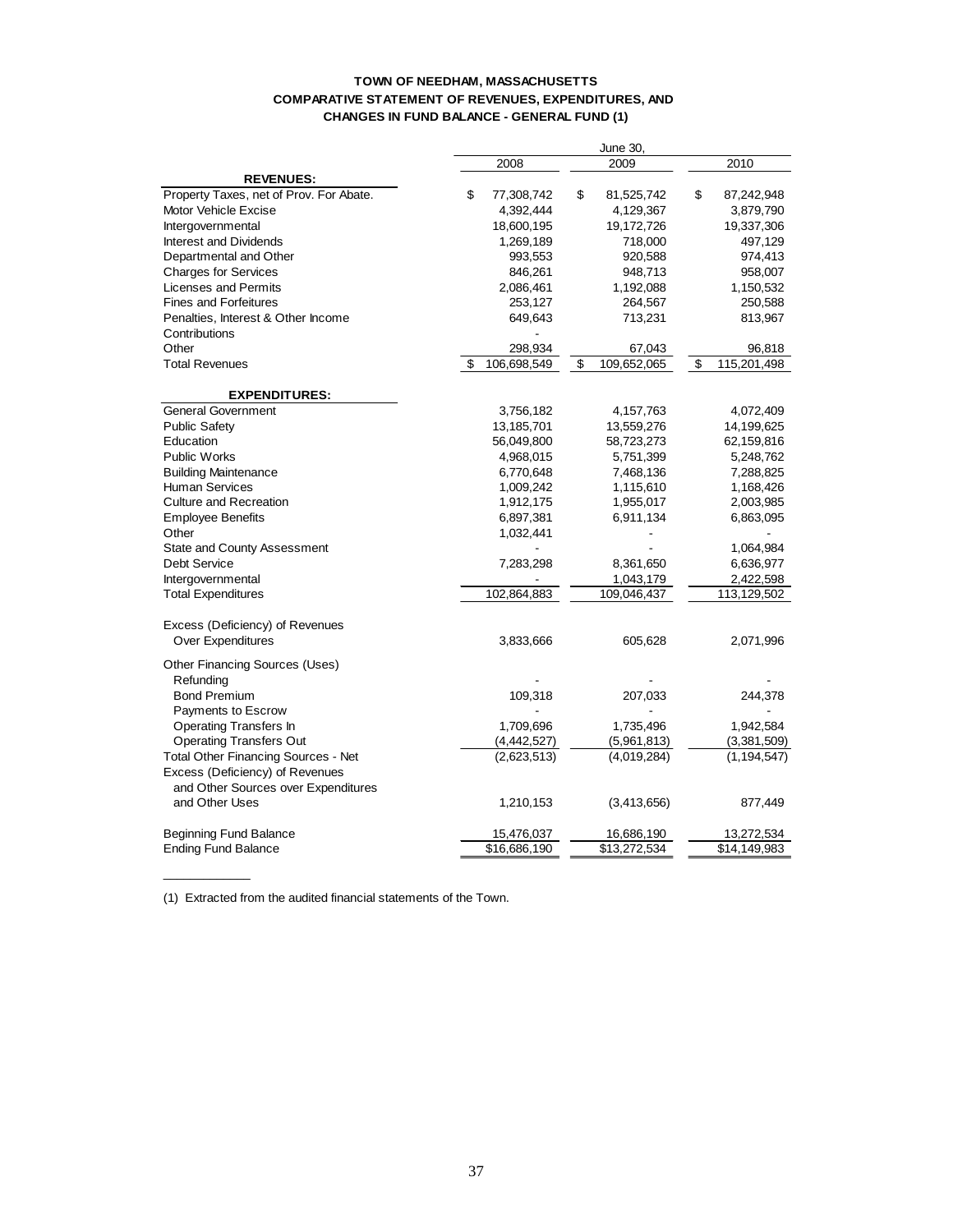#### **Free Cash and Unassigned/Undesignated General Fund Balances**

Under Massachusetts law an amount known as "free cash" is certified as of the beginning of each fiscal year by the State Bureau of Accounts and this, together with certain subsequent tax receipts, is used as the basis for subsequent appropriations from available funds, which are not required to be included in the annual tax levy. Subject to certain adjustments, free cash is surplus revenue (or, in the Town's case, Unreserved Fund Balance) less uncollected and overdue property taxes from prior years.

The following table sets forth the trend in free cash as certified by the Bureau of Accounts as well as the Unassigned/Undesignated General Fund balance.

|        |                  |                |    | Unassigned/Undesigned |  |  |  |
|--------|------------------|----------------|----|-----------------------|--|--|--|
| Fiscal | <b>Free Cash</b> |                |    | <b>General Fund</b>   |  |  |  |
| Year   | (July 1)         | <b>Balance</b> |    |                       |  |  |  |
| 2013   | \$2,153,808      |                | \$ | 15,150,157            |  |  |  |
| 2012   | 5,366,720        |                |    | 10,846,842 (1)        |  |  |  |
| 2011   | 5,380,269        | (2)            |    | 8,863,948 (1)         |  |  |  |
| 2010   | 3,568,037        |                |    | 6,184,718             |  |  |  |
| 2009   | 3,145,416        |                |    | 6,140,369             |  |  |  |

(1) Due to the changes in GASB fund balance reporting practices, Unassigned General Fund Balance includes Stabilization Fund Balances.

(2) The Town's Free Cash increased due to several one-time factors, insurance recoveries, investment income earned on some temporary higher cash balances resulting from several school projects, and favorable trends with the Town's health insurance program.

#### **Stabilization Fund**

The Town maintains a stabilization fund, which is accounted for in the Trust Funds. Funded by an appropriation, the Stabilization Fund plus interest income may be appropriated at an annual or special town meeting for any purpose. The following table sets forth the trend in Stabilization Fund balance.

|        | Stabilization Fund |
|--------|--------------------|
| Fiscal | <b>Balance</b>     |
| Year   | (June 30)          |
| 2013   | \$<br>3,729,614    |
| 2012   | 3,718,000          |
| 2011   | 3,656,504          |
| 2010   | 3,628,348          |
| 2009   | 3,457,338          |

#### **Capital Improvement Fund**

The Town continues to provide additional funding to its newly established capital improvement fund, which helps ensure the replacement of capital equipment, however there were no draws on the Town's Stabilization Fund to support any operating or capital expenditures. Effective as of December 31, 2010, the balance in the capital improvement fund was \$560,238. The following table sets forth the trend in Capital Improvement Fund balance.

|        | Capital Improvement |
|--------|---------------------|
| Fiscal | <b>Fund Balance</b> |
| Year   | (June 30)           |
|        |                     |
| 2013   | \$<br>648.940       |
| 2012   | 649,000             |
| 2011   | 597,549             |
| 2010   | 561,002             |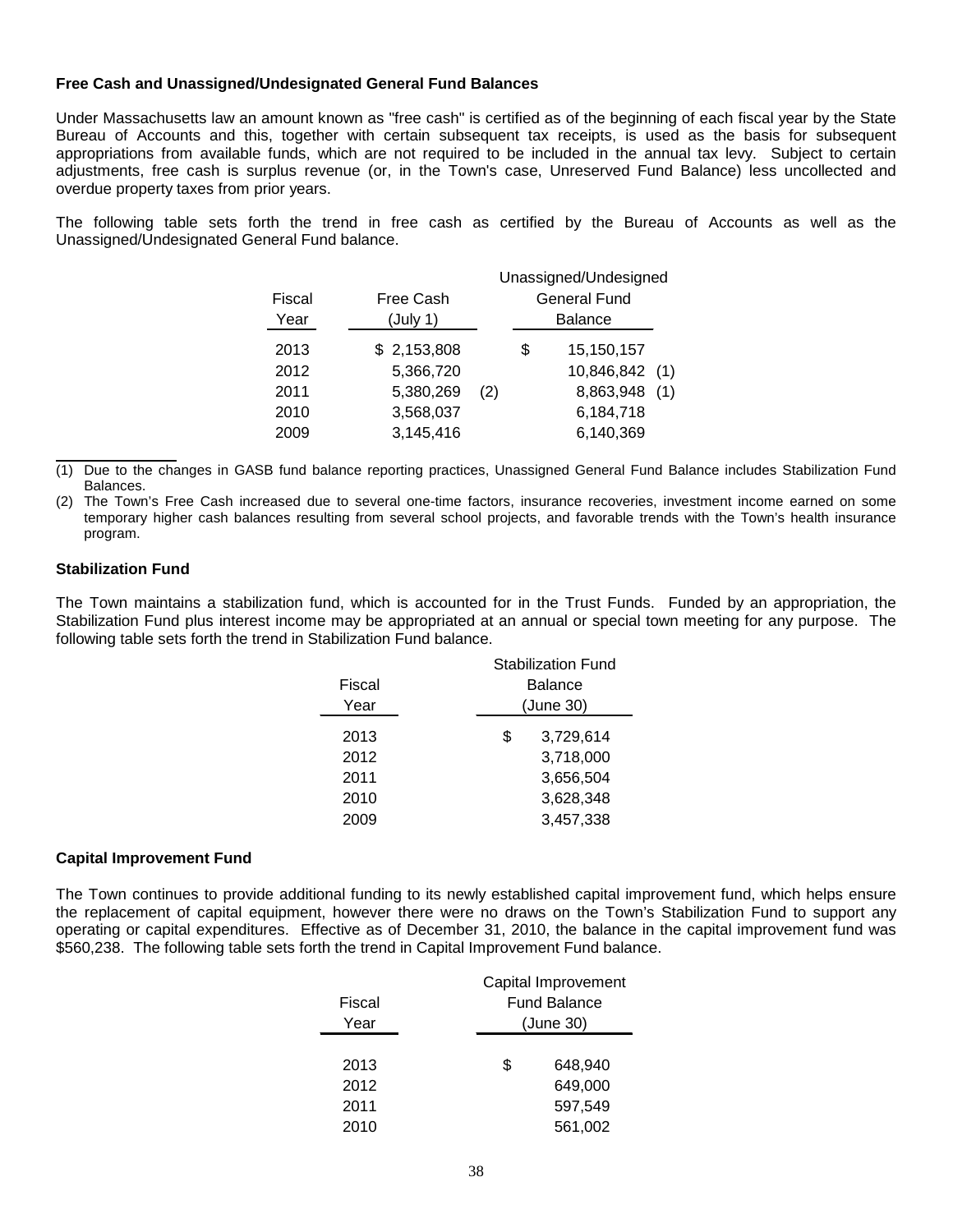# **Capital Facility Fund**

The newly established Capital Facilities Fund exists primarily to fund building improvements. The following table sets forth the trend in Capital Facility Fund balance.

|        | <b>Capital Facility</b> |
|--------|-------------------------|
| Fiscal | <b>Fund Balance</b>     |
| Year   | (June 30)               |
|        |                         |
| 2013   | \$<br>1,293,383         |
| 2012   | 1,150,251               |
| 2011   | 733.221                 |
|        |                         |

#### **Athletic Facility Fund**

In fiscal year 2013, the Town created a stabilization fund to cover the costs of the eventual replacement of the Town's artificial turf fields. The Town appropriated \$283,133 to the Fund in fiscal year 2013 and appropriated an additional \$50,450 for fiscal year 2014.

#### **Tax Increment Financing for Development Districts**

Under recent legislation, cities and towns are authorized to establish development districts to encourage increased residential, industrial and commercial activity. All or a portion of the taxes on growth in assessed value in such districts may be pledged and used solely to finance economic development projects pursuant to the city or town's development program for the district. This includes pledging such "tax increments" for the payment of bonds issued to finance such projects. As a result of any such pledge, tax increments raised from new growth properties in development districts are not available for other municipal purposes. Tax increments are taken into account in determining the total taxes assessed for the purpose of calculating the maximum permitted tax levy under Proposition 2½ (see "Tax Limitations" under "PROPERTY TAXATION" above.)

Although not a development district as defined above, in December 2012, the Town established a tax increment district in connection with the relocation of Trip Advisors LLC, an internet based travel agency, with approximately 450 employees to Needham from Newton, Massachusetts. The economic opportunity area was created pursuant to Chapter 23A of the Massachusetts General Laws in conjunction with the Massachusetts Office of Business Development's Economic Assistance Coordinating Council. The 13-year agreement exempts 76% of Trip Advisors' growth in assessed value for the first five years and exempts 1% of the growth in years 6 through 13.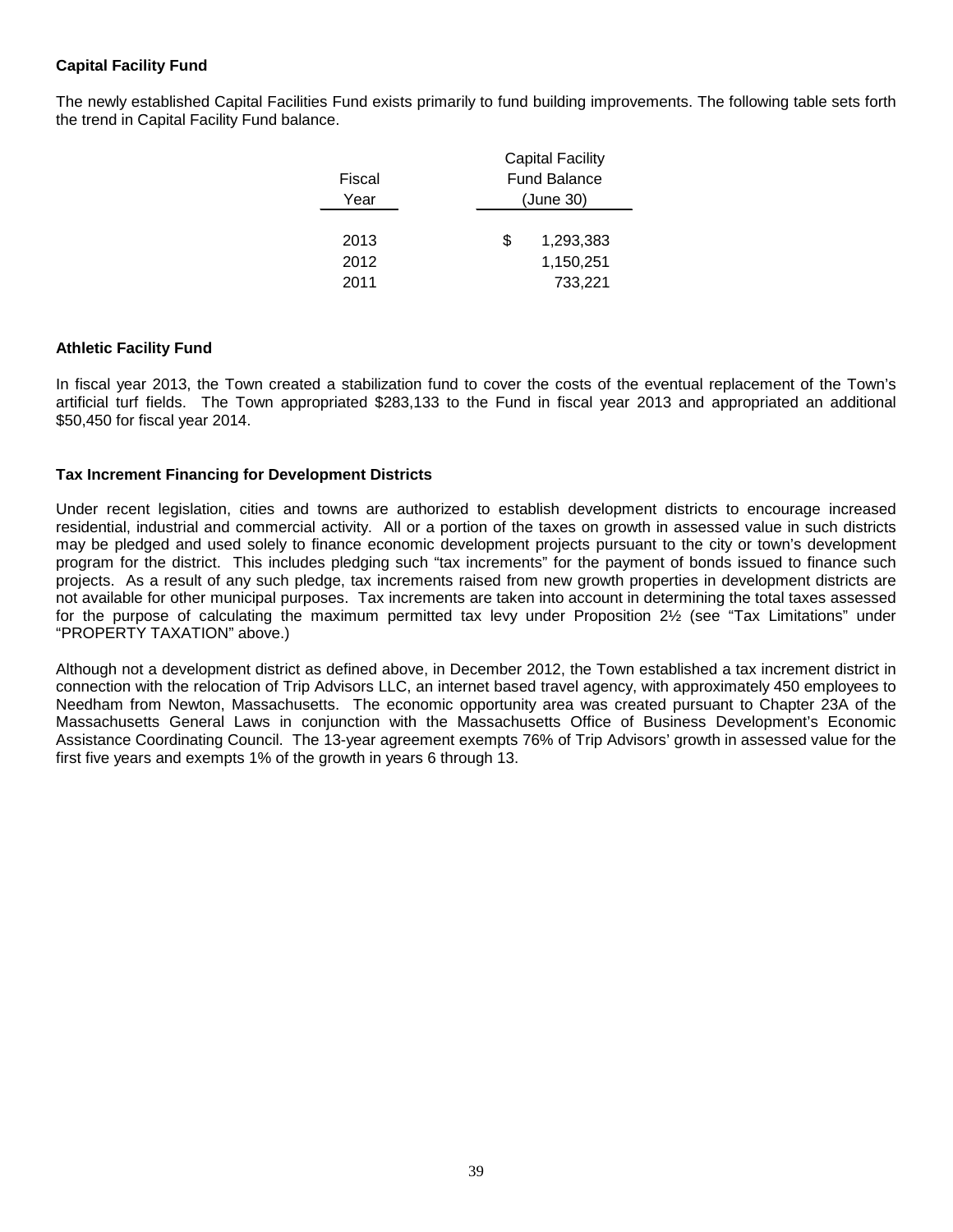#### **INDEBTEDNESS**

#### **Authorization Procedure and Limitations**

Serial bonds and notes are authorized by a two-thirds vote of the town meeting. Provision is made for a referendum on the borrowing authorization if there is a timely filing of a petition bearing the requisite number of signatures. Refunding bonds and notes are authorized by the selectmen. Borrowings for some purposes require State administrative approval.

When serial bonds or notes have been authorized, bond anticipation notes may be issued by the officers authorized to issue the serial bonds or notes. Temporary debt in anticipation of the revenue of the fiscal year in which the debt is incurred or in anticipation of authorized federal and state aid generally may be incurred by the treasurer with the approval of the selectmen.

## **Debt Limits**

General Debt Limit. The General Debt Limit of a city or town consists of a Normal Debt Limit and a Double Debt Limit. The Normal Debt Limit is 5 percent of the valuation of taxable property as last equalized by the State Department of Revenue. A city or town can authorize debt up to this amount without state approval. It can authorize debt up to twice this amount (the Double Debt Limit) with the approval of the state Municipal Finance Oversight Board ("MFOB") composed of the State Treasurer, the State Auditor, the Attorney General and the Director of Accounts.

There are many categories of general obligation debt which are exempt from and do not count against the General Debt Limit. Among others, these exempt categories include revenue anticipation notes and grant anticipation notes; emergency loans; loans exempted by special laws; certain school bonds, sewer bonds, solid waste disposal facility bonds and economic development bonds supported by tax increment financing; and subject to special debt limits, bonds for water (limited to 10 percent of equalized valuation), housing, urban renewal and economic development (subject to various debt limits), and electric, gas, community antenna television systems, and telecommunications systems (subject to a separate limit). Revenue bonds are not subject to these debt limits. The General Debt Limit and the special debt limit for water bonds apply at the time the debt is authorized. The other special debt limits generally apply at the time the debt is incurred.

Revenue Anticipation Notes. The amount borrowed in each fiscal year by the issue of revenue anticipation notes is limited to the tax levy of the prior fiscal year, together with the net receipts in the prior fiscal year from the motor vehicle excise and certain payments made by the Commonwealth in lieu of taxes. The fiscal year ends on June 30. Notes may mature in the following fiscal year, and notes may be refunded into the following fiscal year to the extent of the uncollected, unabated current tax levy and certain other items, including revenue deficits, overlay deficits, final judgments and lawful unappropriated expenditures, which are to be added to the next tax levy, but excluding deficits arising from a failure to collect taxes of earlier years. (See "Taxation to Meet Deficits" under "PROPERTY TAXATION" above.) In any event, the period from an original borrowing to its final maturity cannot exceed one year.

# **Types of Obligations**

General Obligations. Massachusetts cities and towns are authorized to issue general obligation indebtedness of these types:

Serial Bonds and Notes. These are generally required to be payable in annual principal amounts beginning no later than the end of the next fiscal year commencing after the date of issue and ending within the terms permitted by law. A level debt service schedule, or a schedule that provides for a more rapid amortization of principal than level debt service, is permitted. The principal amounts of certain economic development bonds supported by tax increment financing may be payable in equal, diminishing or increasing amounts beginning within 5 years after the date of issue. The maximum terms of serial bonds and notes vary from one year to 40 years, depending on the purpose of the issue. The maximum terms permitted are set forth in the statutes. In addition, for many projects, the maximum term may be determined in accordance with useful life guidelines promulgated by the State Department of Revenue. Serial bonds and notes may be issued for the purposes set forth in the statutes. In addition, serial bonds and notes may be issued for any other public work improvement or asset not specifically listed in the Statutes that has a useful life of at least 5 years. Bonds or notes may be made callable and redeemed prior to their maturity, and a redemption premium may be paid. Refunding bonds or notes may be issued subject to the maximum applicable term measured from the date of the original bonds or notes and must produce present value savings over the debt service of the refunded bonds. Generally, the first required annual payment of principal of the refunding bonds cannot be later than the first principal payment of any of the bonds or notes being refunded thereby, however, principal payments made before the first principal payment of any of the bonds or notes being refunded thereby may be in any amount.

Serial bonds may be issued as "qualified bonds" with the approval of the state MFOB, subject to such conditions and limitations (including restrictions on future indebtedness) as may be required by the MFOB. Qualified bonds may mature not less than 10 nor more than 30 years from their dates and are not subject to the amortization requirements described above. The State Treasurer is required to pay the debt service on qualified bonds and thereafter to withhold the amount of the debt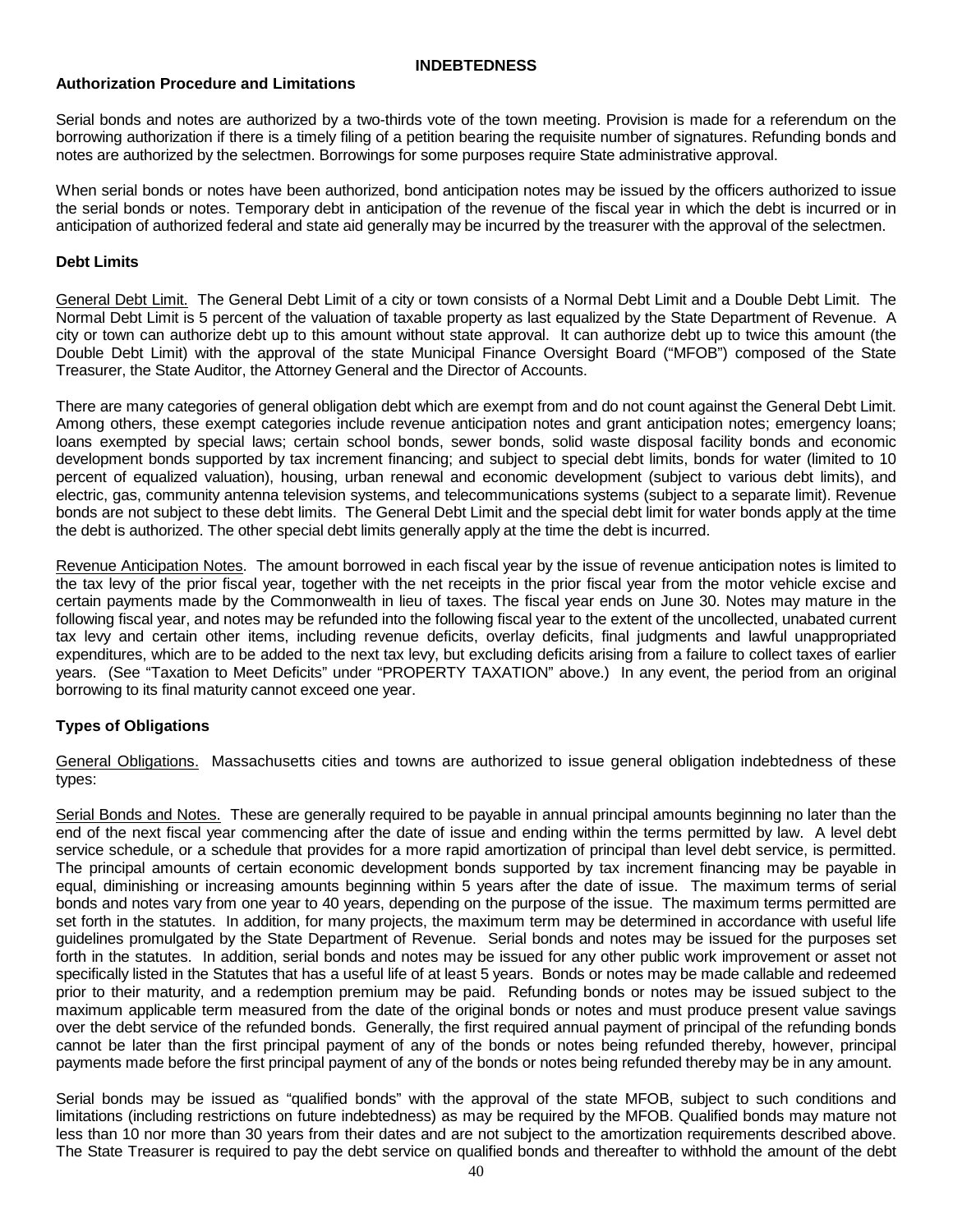service paid by the State from state aid or other state payments; administrative costs and any loss of interest income to the State are to be assessed upon the city or town.

Tax Credit Bonds or Notes. Subject to certain provisions and conditions, the officers authorized to issue bonds or notes may designate any duly authorized issue of bonds or notes as "tax credit bonds" to the extent such bonds and notes are otherwise permitted to be issued with federal tax credits or other similar subsidies for all or a portion of the borrowing costs. Tax credit bonds may be made payable without regard to the annual installments required by any other law, and a sinking fund may be established for the payment of such bonds. Any investment that is part of such a sinking fund may mature not later than the date fixed for payment or redemption of the applicable bonds.

Bond Anticipation Notes. These generally must mature within two years of their original dates of issuance but may be refunded from time to time for a period not to exceed five years from their original dates of issuance, provided that for each year that the notes are refunded beyond the second year they must be paid in part from revenue funds in an amount at least equal to the minimum annual payment that would have been required if the bonds had been issued at the end of the second year. For certain school projects, however, notes may be refunded from time to time for a period not to exceed seven years without having to pay any portion of the principal of the notes from revenue funds. The maximum term of bonds issued to refund bond anticipation notes is measured (except for certain school projects) from the date of the original issue of the notes.

Revenue Anticipation Notes. These are issued to meet current expenses in anticipation of taxes and other revenues. They must mature within one year but, if payable in less than one year, may be refunded from time to time up to one year from the original date of issue. The Town has not issued revenue anticipation notes during the past twenty fiscal years.

Grant Anticipation Notes. These are issued for temporary financing in anticipation of federal grants and state and county reimbursements. Generally, they must mature within two years but may be refunded from time to time as long as the municipality remains entitled to the grant or reimbursement.

Revenue Bonds. Cities and towns may issue revenue bonds for solid waste disposal facilities, for projects financed under the Commonwealth's Water Pollution Abatement or Drinking Water Revolving Loan Programs and for certain economic development projects supported by tax increment financing. In addition, cities and towns having electric departments may issue electric revenue bonds, and notes in anticipation of such bonds, subject to the approval of the State Department of Telecommunications and Energy.

# **DIRECT DEBT SUMMARY (1) Projected as of June 30, 2014**

| Long-Term Debt Outstanding:                                |                  |    |             |
|------------------------------------------------------------|------------------|----|-------------|
| Within the General Debt Limit:                             |                  |    |             |
| Schools                                                    | \$<br>56,271,000 |    |             |
| Sewers & Drains                                            | 9,061,131        |    |             |
| Other Inside General                                       | 25,939,000       |    |             |
| Total Within the General Debt Limit                        |                  | \$ | 91,271,131  |
| Outside the General Debt Limit:                            |                  |    |             |
| Water                                                      | 4,592,712        |    |             |
| Sewer                                                      | 712,300          |    |             |
| Other Outside General                                      | 28,430           |    |             |
| Total Outside the General Debt Limit                       |                  |    | 5,333,442   |
| <b>Total Bonded Debt</b>                                   |                  |    | 96,604,574  |
| This Issue of Bonds to be dated June 2, 2014               |                  | \$ | 5,032,000   |
| Short-Term Debt Outstanding:                               |                  |    |             |
| Bond Anticipation Notes Outstanding (2)                    | 325,800          |    |             |
| Less:                                                      |                  |    |             |
| To Be Retired with Revenue Funds                           | (187, 330)       |    |             |
| New Money Bond Anticipation Notes to be dated June 2, 2014 | 2,104,030        |    |             |
| Total Short-Term Debt Outstanding (3)                      |                  |    | 2,242,500   |
| <b>Total Direct Debt</b>                                   |                  |    | 103,879,074 |

<sup>(1)</sup> Principal amount only. Excludes lease and installment purchase obligations, overlapping debt, unfunded pension liability and other post-employment benefits liability.

<sup>(2)</sup> Payable June 2, 2014.

<sup>(3)</sup> Payable June 16, 2014 (\$635,500) and December 1, 2014 (\$1,607,000).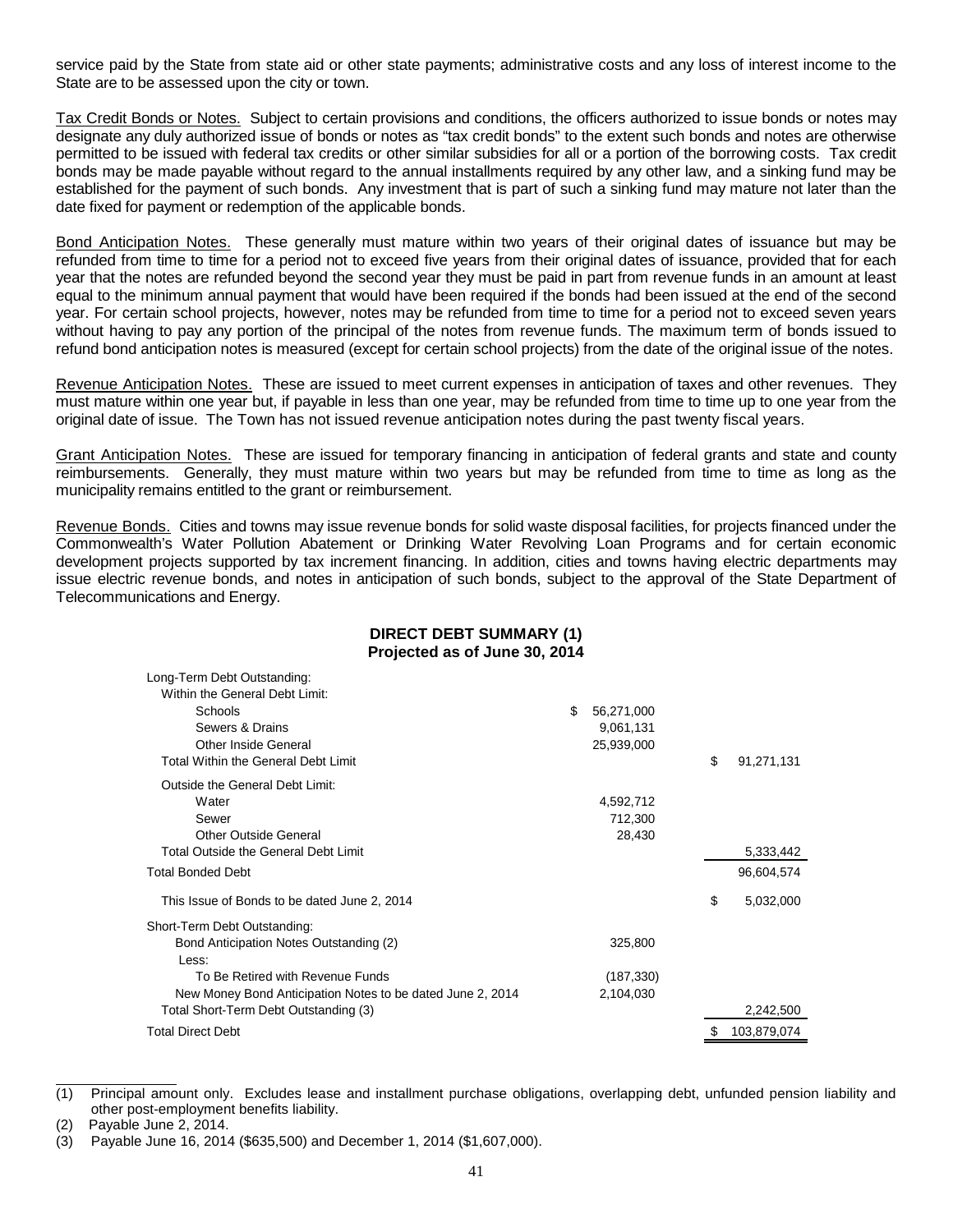#### **Debt Ratios**

The following table sets forth debt as a percentage of assessed valuation and per capita debt at the end of the following fiscal years. The table considers the principal amount of general obligation bonds of the Town. The table does not deduct anticipated state grant payments applicable to the principal amount of outstanding bonds or debt that may be supported in whole, or part, by non-tax revenues.

|                    |     |                                                       | Population<br>(2010 |                             |                    | Debt as a<br>% of     |
|--------------------|-----|-------------------------------------------------------|---------------------|-----------------------------|--------------------|-----------------------|
| Fiscal<br>Year End |     | <b>General Obligation</b><br><b>Bonds Outstanding</b> | Federal<br>Census)  | Local Assessed<br>Valuation | Per Capita<br>Debt | Assessed<br>Valuation |
| 2014<br>(1)        | -\$ | 101,636,574                                           | 28,886              | 8,068,732,995<br>S.         | \$<br>3.519        | 1.26%                 |
| 2013               |     | 100,315,626                                           | 28,886              | 7,923,989,930               | 3,473              | 1.27                  |
| 2012               |     | 85,101,441                                            | 28,886              | 7,833,149,500               | 2,946              | 1.09                  |
| 2011               |     | 91,953,197                                            | 28,886              | 7,576,258,088               | 3,183              | 1.21                  |
| 2010               |     | 85,433,027                                            | 28,886              | 7,431,763,903               | 2,958              | 1.15                  |
| 2009               |     | 73,768,354                                            | 28.886              | 7,331,302,203               | 2,554              | 1.01                  |

(1) Projected. Includes this issue of Bonds to be dated June 2, 2014.

## **Principal Payments by Purpose**

The following table sets forth the principal payments by purpose for the Town's outstanding bonds projected as of June 30, 2014.

| Fiscal<br>Year | General         |    | School     |    | Water     |    | Sewer     | Total (1)        | Cumulative %<br>Retired |      |
|----------------|-----------------|----|------------|----|-----------|----|-----------|------------------|-------------------------|------|
| 2015           | \$<br>3,147,810 | \$ | 4,827,000  | \$ | 759,835   | \$ | 1,048,003 | \$<br>9,782,648  | 10.1                    | $\%$ |
| 2016           | 2,842,724       |    | 4,592,000  |    | 635,535   |    | 880,941   | 8,951,200        | 19.4                    |      |
| 2017           | 2,817,724       |    | 4,377,000  |    | 646,249   |    | 868,257   | 8,709,230        | 28.4                    |      |
| 2018           | 2,162,724       |    | 4,362,000  |    | 663,978   |    | 841,217   | 8,029,920        | 36.7                    |      |
| 2019           | 1,982,724       |    | 4,322,000  |    | 685,722   |    | 839,399   | 7,829,845        | 44.8                    |      |
| 2020           | 1,972,724       |    | 4,262,000  |    | 173,480   |    | 460,506   | 6,868,710        | 51.9                    |      |
| 2021           | 1,193,000       |    | 4,147,000  |    | 194,253   |    | 398,739   | 5,932,992        | 58.1                    |      |
| 2022           | 1,193,000       |    | 4,132,000  |    | 195,043   |    | 404,906   | 5,924,949        | 64.2                    |      |
| 2023           | 1,118,000       |    | 4,057,000  |    | 195,848   |    | 411,207   | 5,782,055        | 70.2                    |      |
| 2024           | 1,103,000       |    | 3,967,000  |    | 71,669    |    | 342,644   | 5,484,313        | 75.9                    |      |
| 2025           | 1,073,000       |    | 3,337,000  |    | 72,506    |    | 349,222   | 4,831,728        | 80.9                    |      |
| 2026           | 997,000         |    | 2,533,000  |    | 48,361    |    | 355,942   | 3,934,303        | 84.9                    |      |
| 2027           | 992,000         |    | 2,033,000  |    | 49,233    |    | 362,809   | 3,437,042        | 88.5                    |      |
| 2028           | 672,000         |    | 1,753,000  |    | 50,121    |    | 394,825   | 2,869,946        | 91.5                    |      |
| 2029           | 662,000         |    | 1,348,000  |    | 56,029    |    | 391,993   | 2,458,022        | 94.0                    |      |
| 2030           | 472,000         |    | 558,000    |    | 46,953    |    | 344,317   | 1,421,270        | 95.5                    |      |
| 2031           | 472,000         |    | 558,000    |    | 47,898    |    | 351,800   | 1,429,698        | 97.0                    |      |
| 2032           | 422,000         |    | 553,000    |    |           |    | 359,446   | 1,334,446        | 98.4                    |      |
| 2033           | 422,000         |    | 553,000    |    |           |    | 367,258   | 1,342,258        | 99.7                    |      |
| 2034           | 250,000         |    |            |    |           |    |           | 250,000          | 100.0                   |      |
| TOTAL          | 25,967,430      | S  | 56,271,000 | S  | 4,592,712 | S  | 9,773,431 | \$<br>96,604,574 |                         |      |

### **GENERAL OBLIGATION BONDS Principal Payments by Purpose Projected as of June 30, 2014 (Excludes This Issue of Bonds)**

(1) \$58,874,430 principal and \$13,887,134 interest has been voted exempt from Proposition 2½.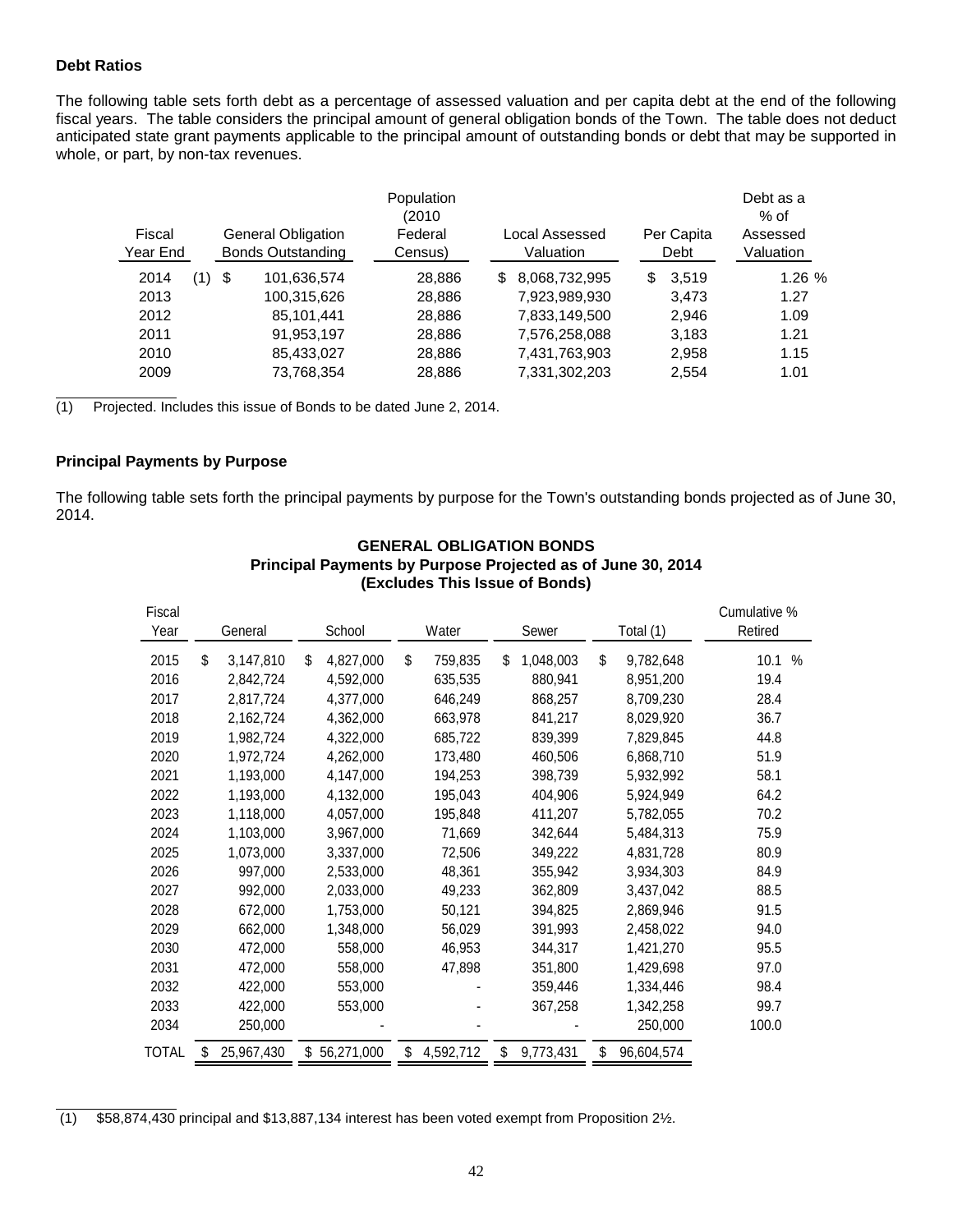#### **Debt Service Requirements**

The following table sets forth the required principal and interest payments on outstanding general obligation bonds of the Town projected as of June 30, 2014, including debt service subsidies expected to be received from the MSBA and Massachusetts Water Pollution Abatement Trust.

# **GENERAL OBLIGATION DEBT Projected as of June 30, 2014 (1)**

|        |                  |                 | This Issue of Bonds |                    |    | Less<br>Less |    |                  |    |                  | Total         |             |  |            |  |           |
|--------|------------------|-----------------|---------------------|--------------------|----|--------------|----|------------------|----|------------------|---------------|-------------|--|------------|--|-----------|
| Fiscal | Outstanding      |                 |                     | Dated June 2, 2014 |    |              |    | <b>MSBA</b>      |    | <b>MVPAT</b>     |               | Net Debt    |  | Cumulative |  |           |
| Year   | Principal        | Interest        |                     | Principal          |    | Interest     |    | <b>Subsidies</b> |    | <b>Subsidies</b> |               |             |  | Service    |  | % Retired |
| 2015   | \$<br>9,782,648  | \$<br>3,088,531 | \$                  | 572,000            | \$ | 111,870      | \$ | (695, 148)       | \$ | (62, 190)        | \$            | 12,797,711  |  | 10.2 %     |  |           |
| 2016   | 8,951,200        | 2,784,478       |                     | 555,000            |    | 105,975      |    | (695, 148)       |    | (57, 718)        |               | 11,643,787  |  | 19.5       |  |           |
| 2017   | 8,709,230        | 2,524,856       |                     | 540,000            |    | 94,875       |    | (695, 148)       |    | (54,353)         |               | 11,119,460  |  | 28.6       |  |           |
| 2018   | 8,029,920        | 2,262,597       |                     | 460,000            |    | 84,075       |    | (695, 148)       |    | (49, 722)        |               | 10,091,722  |  | 37.0       |  |           |
| 2019   | 7,829,845        | 2,007,122       |                     | 235,000            |    | 74,875       |    | (695, 148)       |    | (45, 857)        |               | 9,405,837   |  | 44.9       |  |           |
| 2020   | 6,868,710        | 1,733,350       |                     | 235,000            |    | 70,175       |    | (695, 148)       |    | (9,583)          |               | 8,202,504   |  | 51.9       |  |           |
| 2021   | 5,932,992        | 1,505,837       |                     | 235,000            |    | 65,475       |    | (695, 148)       |    |                  |               | 7,044,156   |  | 58.0       |  |           |
| 2022   | 5,924,949        | 1,293,616       |                     | 235,000            |    | 60,775       |    | (695, 148)       |    |                  |               | 6,819,192   |  | 64.0       |  |           |
| 2023   | 5,782,055        | 1,084,793       |                     | 235,000            |    | 56,075       |    | (695, 148)       |    |                  |               | 6,462,775   |  | 70.0       |  |           |
| 2024   | 5,484,313        | 880,594         |                     | 235,000            |    | 51,375       |    | (695, 148)       |    |                  |               | 5,956,134   |  | 75.6       |  |           |
| 2025   | 4,831,728        | 698,718         |                     | 150,000            |    | 45,500       |    |                  |    |                  |               | 5,725,946   |  | 80.5       |  |           |
| 2026   | 3,934,303        | 544,050         |                     | 150,000            |    | 41,750       |    |                  |    |                  |               | 4,670,103   |  | 84.5       |  |           |
| 2027   | 3,437,042        | 409,727         |                     | 150,000            |    | 38,000       |    |                  |    |                  |               | 4,034,769   |  | 88.0       |  |           |
| 2028   | 2,869,946        | 303,002         |                     | 150,000            |    | 34,025       |    |                  |    |                  |               | 3,356,973   |  | 91.0       |  |           |
| 2029   | 2,458,022        | 213,700         |                     | 150,000            |    | 30,050       |    |                  |    |                  |               | 2,851,772   |  | 93.6       |  |           |
| 2030   | 1,421,270        | 155,365         |                     | 150,000            |    | 26,075       |    |                  |    |                  |               | 1,752,711   |  | 95.1       |  |           |
| 2031   | 1,429,698        | 116,462         |                     | 150,000            |    | 20,825       |    |                  |    |                  |               | 1,716,984   |  | 96.7       |  |           |
| 2032   | 1,334,446        | 76,009          |                     | 150,000            |    | 15,575       |    |                  |    |                  |               | 1,576,030   |  | 98.1       |  |           |
| 2033   | 1,342,258        | 34,620          |                     | 150,000            |    | 10,325       |    |                  |    |                  |               | 1,537,203   |  | 99.6       |  |           |
| 2034   | 250,000          | 5,000           |                     | 145,000            |    | 5,075        |    |                  |    |                  |               |             |  | 405,075    |  | 100.0     |
| Total  | \$<br>96,604,574 | \$21,722,428    | \$                  | 5,032,000          | \$ | 1,042,745    |    | \$ (6,951,480)   |    | \$ (279, 423)    | $\frac{2}{3}$ | 117,170,844 |  |            |  |           |

\_\_\_\_\_\_\_\_\_\_\_\_\_\_\_\_\_ (1) \$58,874,430 principal and \$13,887,134 in interest has been voted exempt from Proposition 2½.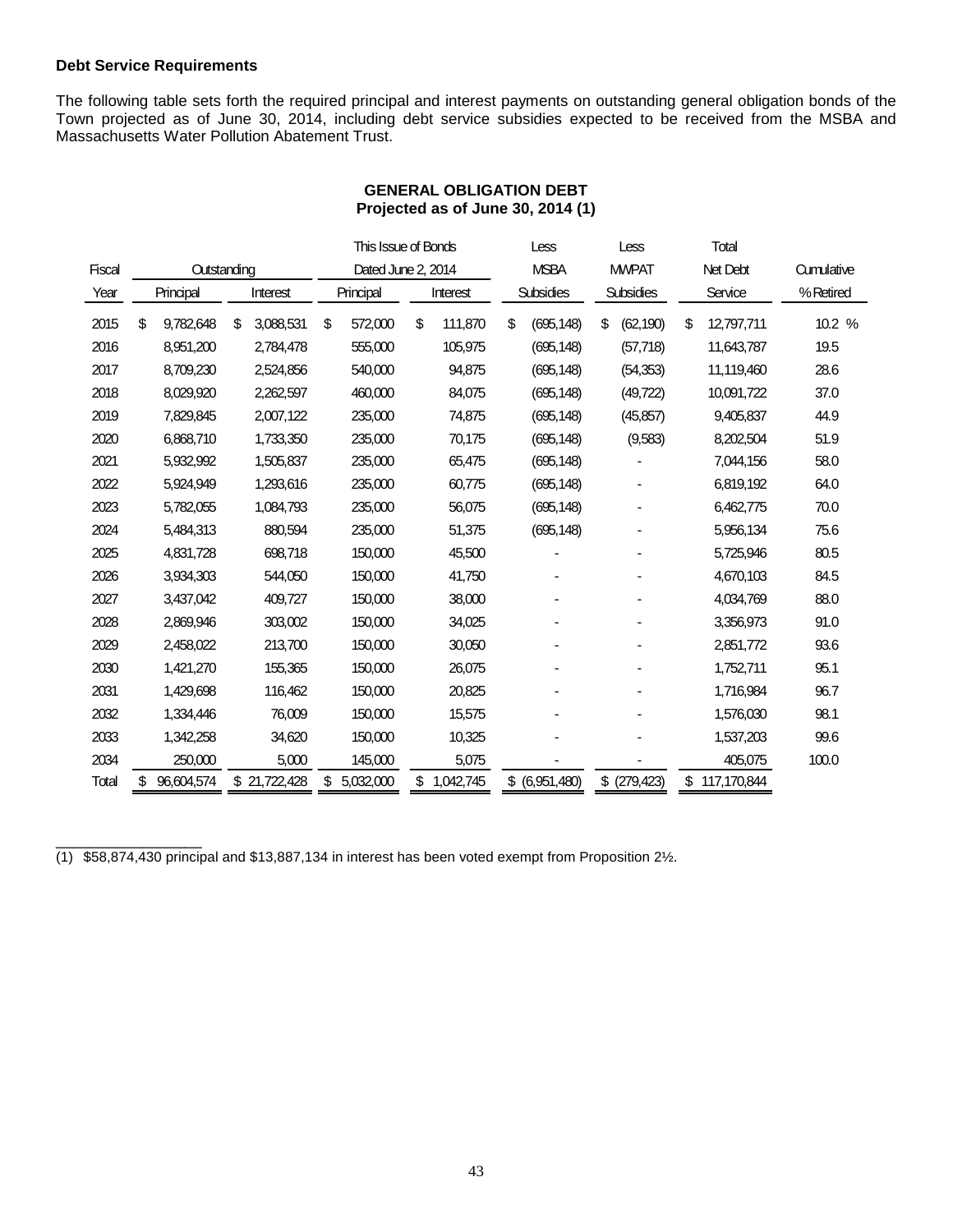## **Authorized Unissued Debt and Prospective Financing**

Following the delivery of the Bonds, the Town will have the following authorized unissued debt:

|                  |                                         | Original |               |
|------------------|-----------------------------------------|----------|---------------|
| Amount           | Purpose                                 |          | Authorization |
| \$<br>42,500     | <b>Recreation Plans</b>                 |          | \$<br>100,000 |
| 30,000           | Water                                   | (1)      | 913,500       |
| 25,000           | <b>Sewer Mains</b>                      | (1)      | 3,500,000     |
| 338,093          | Sewer                                   | (1)      | 1,806,800     |
| 600,294          | <b>Water Mains</b>                      | (1)      | 600,294       |
| 18,000           | Sewer Pump Station                      | (1)      | 770,000       |
| 64,000           | <b>Administration Building</b>          |          | 5,725,000     |
| 50,497           | Sewer Pump Station                      | (1)      | 577,500       |
| 157,000          | Drainage                                | (1)      | 200,000       |
| 1,675,000        | <b>Town Hall Renovations</b>            |          | 11,300,000    |
| 431,709          | Newman School Repairs                   | (2)      | 26,962,128    |
| 65,000           | <b>Pollard School Roof</b>              |          | 3,500,000     |
| 12,000           | <b>RTS Construction Equipment</b>       |          | 86,000        |
| 152,000          | Semi-Tractor Purchase                   |          | 152,000       |
| 265,710          | Sewer Pump Station                      | (1)      | 6,300,000     |
| 383,808          | <b>Senior Center Construction</b>       |          | 8,051,808     |
| 190,000          | Streets, Sidewalks & Brook Wall         |          | 600,000       |
| 218,000          | <b>Transfer Station</b>                 |          | 400,000       |
| 114,400          | <b>RTS Construction Equipment</b>       |          | 324,400       |
| 440.000          | Pollard School Boiler Replacement       |          | 1,100,000     |
| 500,000          | Infrastructure Improvements             |          | 600,000       |
| 300,000          | <b>DPW Facility Remodeling</b>          |          | 1,100,000     |
| 3,570,100        | Water                                   | (1)      | 5,565,100     |
| 1,458,000        | <b>Chestnut Street Land Acquisition</b> |          | 1,458,000     |
| \$<br>11,101,111 |                                         |          |               |

(1) Debt service on water and sewer authorizations is expected to be paid entirely from the Water and Sewer Enterprise Fund.

(2) Debt service on these projects has been exempted from the limits of Proposition 2  $\frac{1}{2}$ .

#### **Overlapping Debt**

The Town is a member of the MWRA, the MBTA and the Minuteman Regional Vocational Technical School District. The following table sets forth the outstanding bonded debt, exclusive of temporary loans in anticipation of bonds or current revenue, of Norfolk County, the MWRA, the MBTA and the Minuteman Regional Vocational Technical School District, and the Town's estimated gross share of such debt and the estimated fiscal year 2014 dollar assessment for each.

| <b>Overlapping Entity</b>           | <b>Outstanding Debt</b> |               | Needham's Estimated<br>Share (1) |   | Fiscal 2014 Dollar<br>Assessment (2) |           |
|-------------------------------------|-------------------------|---------------|----------------------------------|---|--------------------------------------|-----------|
| Norfolk County (3)                  | \$                      | 12,860,000    | 6.500                            | % | \$                                   | 383,296   |
| <b>Massachusetts Water Resouces</b> |                         |               |                                  |   |                                      |           |
| Authority (4)                       |                         |               |                                  |   |                                      |           |
| Water                               |                         | 2,116,827,000 | 0.625                            |   |                                      | 734,391   |
| Sewer                               |                         | 4,033,856,000 | 1.337                            |   |                                      | 3,615,119 |
| Massachusetts Bay Transportation    |                         |               |                                  |   |                                      |           |
| Authority (5)                       |                         | 5,561,383,476 | 0.510                            |   |                                      | 733.961   |
| Minuteman Regional Vocational       |                         |               |                                  |   |                                      |           |
| Technical School District (6)       |                         | -             | N/A                              |   |                                      |           |

(1) Estimated share based on debt service only.

(2) Estimated dollar assessment based upon total net operating expenses, inclusive (where applicable) of debt service.

(3) SOURCE: Norfolk County Treasurer. Debt as of June 30, 2013. County expenses including debt service on county bonds are assessed upon the cities and towns within the county in proportion to their taxable valuation as last equalized by the State Commissioner of Revenue. Amounts shown are based on the most recent equalized valuations. Legislation was enacted in 1997 abolishing the county governments of Franklin and Middlesex Counties as of July 1, 1997, with their assets, functions,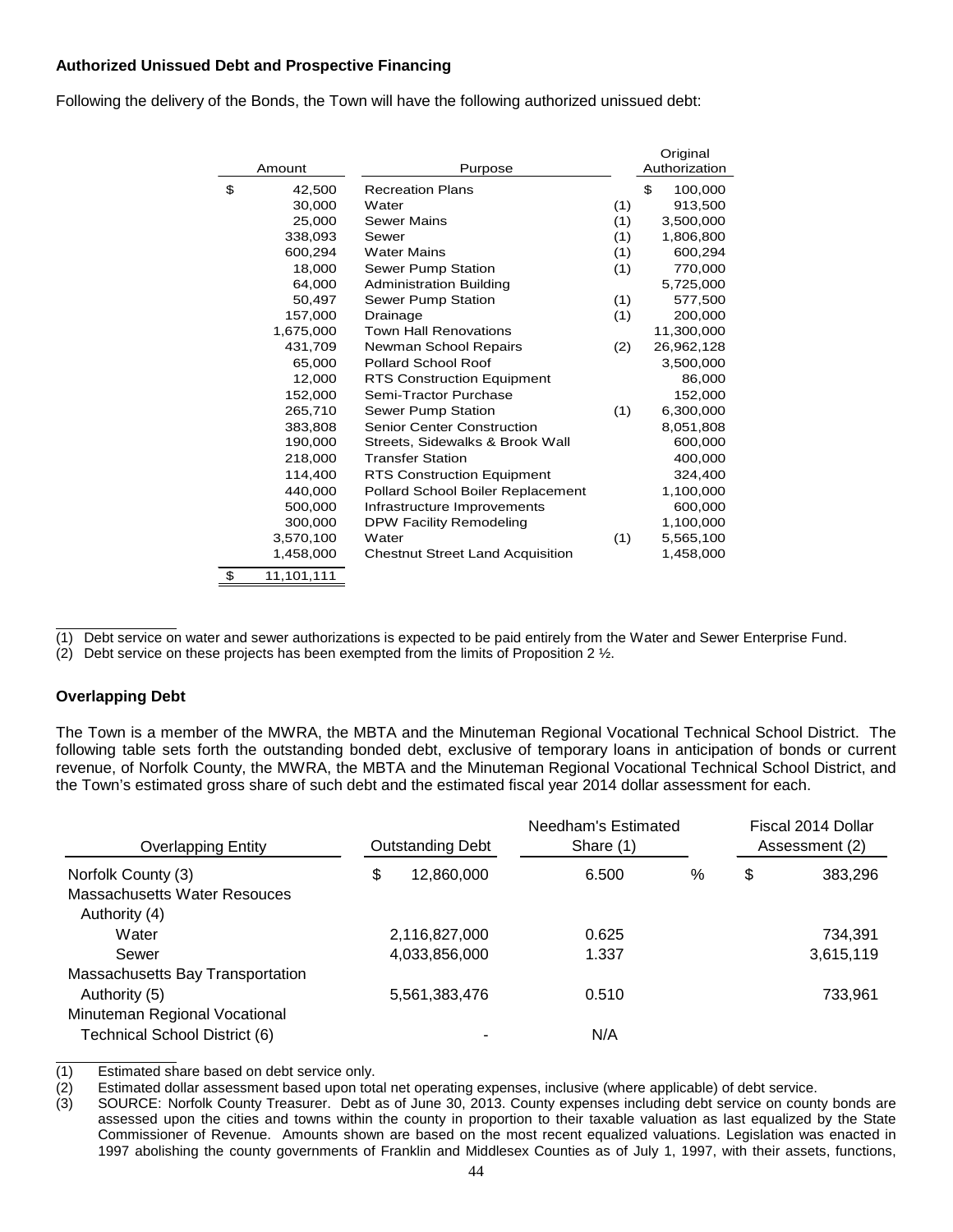debts and other obligations being assumed by the Commonwealth. The legislation also abolished the county governments of Hampden and Worcester counties as of July 1, 1998. Legislation enacted in 1998 abolished the county governments of Hampshire, Essex and Berkshire counties as of January 1, 1999, July 1, 1999 and July 1, 2000, respectively. The legislation also requires the state secretary for administration and finance to establish a plan to recover the Commonwealth's expenditures for the liabilities and other debts assumed and paid by the Commonwealth on behalf of an abolished county. Unless these provisions are changed by further legislation, the state treasurer shall assess upon each city and town within the jurisdiction of an abolished county an amount not exceeding or equal to the county tax paid by each such city and town for the fiscal year immediately prior to the abolishment of the county until such expenditures by the Commonwealth are recovered. It is possible that similar legislation will be sought to provide for the abolishment of county government in all the remaining counties.

- (4) SOURCE: MWRA. Debt as of June 30, 2013. The MWRA provides wholesale drinking water services in whole or in part to 48 cities, towns and special purpose entities and provides wastewater, collection and treatment services to 43 cities, towns and special purpose entities. Under its enabling legislation, as amended, the MWRA may borrow up to \$6.1 billion for its corporate purposes. Its obligations are secured by revenues of the MWRA. The MWRA assesses member cities, towns and special purpose entities, which continue to provide direct retail water and sewer services to users. The cities, towns and special purpose entities collect fees from the users to pay all or part of the assessments; some municipalities levy property taxes to pay part of the amounts assessed upon them.
- (5) SOURCE: MBTA. Debt as of June 30, 2013. The MBTA was created in 1964 to finance and operate mass transportation facilities within the greater Boston metropolitan area. Under its enabling act, the MBTA is authorized to issue bonds for capital purposes, other than refunding bonds, and for certain specified purposes to an outstanding amount, which does not exceed the aggregate principal amount of \$3,556,300,000. In addition, pursuant to certain of the Commonwealth's transportation bond bills, the MBTA is authorized to issue additional bonds for particular capital projects. The MBTA also is authorized to issue bonds of the purpose of refunding bonds. Under the MBTA's enabling act debt service, as well as other operating expenses of the MBTA, are to be financed by a dedicated revenue stream consisting of the amounts assessed on the cities and towns of the MBTA and a dedicated portion of the statewide sales tax. The amount assessed to each city and town is based on its weighted percentage of the total population of the authority as provided in the enabling act. The aggregate amount of such assessments is generally not permitted to increase by more than 2.5 percent per year.
- (6) SOURCE: Minuteman Regional Vocational Technical School District. Debt as of June 30, 2013. Towns may organize regional school districts to carry out general or specialized educational functions. Pursuant to special laws a number of cities may also participate in regional school districts, primarily for vocational education. The operating expenses and debt service of regional school districts are apportioned among the member municipalities in accordance with the agreements establishing the districts subject to the provisions of the Education Reform Act of 1993.

## **Contractual Obligations**

Municipal contracts are generally limited to currently available appropriations. A city or town generally has authority to enter into contracts for the exercise of any of its corporate powers for any period of time deemed to serve its best interest, but generally only when funds are available for the first fiscal year; obligations for succeeding fiscal years generally are expressly subject to availability and appropriation of funds. Municipalities have specific authority in relatively few cases to enter long-term contractual obligations that are not subject to annual appropriation, including contracts for refuse disposal and sewage treatment and disposal. Municipalities may also enter into long-term contracts in aid of housing and renewal projects. There may be implied authority to make other long-term contracts required to carry out authorized municipal functions, such as contracts to purchase water from private water companies.

Municipal contracts relating to solid waste disposal facilities may contain provisions requiring the delivery of minimum amounts of waste and payments based thereon and requiring payments in certain circumstances without regard to the operational status of the facilities.

Municipal electric departments have statutory power to enter into long-term contracts for joint ownership and operation of generating and transmission facilities and for the purchase or sale of capacity, including contracts requiring payments without regard to the operational status of the facilities. The Town does not have an electric light department.

Pursuant to the Home Rule Amendment to the Massachusetts Constitution, cities and towns may also be empowered to make other contracts and leases.

The Town currently has a twenty year contract expiring June 30, 2028 for transportation and disposal of solid waste. The tipping fee rate is \$74.81 per ton as of July 1, 2013 for fiscal year 2014. The amount budgeted for this contract in fiscal 2013 was \$606,543. The amount budgeted for fiscal year 2014 is \$648,549.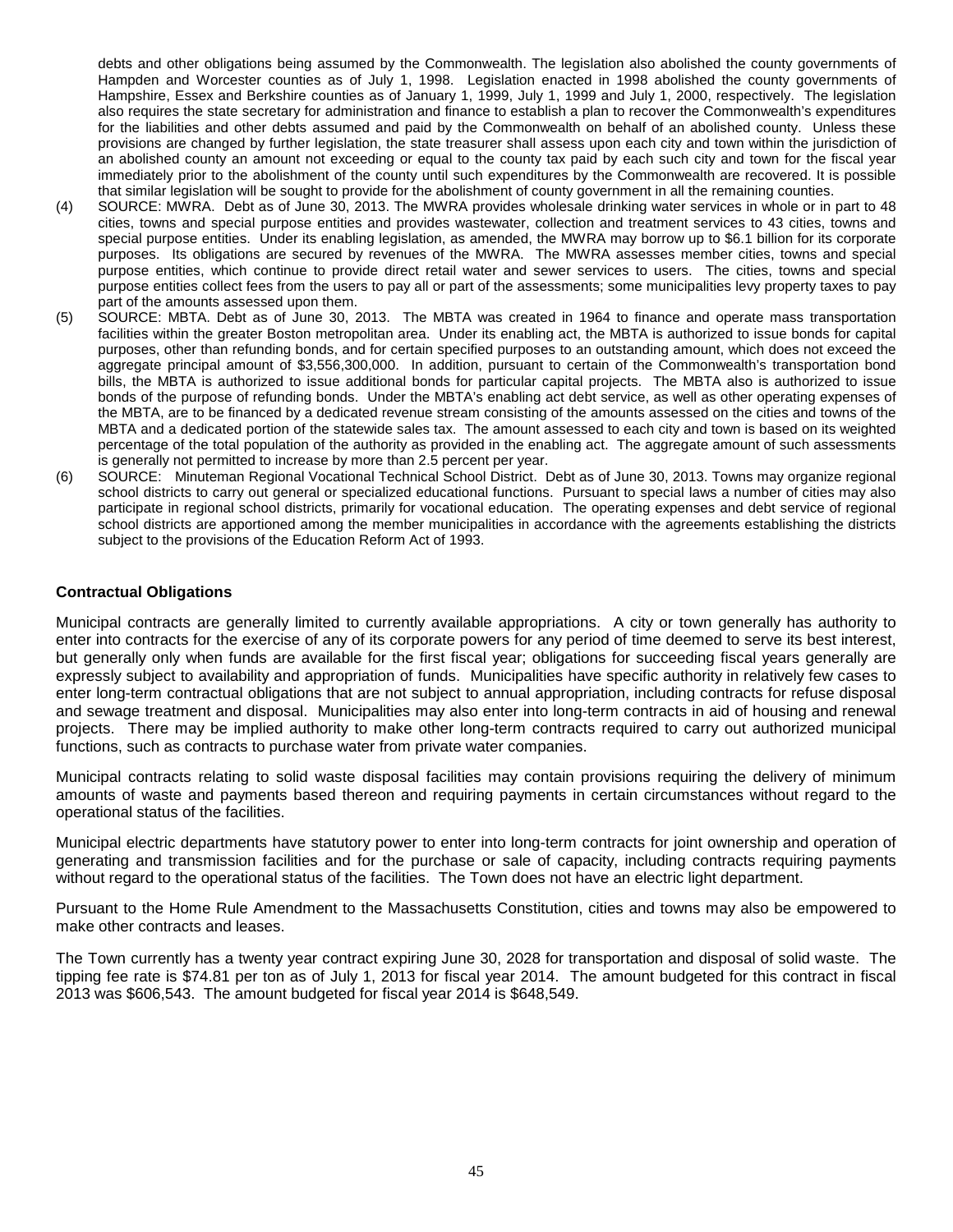#### **RETIREMENT PLAN**

The Massachusetts General Laws provide for the establishment of contributory retirement systems for state employees, for teachers and for county, city and town employees other than teachers. Teachers are assigned to a separate statewide teachers' system and not to the city and town systems. For all employees other than teachers, this law is subject to acceptance in each city and town. Substantially all employees of an accepting city or town are covered. If a town has a population of less than 10,000 when it accepts the statute, its non-teacher employees participate through the county system and its share of the county cost is proportionate to the aggregate annual rate of regular compensation of its covered employees. In addition to the contributory systems, cities and towns provide non-contributory pensions to a limited number of employees, primarily persons who entered service prior to July 1, 1937 and their dependents. The Public Employee Retirement Administration Commission ("PERAC") provides oversight and guidance for and regulates all state and local retirement systems.

The obligations of a city or town, whether direct or through a county system, are contractual legal obligations and are required to be included in the annual tax levy. If a city or town, or the county system of which it is a member, has not established a retirement system funding schedule as described below, the city or town is required to provide for the payment of the portion of its current pension obligations which is not otherwise covered by employee contributions and investment income. "Excess earnings," or earnings on individual employees' retirement accounts in excess of a predetermined rate, are required to be set aside in a pension reserve fund for future, not current, pension liabilities. Cities and towns may voluntarily appropriate to their system's pension reserve fund in any given year up to five percent of the preceding year's tax levy. The aggregate amount in the fund may not exceed ten percent of the equalized valuation of the city or town.

If a city or town, or each member city and town of a county retirement system, has accepted the applicable law, it is required to annually appropriate an amount sufficient to pay not only its current pension obligations, but also a portion of its future pension liability. The portion of each such annual payment allocable to future pension obligations is required to be deposited in the pension reserve fund. The amount of the annual city or town appropriation for each such system is prescribed by a retirement system funding schedule which is periodically reviewed and approved by PERAC. Each system's retirement funding schedule is designed to reduce the unfunded actuarial pension liability of the system to zero by not later than June 30, 2030, with annual increases in the scheduled payment amounts of not more than 4.5 percent. The funding schedule must provide that the payment in any year of the schedule is not less than 95 percent of the amount appropriated in the previous fiscal year. City, town and county systems which have an approved retirement funding schedule receive annual pension funding grants from the Commonwealth for the first 16 years of such funding schedule.

Pursuant to recent legislation, a system (other than the state employees' retirement system and the teachers' retirement system) which conducts an actuarial valuation as of January 1, 2009, or later, may establish a revised schedule which reduces the unfunded actuarial liability to zero by not later than June 30, 2040, subject to certain conditions. If the schedule is so extended under such provisions and a later updated valuation allows for the development of a revised schedule with reduced payments, the revised schedule shall be adjusted to provide that the appropriation for each year shall not be less than that for such year under the prior schedule, thus providing for a shorter schedule rather than reduced payments.

City, town and county systems may choose to participate in the Pension Reserves Investment Trust Fund (the "PRIT Fund"), which receives additional state funds to offset future pension costs of participating state and local systems. If a local system participates in the PRIT Fund, it must transfer ownership and control of all assets of its system to the Pension Reserves Investment Management Board, which manages the investment and reinvestment of the PRIT Fund. Cities and towns with systems participating in the PRIT Fund continue to be obligated to fund their pension obligations in the manner described above. The additional state appropriations to offset future pension liabilities of state and local systems participating in the PRIT Fund are required to total at least 1.3 percent of state payroll. Such additional state appropriations are deposited in the PRIT Fund and shared by all participating systems in proportion to their interests in the assets of the PRIT Fund as of July 1 for each fiscal year.

Cost-of-living increases for each local retirement system may be granted and funded only by the local system, and only if it has established a funding schedule. Those statutory provisions are subject to acceptance by the local retirement board and approval by the local legislative body, which acceptance may not be revoked.

The Town has its own retirement system, the Needham Contributory Retirement System ("NCRS"), a cost-sharing, multiemployer defined benefit public employee retirement system. The pension plan provides pension benefits, deferred allowances, and death and disability benefits. Substantially all employees of the Town are members of the NCRS, except teachers and administrators under contract employed by the school department, who are members of the Commonwealth of Massachusetts Teachers Contributory Retirement System, to which the Town does not contribute.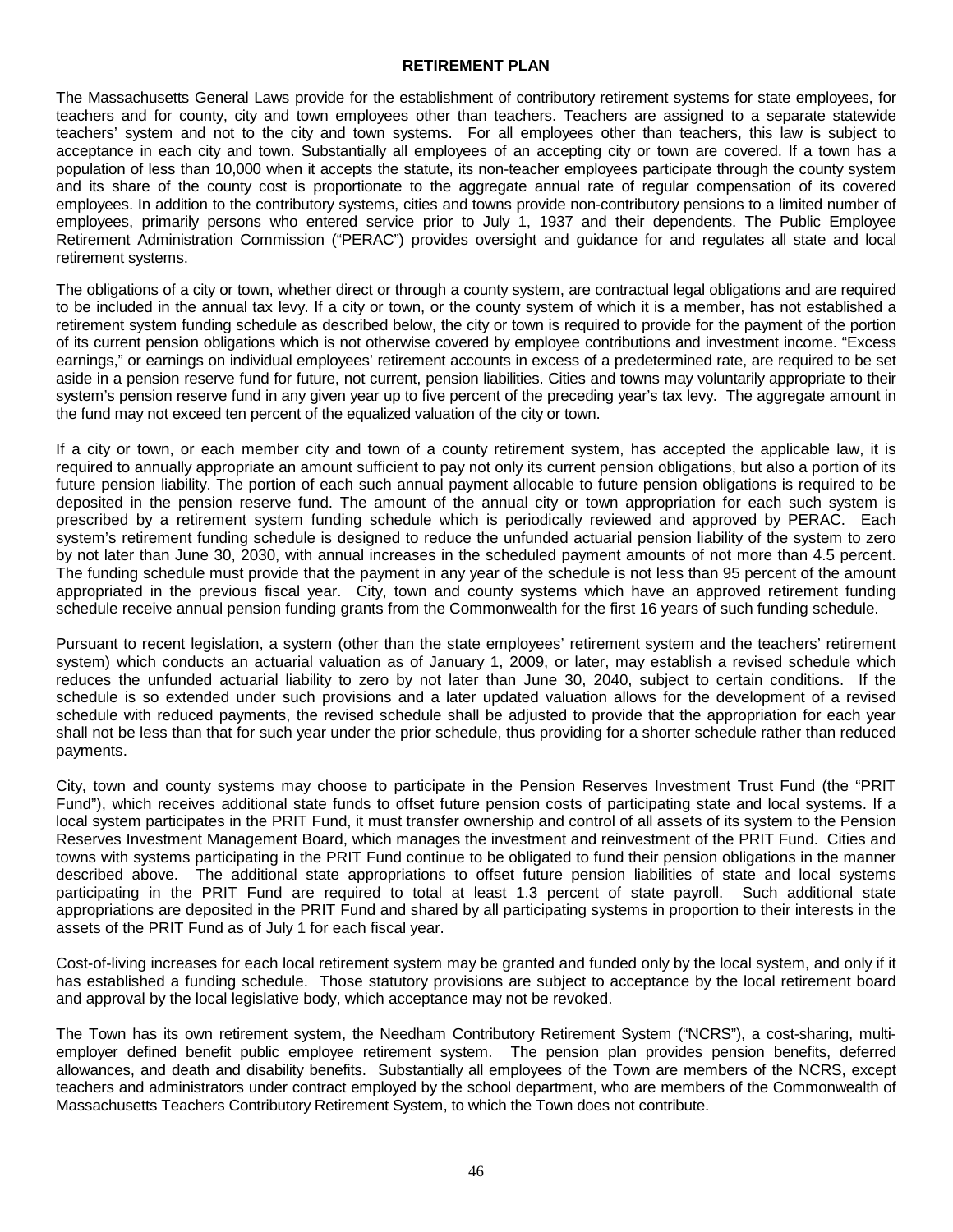The following table sets forth the trend in the Town's pension appropriations to NCRS:

| Year Ending              | Contributory | Non-Contributory |  |
|--------------------------|--------------|------------------|--|
| June 30, 2014 (budgeted) | \$5,420,454  | \$34,100         |  |
| June 30, 2013            | 4.997.421    | 33,400           |  |
| June 30, 2012            | 4.722.775    | 32,700           |  |
| June 30, 2011            | 4,552,978    | 59,400           |  |
| June 30, 2010            | 4,271,094    | 89,000           |  |
| June 30, 2009            | 4,121,326    | 119,000          |  |
| June 30, 2008            | 3.979.000    | 117,000          |  |

The unfunded actuarial accrued liability of the System as of January 1, 2012 was approximately \$42,469,490. The System is currently 72.9% funded according to the last actuarial study. The Town's current funding schedule amortizes the unfunded actuarial accrued liability to zero by 2030 as shown below.

| Fiscal<br>Year End | Amortization of<br>Unfunded Actuarial<br>Accrued Liability<br>(with interest) |
|--------------------|-------------------------------------------------------------------------------|
| 2013               | \$<br>2,984,538                                                               |
| 2014               | 3,358,722                                                                     |
| 2015               | 3,509,865                                                                     |
| 2016               | 3,667,809                                                                     |
| 2017               | 3,832,860                                                                     |
| 2018               | 4,005,339                                                                     |
| 2019               | 4,185,579                                                                     |
| 2020               | 4,373,930                                                                     |
| 2021               | 4,570,757                                                                     |
| 2022               | 4,776,441                                                                     |
| 2023               | 4,991,381                                                                     |
| 2024               | 5,215,993                                                                     |
| 2025               | 5,450,713                                                                     |
| 2026               | 5,695,995                                                                     |
| 2027               | 5,952,314                                                                     |
| 2028               | 6,220,168                                                                     |
| 2029               | 6,500,076                                                                     |
| 2030               | 6,792,579                                                                     |

The foregoing data do not include the retirement system costs or liabilities of any larger entity, such as the county.

For additional information see Appendix A.

# **Other Post-Employment Benefits (OPEB)**

In addition to pension benefits, cities and towns may provide retired employees with health care and life insurance benefits. The portion of the cost of such benefits paid by cities or towns is generally provided on a pay-as-you-go basis. For the last five years, the Town has been appropriating its Annual Required Cost (ARC) to the OPEB fund and pays the annual healthcare costs from the fund.

The following table sets forth the trend in OPEB appropriations.

| Fiscal<br>Year                       |            |  | <b>OPEB</b><br>Contribution                                           |  |
|--------------------------------------|------------|--|-----------------------------------------------------------------------|--|
| 2014<br>2013<br>2012<br>2011<br>2010 | (Budgeted) |  | 4,727,462 (1)<br>4,523,887 (1)<br>3,906,275<br>3,626,375<br>3,446.556 |  |

(1) Represents the Annual Required Contributions (ARC). The Town appropriated additional amounts of \$500,000 and \$400,000 in fiscal years, 2012 and 2013, respectively.